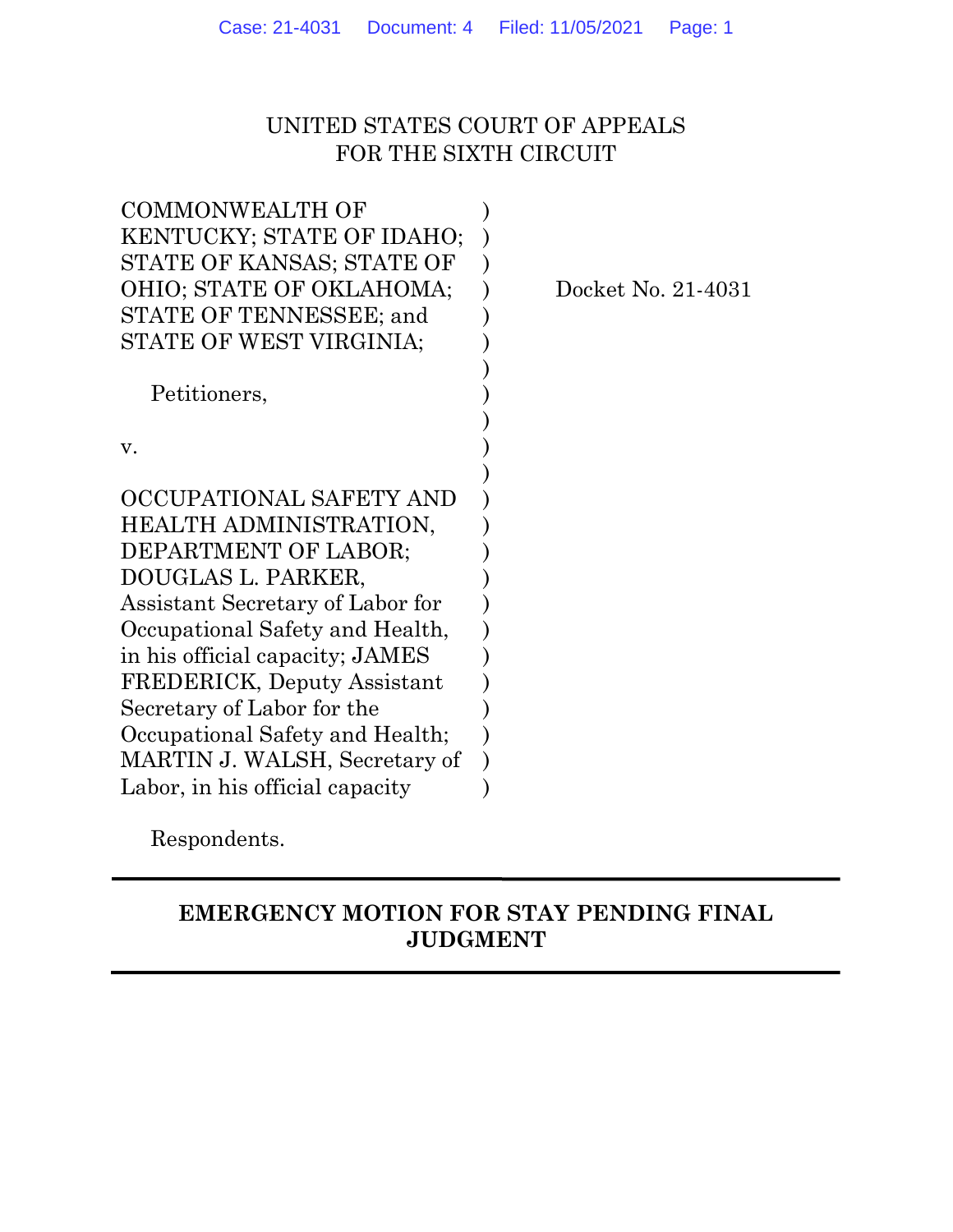### LAWRENCE G. WASDEN Attorney General of Idaho

Brian Kane Chief Deputy Attorney General Leslie M. Hayes Megan A. Larrondo Deputy Attorneys General 700 W. Jefferson Street, Ste. 210 P.O. Box 83720 Boise, Idaho 83720-0010 Phone: (208) 334-2400 brian.kane@ag.idaho.gov

Counsel for State of Idaho

DANIEL CAMERON Attorney General of Kentucky

Victor B. Maddox Christopher L. Thacker Alexander Y. Magera Jeremy J. Sylvester Lindsey R. Keiser Office of the Attorney General 700 Capital Avenue, Suite 118 Frankfort, Kentucky 40601 Phone: (502) 696-5300 Victor.Maddox@ky.gov Christopher.Thacker@ky.gov Alexander.Magera@ky.gov Jeremy.Sylvester@ky.gov Lindsey.Keiser@ky.gov

Counsel for the Commonwealth of Kentucky

### DEREK SCHMIDT Attorney General of Kansas

Jeffrey A. Chanay Chief Deputy Attorney General 120 SW 10th Avenue, 2nd Floor Topeka, Kansas 66612 Phone: (785) 296-2215 jeff.chanay@ag.ks.gov

Counsel for State of Kansas

DAVE YOST Attorney General of Ohio

Benjamin M. Flowers Ohio Solicitor General May Davis Deputy Solicitor General 30 E. Broad St., 17th Floor Columbus, OH 43215 Phone: (614) 466-8980 bflowers@OhioAGO.gov

Counsel for State of Ohio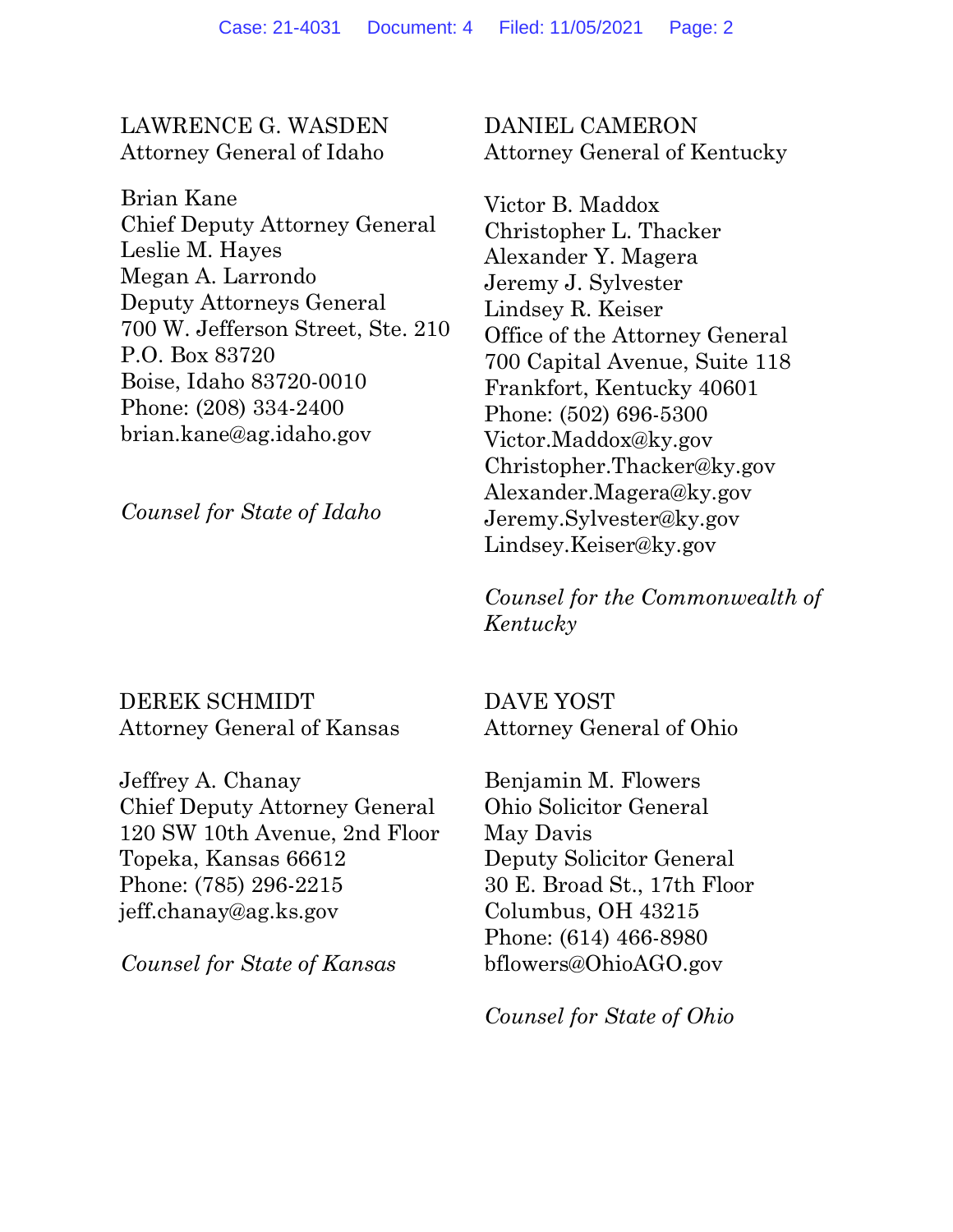JOHN M. O'CONNOR Attorney General of Oklahoma

Mithun Mansinghani Oklahoma Solicitor General 313 N.E. 21st St. Oklahoma City, OK Phone: (405) 521-3921 Mithun.Mansinghani@oag.ok.gov

Counsel for State of Oklahoma

### HERBERT H. SLATERY III Attorney General of Tennessee

Clark L. Hildabrand Brandon J. Smith Office of the Attorney General and Reporter P.O. Box. 20207 Nashville, Tennessee 37202-0207 Phone: (615) 532-4081 clark.hildabrand@ag.tn.gov brandon.smith@ag.tn.gov

Counsel for State of Tennessee

## PATRICK MORRISEY Attorney General of West Virginia

Lindsay S. See Solicitor General Michael Williams (admitted in Michigan; practicing under supervision of West Virginia attorneys) Office of the Attorney General State Capitol Complex Bldg. 1, Room E-26 Charleston, West Virginia 25305 Phone: (304) 558-2021 Lindsay.S.See@wvago.gov

Counsel for the State of West Virginia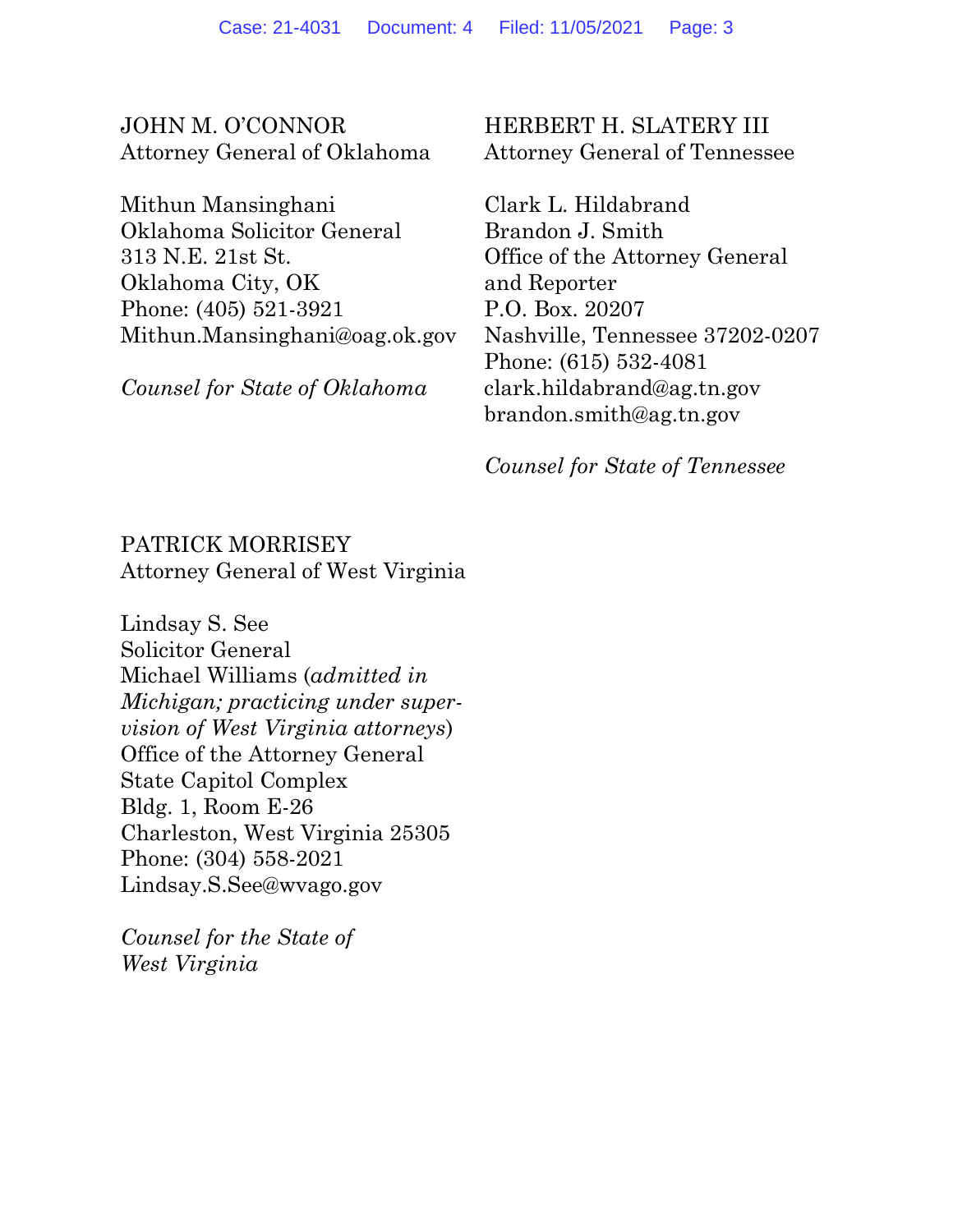# TABLE OF CONTENTS

## Page

| The States will likely succeed on the merits, because the<br>L.<br>Vaccine Mandate exceeds OSHA's authority 15               |
|------------------------------------------------------------------------------------------------------------------------------|
| The Emergency Provision does not empower the Secretary to<br>A.<br>regulate dangers typical of workplaces and non-workplaces |
| The danger presented by COVID-19 does not meet the<br><b>B.</b>                                                              |
| $\mathcal{C}$ .                                                                                                              |
| D.<br>Interpretive principles limit OSHA's authority to regulate                                                             |
| II.<br>The States will be irreparably harmed absent a stay 48                                                                |
| Staying the unlawful Vaccine Mandate will promote the public<br>III.                                                         |
|                                                                                                                              |
|                                                                                                                              |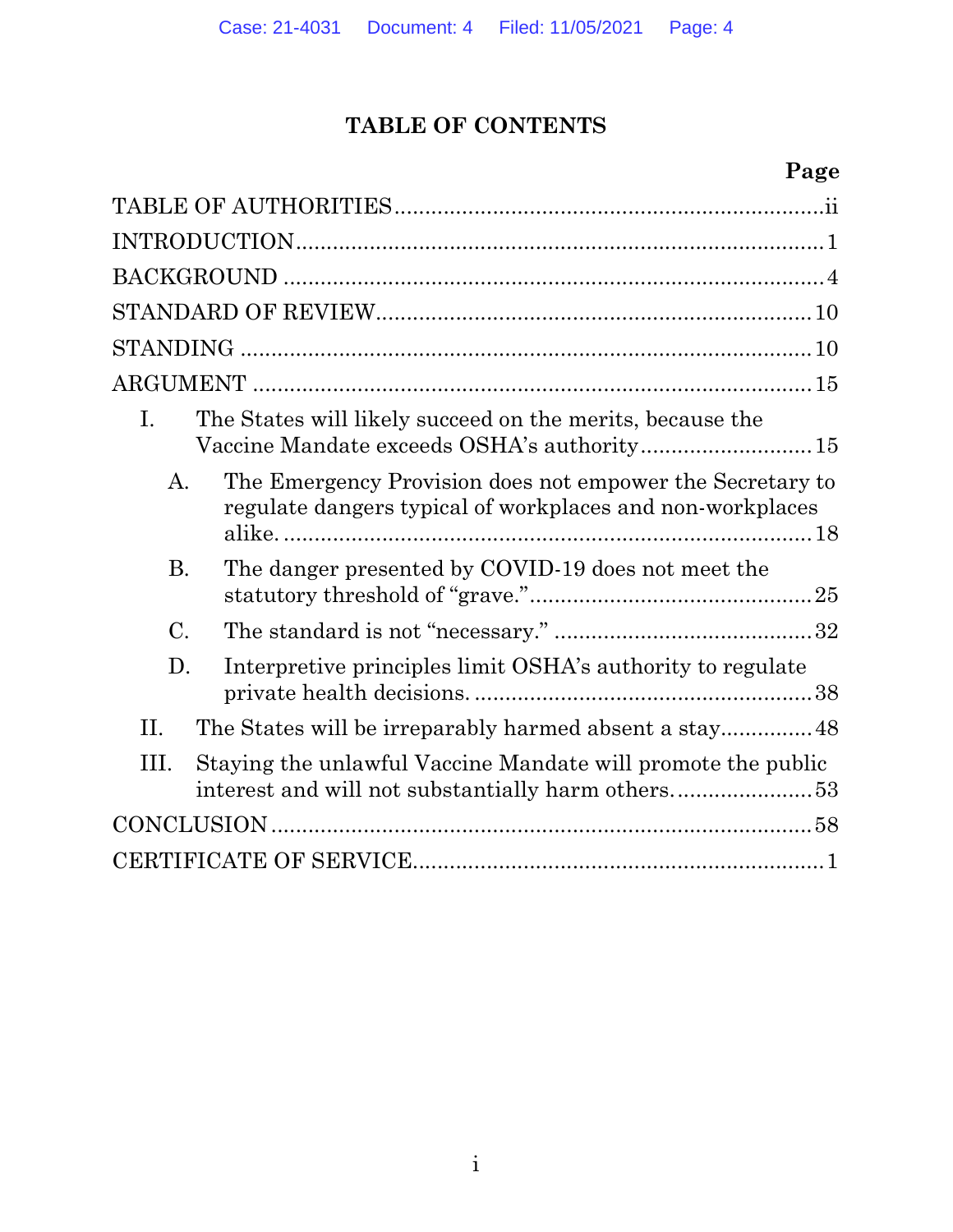# TABLE OF AUTHORITIES

| Cases<br>Page(s)                                                                 |
|----------------------------------------------------------------------------------|
| Abbott v. Perez,                                                                 |
| ACLU v. McCreary Cnty.,                                                          |
| $AFL-CIO$ v. Marshall,                                                           |
| $AFL-CIO$ v. $OSHA$ ,                                                            |
| $AFL-CIO$ v. $OSHA$ ,                                                            |
| In re AFL-CIO,<br>No. 20-1158, 2020 WL 3125324 (D.C. Cir. June 11, 2020)  24, 34 |
| Ala. Ass'n of Realtors v. Dep't of Health & Hum. Servs.,                         |
| Alfred L. Snapp & Son, Inc. v. Puerto Rico ex rel. Barez,                        |
| Am. Lung Ass'n v. EPA,                                                           |
| Asbestos Info. Ass'n v. OSHA,                                                    |
| Bond v. United States,                                                           |
| Ohio ex rel. Celebrezze v. U.S. Dep't of Transp.,                                |
| Chamber of Com. of the U.S. v. Edmondson,                                        |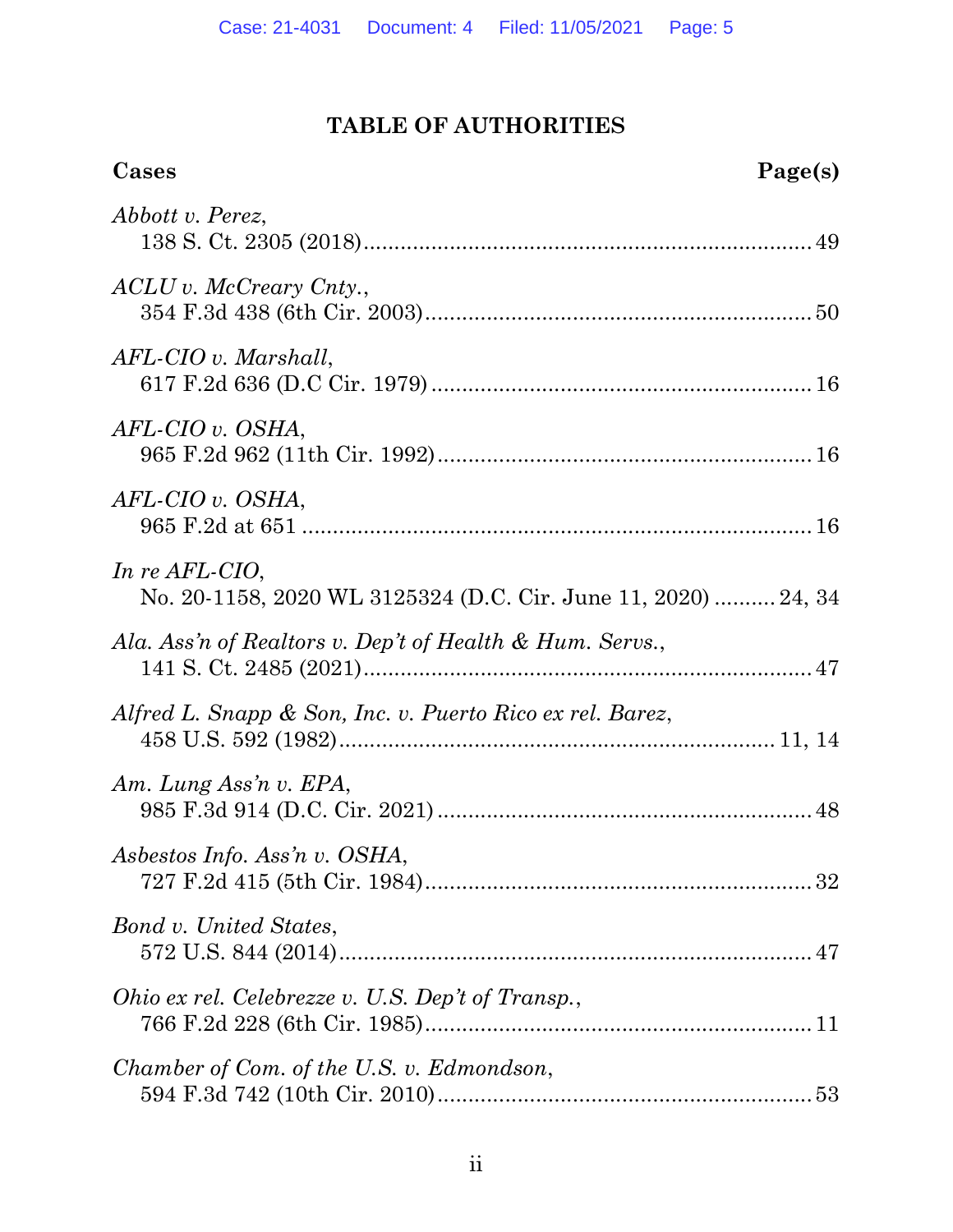| City of Pontiac Retired Emps. Ass'n v. Schimmel,                              |
|-------------------------------------------------------------------------------|
| Coal. to Defend Affirmative Action v. Granholm,                               |
| Kentucky ex rel. Danville Christian Acad., Inc. v. Beshear,                   |
| Deja Vu of Nashville, Inc. v. Metro. Gov't,                                   |
| Doe v. Univ. of Cincinnati,                                                   |
| Does v. Scalia,<br>No. 3:20-1260, 2021 WL 1197669 (M.D. Pa. Mar. 30, 2021) 35 |
| E. Bay Sanctuary Covenant v. Biden,                                           |
| Elrod v. Burns,                                                               |
| FDA v. Brown & Williamson Tobacco Corp.,                                      |
| FDIC v. Meyer,                                                                |
| Fla. Peach Growers Ass'n v. U.S. Dep't of Lab.,                               |
| Frank Diehl Farms v. Sec'y of Lab.,                                           |
| Free Enter. Fund v. Pub. Co. Acct. Oversight Bd.,                             |
| Fund For Animals, Inc. v. Norton,                                             |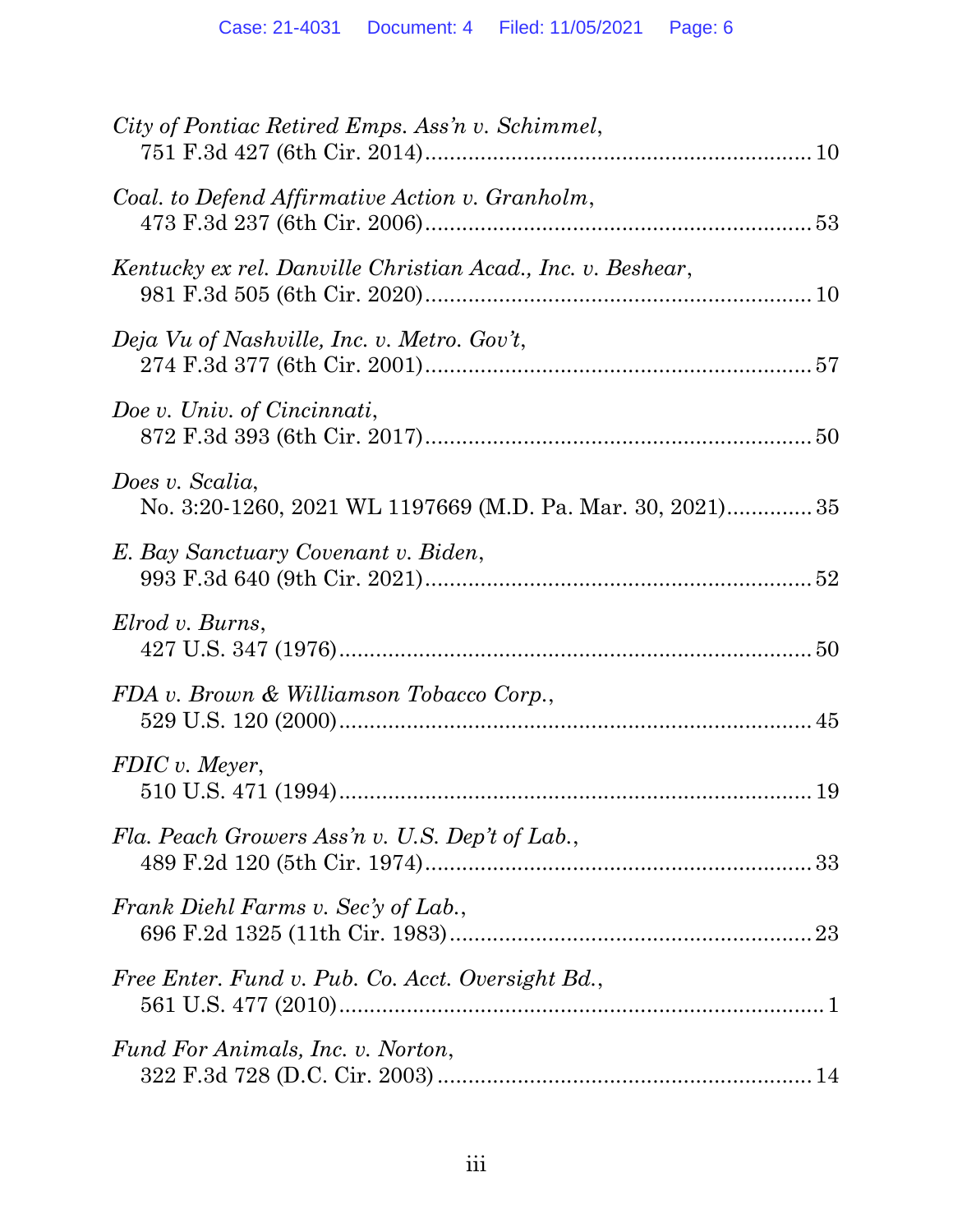| Gibbons v. Ogden,                                                                       |
|-----------------------------------------------------------------------------------------|
| Gonzales v. Oregon,                                                                     |
| Gundy v. United States,                                                                 |
| Hillsborough Cnty., Fla. v. Automated Med. Lab'ys, Inc.,                                |
| Idaho v. Coeur d'Alene Tribe,                                                           |
| Indus. Union Dep't, AFL-CIO v. Am. Petroleum Inst. ("API"),                             |
| Int'l Union, United Auto., Aerospace & Agric. Implement<br>Workers of Am., UAW v. OSHA, |
| Jacobson v. Massachusetts,                                                              |
| Kan. Health Care Ass'n Inc., v. Kan. Dep't of Soc. & Rehab.<br>Servs.,                  |
| Kentucky v. United States,                                                              |
| King v. Burwell,                                                                        |
| Lujan v. Defs. of Wildlife,                                                             |
| Martin-Marietta Corp. v. Bendix Corp.,                                                  |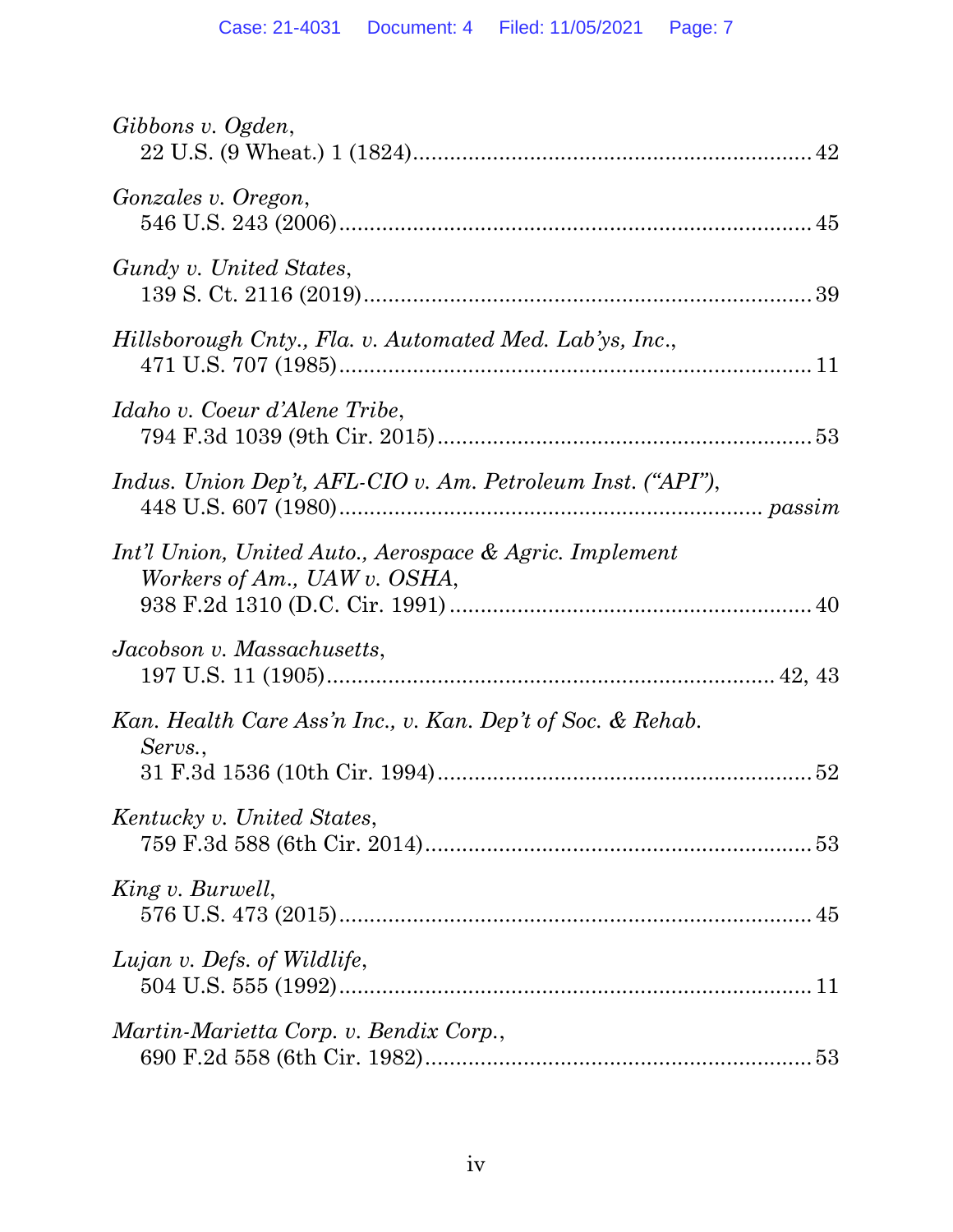| <i>Massachusetts v. E.P.A.</i> ,                                   |
|--------------------------------------------------------------------|
| Merck Sharp & Dohme Corp. v. Albrecht,                             |
| Mich. Coal. of Radioactive Material Users, Inc. v.<br>Griepentrog, |
| Mistretta v. United States,                                        |
| Morrison v. Olson,                                                 |
| Nat'l Fed'n of Indep. Bus. v. Sebelius,                            |
| New State Ice Co. v. Liebmann,                                     |
| Oil, Chem. & Atomic Workers Int'l Union v. Am. Cyanamid<br>Co.,    |
| Overstreet v. Lexington-Fayette Urban Cnty. Gov't,                 |
| Reno v. Koray,                                                     |
| Taylor Diving & Salvage Co. v. U.S. Dep't of Lab.,                 |
| Temple Univ. v. White,                                             |
| Tex. Indep. Ginners Ass'n v. Marshall,                             |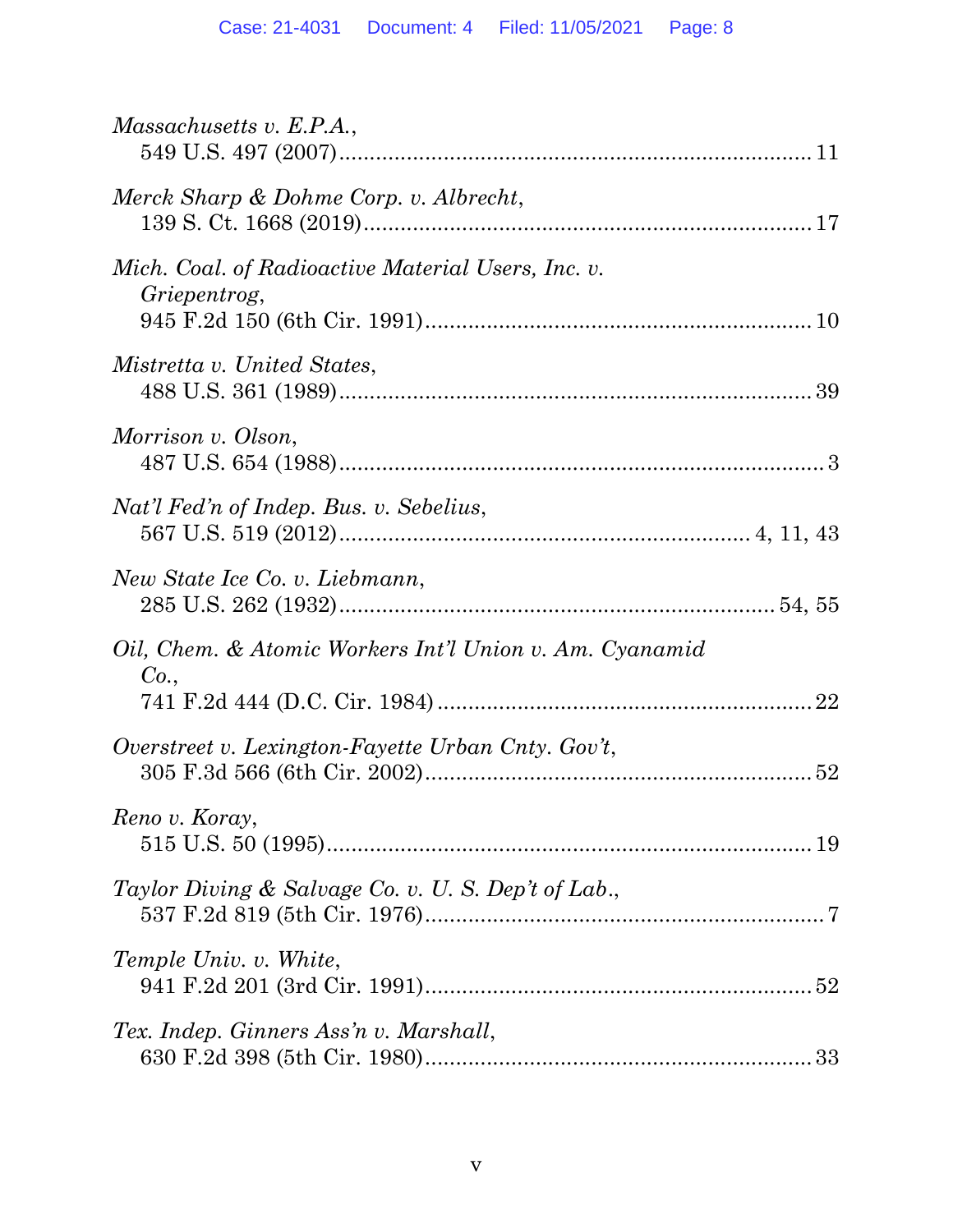| Texas v. United States,                               |
|-------------------------------------------------------|
| Thompson v. DeWine,                                   |
| Tiger Lily, LLC v. U.S. Dep't of Hous. & Urb. Dev.,   |
| United States v. Comstock,                            |
| United States v. Erpenbeck,                           |
| United States v. Lopez,                               |
| United States v. Morrison,                            |
| Util. Air Regul. Grp. v. EPA,                         |
| Warth v. Seldin,                                      |
| Watt v. Energy Action Educ. Found.,                   |
| Whitman v. Am. Trucking Ass'ns,                       |
| Zucht v. King,                                        |
| <b>Statutes, Rules, and Constitutional Provisions</b> |
|                                                       |

29 C.F.R. § 1910.501.......................................................................... 7, 8, 9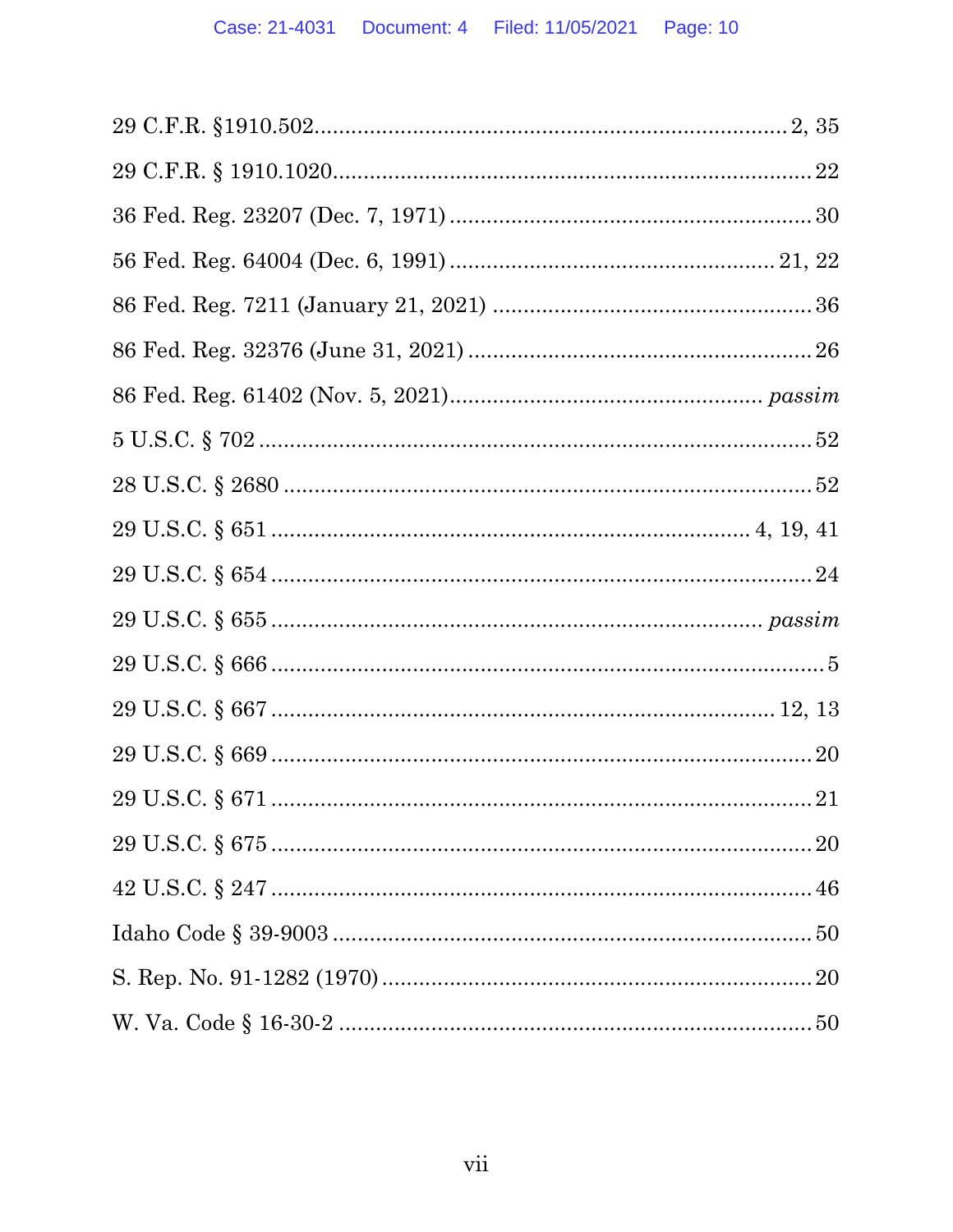# Other Authorities

| Britain Becomes First to Authorize an Antiviral Pill for                                                                                                                          |    |
|-----------------------------------------------------------------------------------------------------------------------------------------------------------------------------------|----|
| Cass R. Sunstein, <i>Is OSHA Unconstitutional?</i> , 94 Va. L. Rev.                                                                                                               |    |
|                                                                                                                                                                                   |    |
| CDC, Weekly Updates by Select Demographic and                                                                                                                                     |    |
| CDC, Workplaces and Businesses: Plan, Prepare, and                                                                                                                                |    |
| Congressional Research Service, Mandatory Vaccinations:                                                                                                                           |    |
| Congressional Research Service, Occupational Safety and<br><i>Health Administration (OSHA): Emergency Temporary</i>                                                               |    |
| COVID Data Tracker: New Hospital Admissions, CDC37                                                                                                                                |    |
| Francis Collins, COVID-19 Infected Many More Americans in<br>2020 than Official Tallies Show, NIH Director's Blog                                                                 | 27 |
| Griffin, et al., SARS-CoV-2 Infections and Hospitalizations<br>Among Persons Aged $\geq 16$ Years, by Vaccination Status—<br>Los Angeles County, California, May 1–July 25, 2021, |    |
| Jack Goodman & Micah Luxen, Shipping disruption: Why<br>are so many queuing to get to the US?, BBC (Oct. 16, 2021)                                                                |    |
| Jeffrey S. Sutton, 51 Imperfect Solutions: States & the                                                                                                                           |    |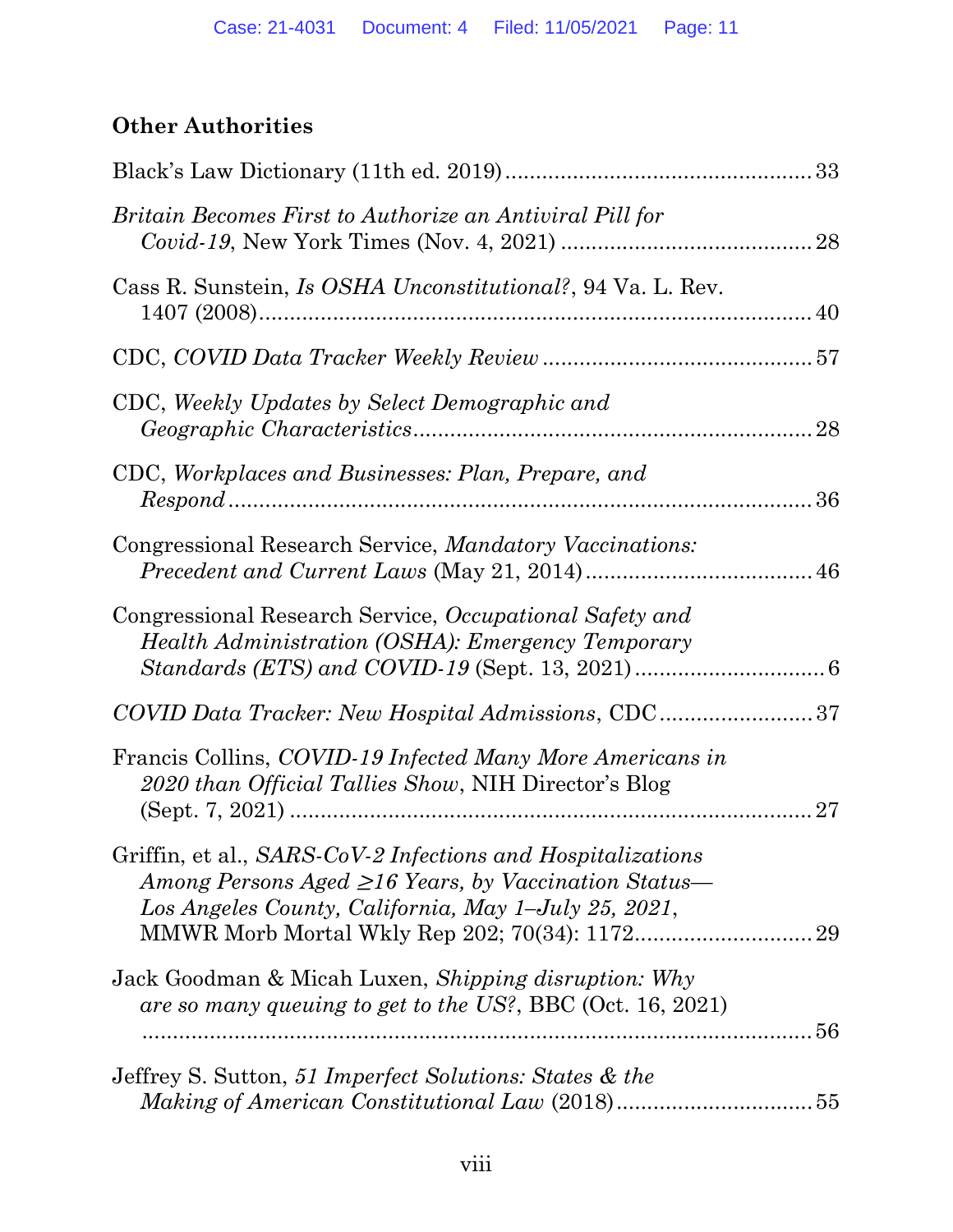| Jeffrey S. Sutton, Who Decides? States as Laboratories of                                                            |
|----------------------------------------------------------------------------------------------------------------------|
| John Cheves, Kentucky's COVID numbers continue their<br>plunge to lowest in 11 weeks as surge recedes, Lexington     |
| Julia Zorthian, Labor Dept. Officials Frustrated with White<br>House Over COVID-19 Vaccine and Testing Mandate,      |
| Kevin Dayaratna & Norbert Michel, A statistical analysis of<br>COVID-10 breakthrough infections and deaths, Heritage |
| Kim Parker et al., How the Coronavirus Outbreak Has-and<br>Hasn't-Changed the Way Americans Work, Pew Research       |
| Maria Caspani & Nathan Layne, New York Hospitals Fire,<br>Suspend Staff Who Refuse COVID Vaccine, Reuters (Sept.     |
| Median age of the labor force, by sex, race, and ethnicity, U.S.                                                     |
| Molnupiravir: The Game-Changing Antiviral Pill for<br>COVID-19?, Johns Hopkins Bloomberg School of Public<br>28      |
|                                                                                                                      |
| OSHA, Inspection Detail for Blue Hills Therapeutics Inc. 24                                                          |
|                                                                                                                      |
| Robby Soave, Biden's Vaccine Mandate is a Big Mistake,                                                               |
| Sivan Gazit et al., Comparing SARS-CoV-2 natural                                                                     |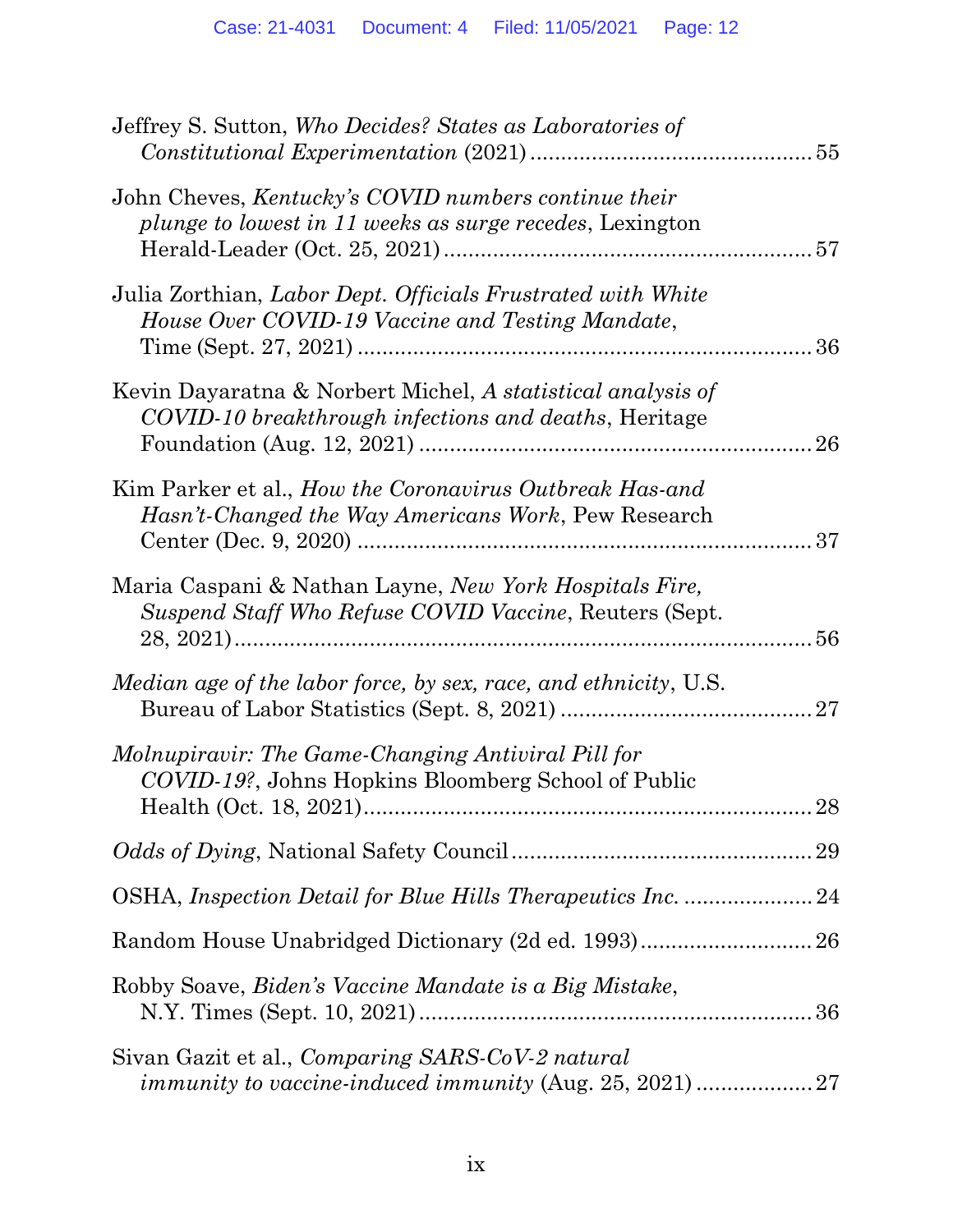| U.S. Census Bureaus, 2020 ASPEP Datasets & Tables (Oct.        |  |
|----------------------------------------------------------------|--|
| U.S. COVID-19 vaccine tracker: See your state's progress,      |  |
| U.S. Government Accountability Office, <i>Workplace Safety</i> |  |
|                                                                |  |
| White House, Remarks by President Biden on Fighting the        |  |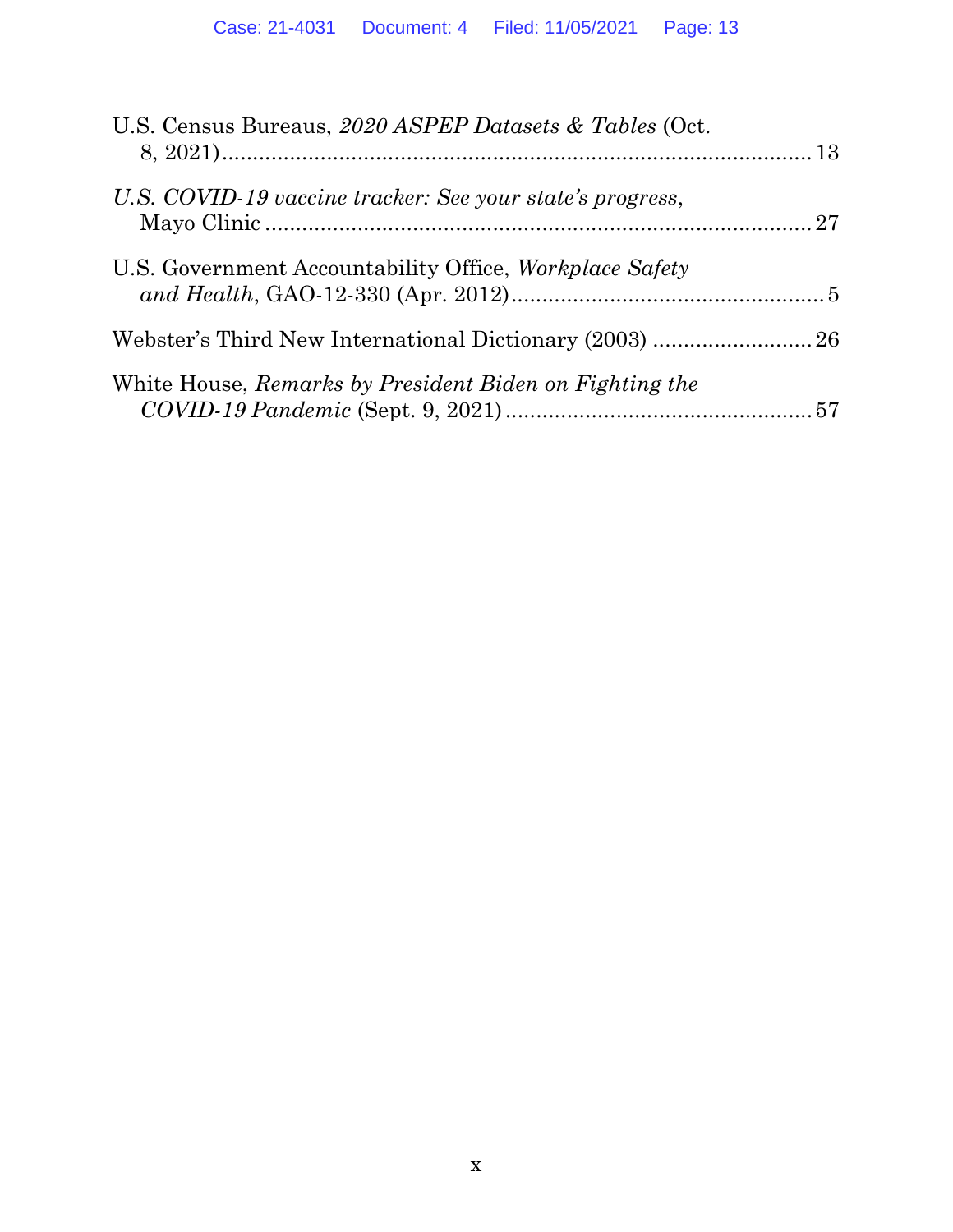### INTRODUCTION

Throughout our Nation's history, neither Congress nor the Executive Branch has been bashful about testing the limits of its authority. For that reason, a "lack of historical" precedent is often "the most telling indication" that Congress lacked authority to pass a law, or that an agency lacked authority to promulgate a regulation. Free Enter. Fund v. Pub. Co. Acct. Oversight Bd., 561 U.S. 477, 505 (2010) (quoting Free Enter. Fund v. Pub. Co. Acct. Oversight Bd., 537 F.3d 667, 699 (D.C. Cir. 2008) (Kavanaugh, J., dissenting)); Util. Air Regul. Grp. v. EPA, 573 U.S. 302, 324 (2014).

That principle matters here because the Occupational Health and Safety Administration—"OSHA," for short—has done something unprecedented. Relying on a decades-old statute, it promulgated an "emergency temporary standard" regulating the private healthcare decisions of tens of millions of Americans. More precisely, OSHA has mandated that all companies with 100 or more employees require those employees to either receive a COVID-19 vaccination or else submit to (expensive and impractical) weekly testing. No Administration in history has imposed a com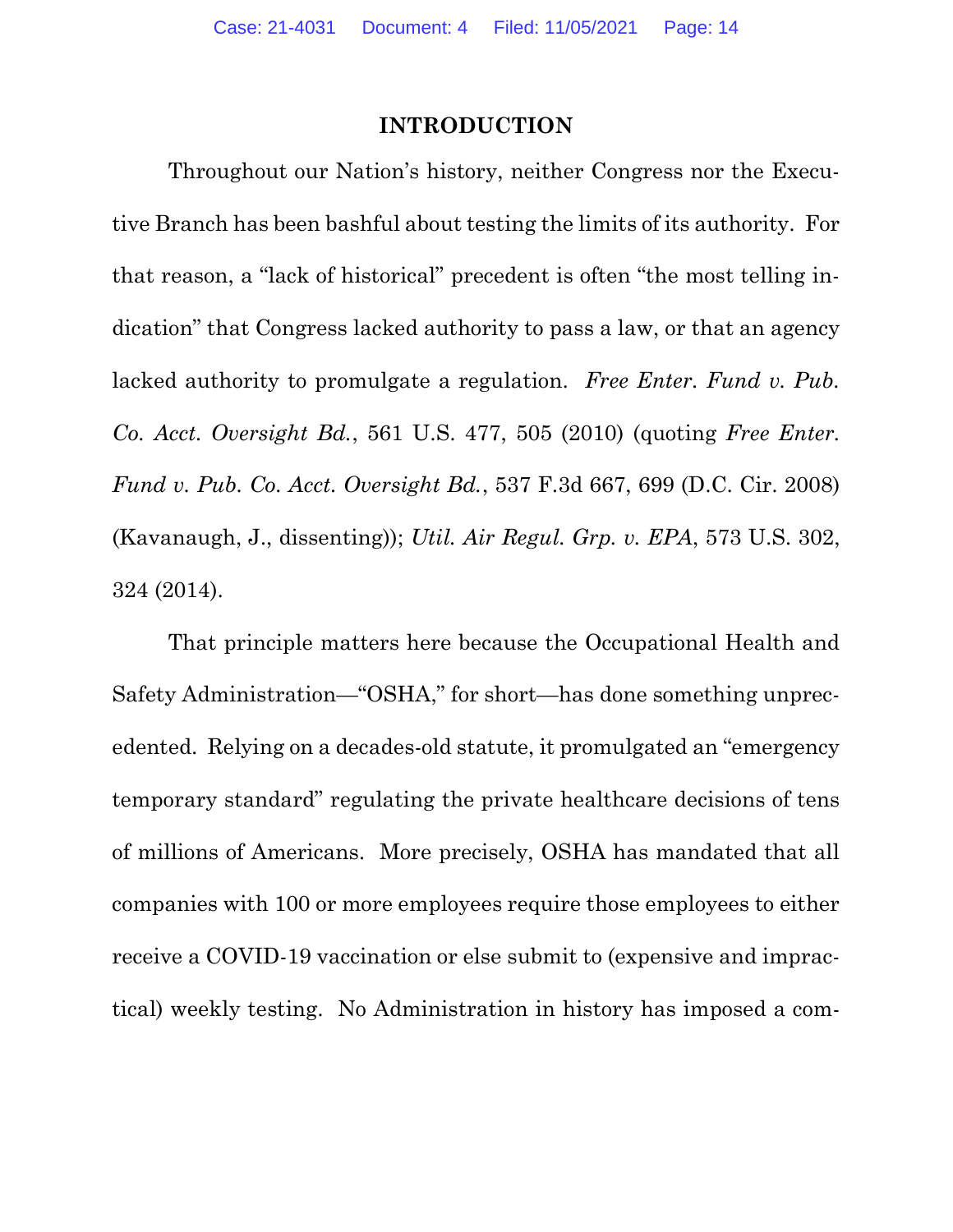parable standard. And even this Administration has previously acknowledged that the federal government lacks authority to do so. Yet it promulgated the regulation anyway—apparently thinking that in pandemic times the law falls silent.

The Court should immediately stay the emergency temporary standard, which this motion calls the "Vaccine Mandate."1 In addition to being illegal, the Vaccine Mandate will have disastrous consequences. Without a stay, employers already barely scraping by after a pandemiccaused recession will be forced either to pay massive fines or lay off unvaccinated workers—some of whom will leave on their own to take jobs with smaller companies. And without a stay, employers (including some States) will need to begin preparing now to implement the Vaccine Mandate: employers must comply with the emergency standard's requirements within 30 and 60 days of the Vaccine Mandate's publication in the Federal Register. See COVID-19 Vaccination and Testing; Emergency Temporary Standard, 86 Fed. Reg. 61402, 61554 (Nov. 5, 2021) (proposed

<sup>&</sup>lt;sup>1</sup> While it is not clear that FRAP 18 would apply here, Petitioners are not required to move first for a stay before OSHA because the emergency temporary standard did not issue from an administrative proceeding in which such a motion could be filed and the urgency caused by the implementation of the emergency temporary standard would otherwise make a motion before OSHA impracticable.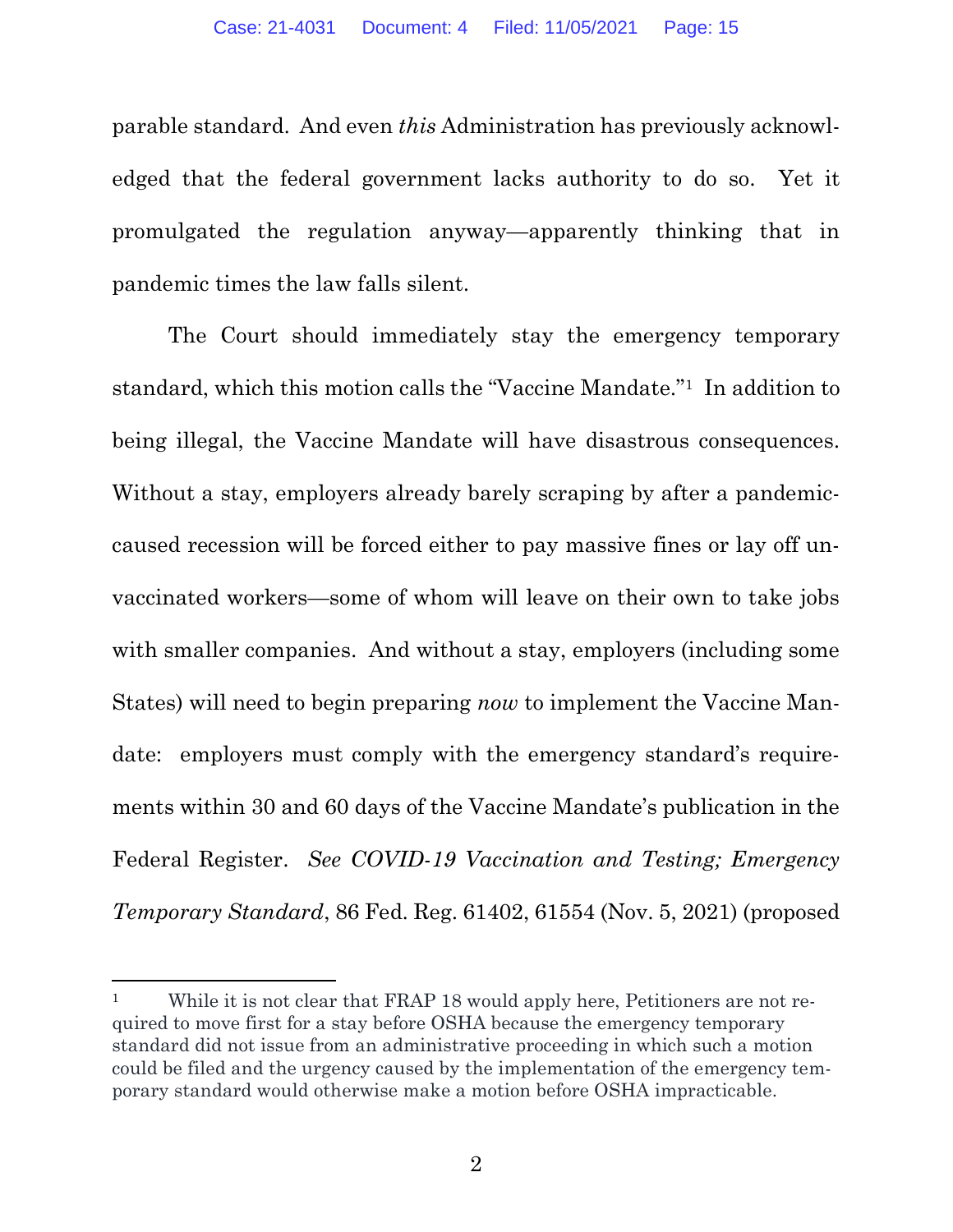29 C.F.R. §1910.502(m)). What is more, the Vaccine Mandate requires Kentucky and Tennessee—both of which have state OSHA plans—to inform the federal government by November 20 whether they will incorporate the emergency temporary standard into their own law. Id. at 61506.

Should the Mandate be held illegal, all the resources invested in preparations will have gone to waste, and the resulting economic devastation will have been for nothing. In contrast, issuing a stay will cause no serious harm. The federal government waited for almost a year after the first COVID-19 vaccination was approved for emergency use before announcing its intention to mandate vaccines, OSHA took another two months drafting the "emergency" standard, and the final standard does not even require immediate compliance. So the government cannot plausibly complain about pressing pause while the parties litigate this matter, presumably on an expedited basis.

That is especially so because the promulgation of this standard implicates deeply important issues that deserve serious consideration. If the federal government can regulate the private healthcare decisions of tens of millions of American workers, then "the concept of a government of separate and coordinate powers no longer has meaning." Morrison v.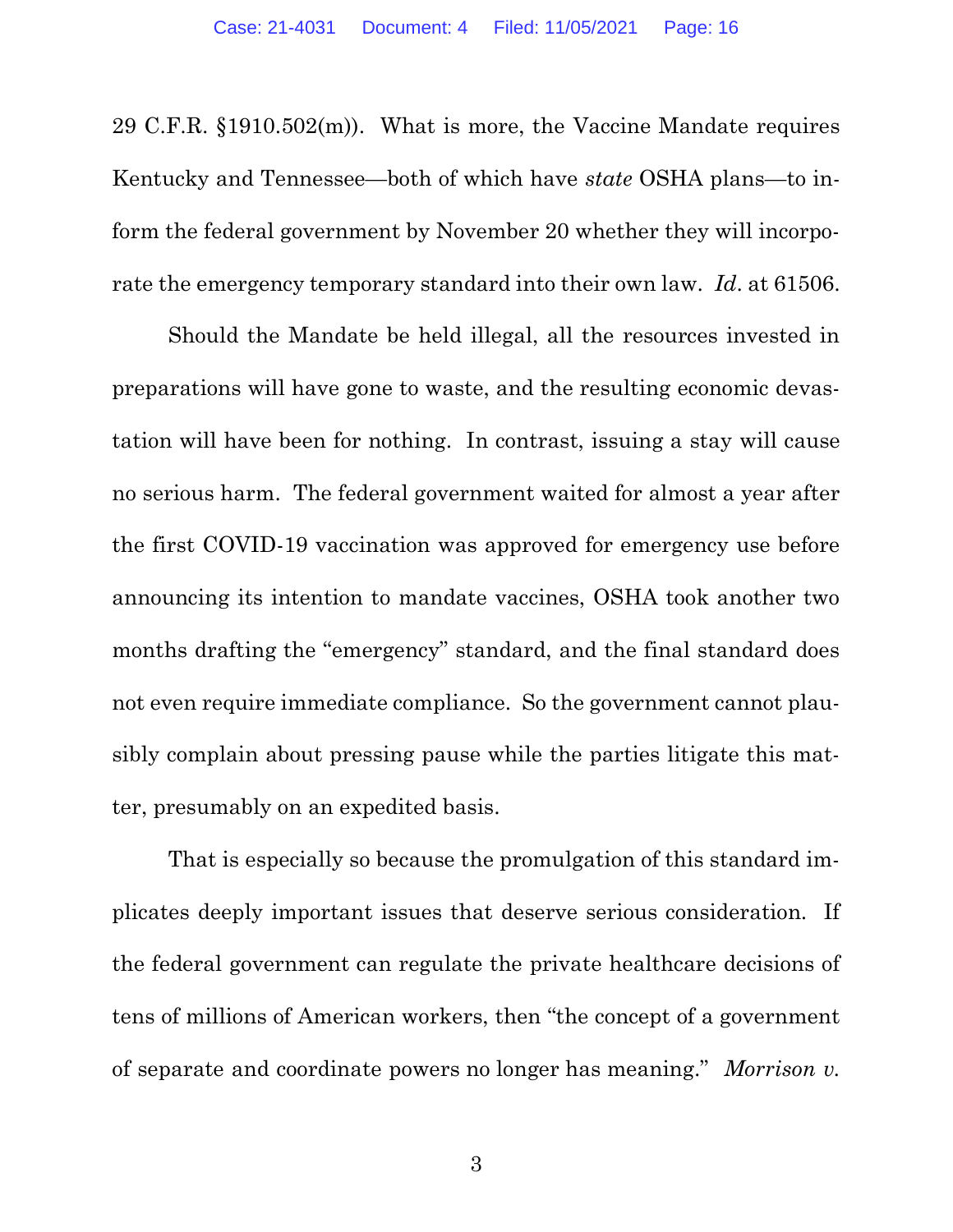Olson, 487 U.S. 654, 703 (1988) (Scalia, J., dissenting). Our Constitution gives the federal government no "general license to regulate an individual from cradle to grave." Nat'l Fed'n of Indep. Bus. v. Sebelius, 567 U.S. 519, 557 (2012) (op. of Roberts, C.J.). "Any police power to regulate" individuals' private healthcare decisions "remains vested in the States." Id. So we can have our Constitution or we can have the Vaccine Mandate. We cannot have both.

The States respectfully request a ruling on this request for a stay pending final judgment by no later than November 12, 2021. This will allow the States to seek immediate relief at the Supreme Court before the compliance dates should this Court deny relief.

To facilitate a ruling by this date, the States propose the following briefing schedule:

- Response brief: due Tuesday, November 9
- Reply brief: due Wednesday, November 10, at 5 PM

#### BACKGROUND

1. The Occupational Safety and Health Act, signed into law in 1970, is designed "to assure so far as possible every working man and woman in the Nation safe and healthful working conditions." 29 U.S.C. § 651(b).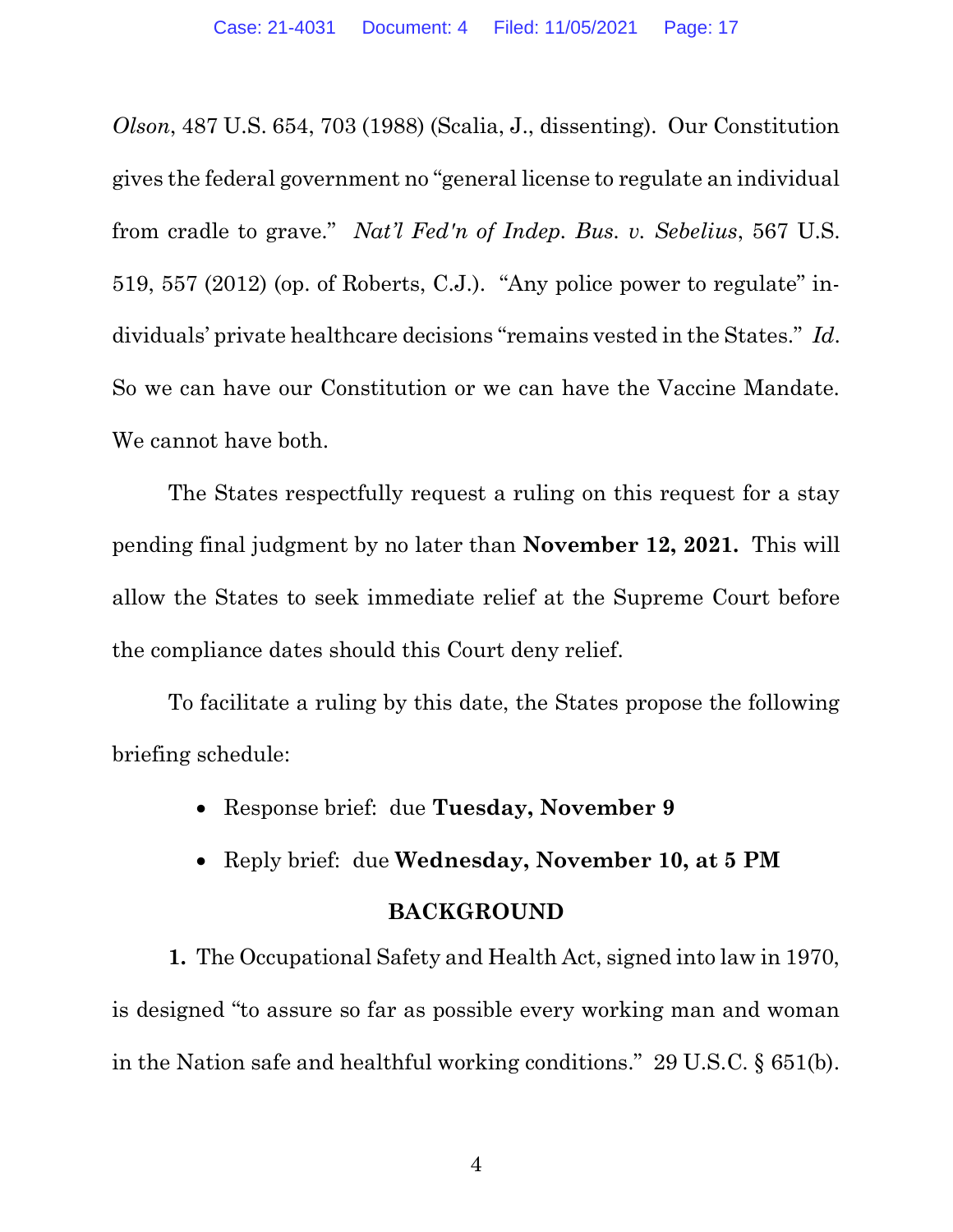The Act created OSHA and empowered the Secretary of Labor to standardize, through OSHA, health and safety conditions in worksites across the country. In the decades since its enactment, the Secretary has used these powers to promulgate "occupational safety and health standards." See e.g., 29 C.F.R. pt. 1910. Once OSHA sets a standard, those who violate it face severe penalties. Employers are liable for up to \$70,000 in civil fines per violation. 29 U.S.C. § 666(a). And they face six months' imprisonment if the violation results in death. Id.  $\S 666(e)$ .

The standard-setting process is deliberate and technical. As of 2012, the formal consideration and promulgation of proposed rules took on average 93 months. U.S. Government Accountability Office, Workplace Safety and Health, GAO-12-330, at 8 (Apr. 2012), https://perma.cc /J4Q8-FXWW. And it took roughly 3 years to progress from a notice of proposed rulemaking to a final rule. Id.

In extremely limited circumstances, the Secretary can bypass this lengthy process and create, without input or warning, an "emergency temporary standard." 29 U.S.C. § 655(c). Employers who violate an emergency temporary standard face precisely the same consequences as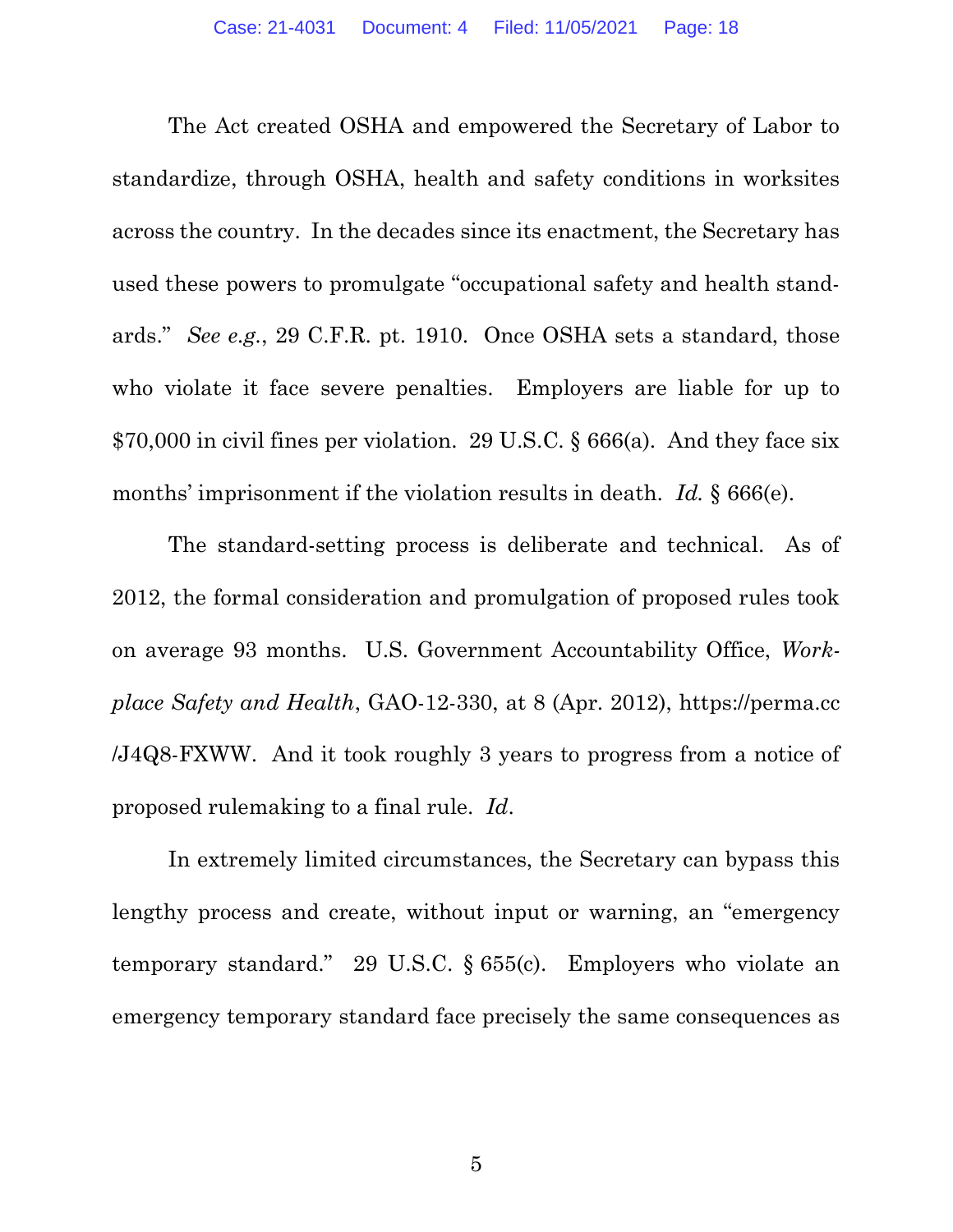those who violate standards set through the traditional process. Not surprisingly, then, the Act significantly limits the Secretary's power to issue emergency standards. In particular, the Secretary may use the emergency process only if: (1) "employees" are "exposed to grave danger from exposure to substances or agents determined to be toxic or physically harmful or from new hazards"; and (2) the "standard is necessary to protect employees from such danger." Id. For ease of reference, we call § 655(c) the "Emergency Provision."

The Secretary has issued emergency temporary standards under the Emergency Provision only eleven times—and, before the diktat at issue in this case, just once since 1983. See Congressional Research Service, Occupational Safety and Health Administration (OSHA): Emergency Temporary Standards (ETS) and COVID-19 at 27 (Sept. 13, 2021), https://perma.cc/DZF6-P9NT. Putting aside this case, parties have challenged seven of those standards, with one subject to a still-ongoing challenge. Id. Of the six concluded challenges, *five* resulted in orders vacating or staying the emergency temporary standard, in whole or in part. Id.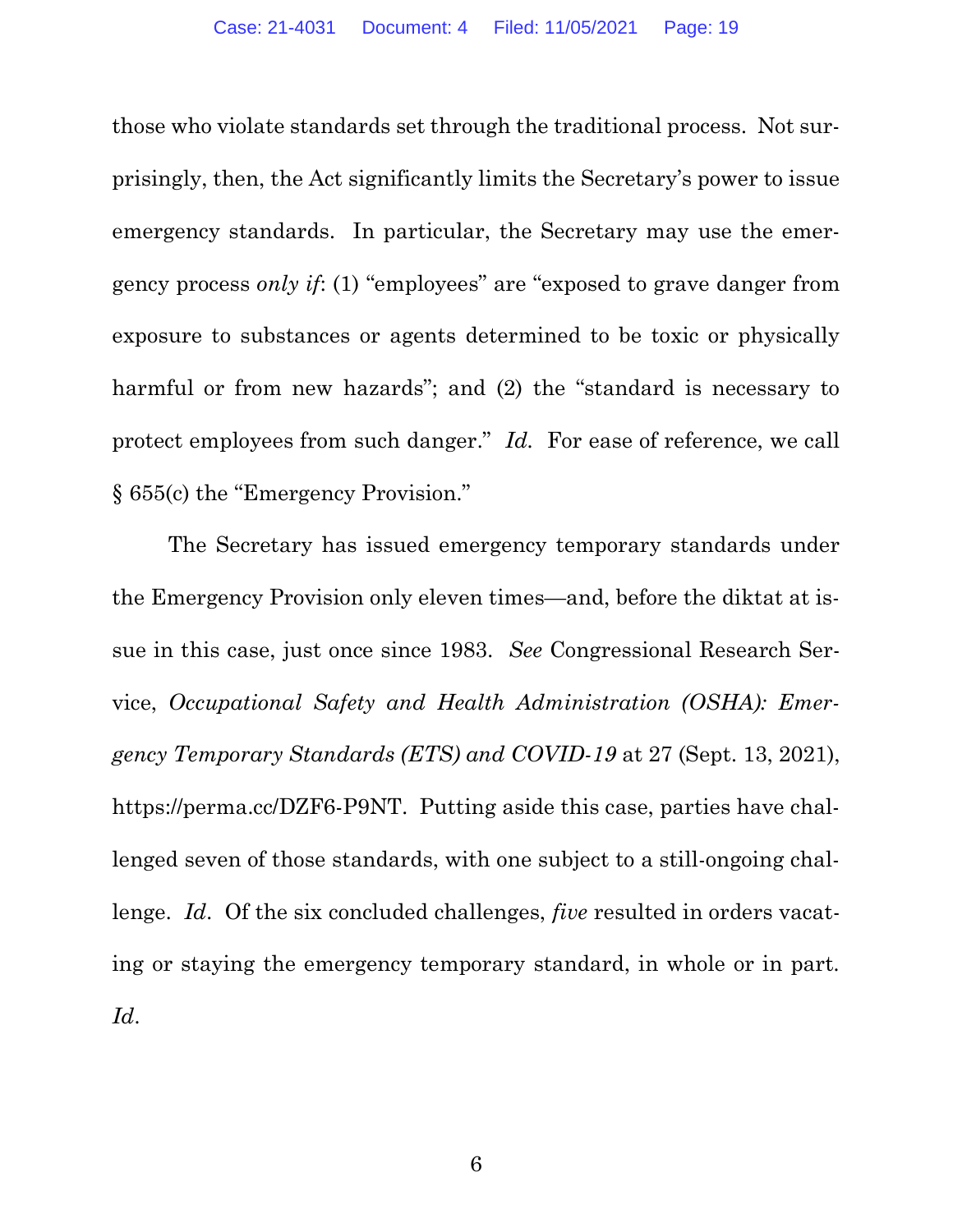As these outcomes suggest, the Secretary faces a high bar while enacting emergency temporary standards; the "extraordinary powers granted to the Secretary in Section 6(c) of the Act 'should be delicately exercised, and only in those emergency situations which require it.'" Taylor Diving & Salvage Co. v. U. S. Dep't of Lab., 537 F.2d 819, 820–21 (5th Cir. 1976) (quoting Fla. Peach Growers Ass'n v. U.S. Dep't of Lab., 489 F.2d 120, 129–30 (5th Cir. 1974)).

2. On November 5, 2021, OSHA issued an emergency temporary standard entitled COVID-19 Vaccination and Testing; Emergency Temporary Standard, 86 Fed. Reg. 61402 (Nov. 5, 2021). The emergency standard applies to most employers with 100 or more employees. Id. at 61551 (proposed 29 C.F.R. § 1910.501 (b)(1)). The rule does not apply to otherwise-covered employers and their employees in only a few circumstances. First, it does not apply to "[w]orkplaces covered under the Safer Federal Workforce Task Force COVID-19 Workplace Safety: Guidance for Federal Contractors and Subcontractors." Id. (proposed 29 C.F.R.  $\S$  1910.501(b)(2)(i)). That guidance imposes even more onerous vaccination requirements. Second, it does not apply to "[s]ettings where any employee provides healthcare services or healthcare support services when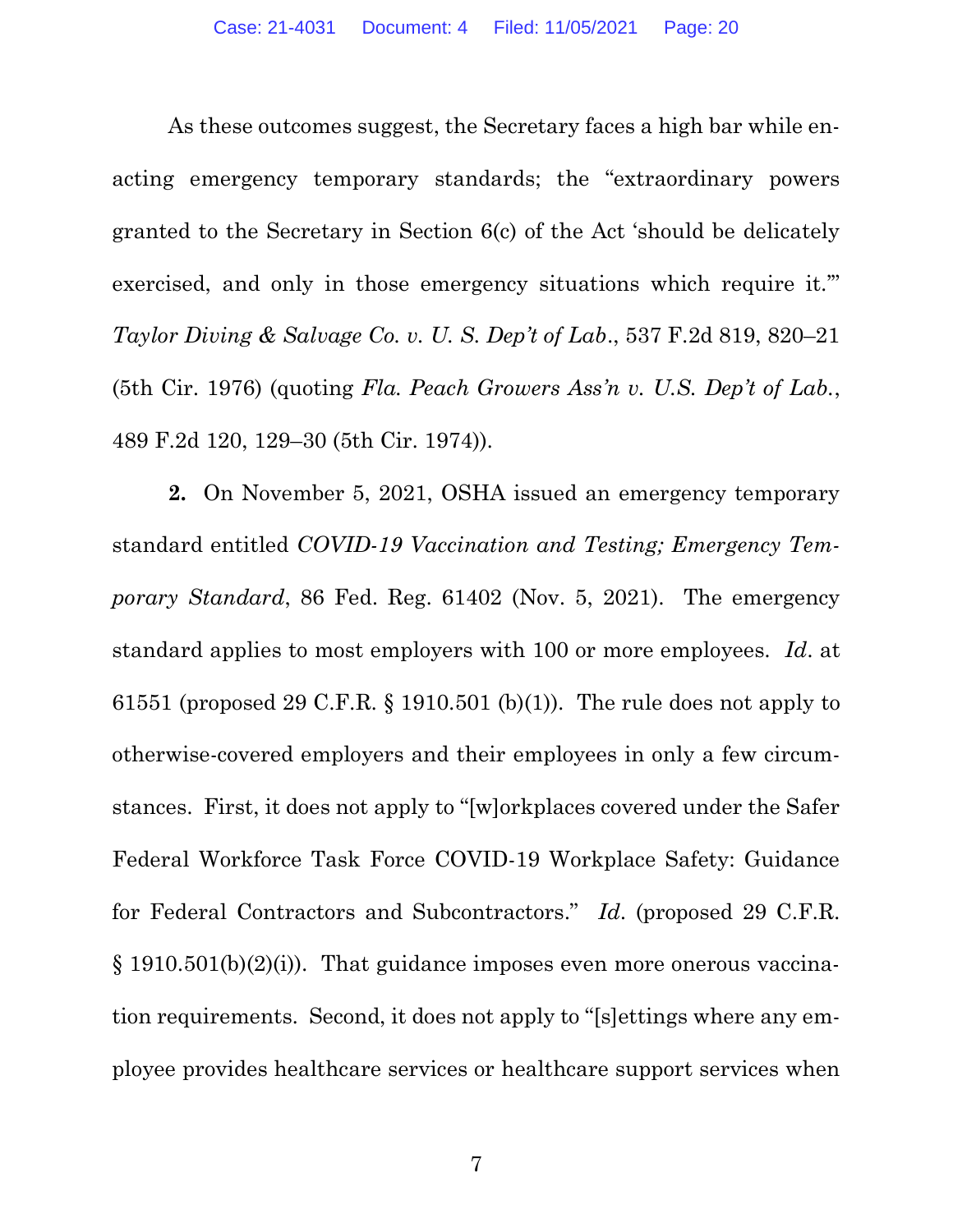subject to requirements of [29 C.F.R.] § 1910.502." Id. (proposed 29 C.F.R. § 1910.501(b)(2)(i)). Third, it does not "apply to the employees of covered employers: (i) Who do not report to a workplace where other individuals such as co-workers or customers are present; (ii) While working from home; or (iii) Who work exclusively outdoors." Id. (proposed 29 C.F.R.  $§ 1910.501(b)(3)(i)–(iii)).$ 

Every covered employer: "must determine the vaccination status of each employee"; must "require each vaccinated employee to provide acceptable proof of vaccination status"; must "maintain a record of each employee's vaccination status"; and "must preserve acceptable proof of vaccination." Id. at 61552 (proposed 29 C.F.R.  $\S 1910.501(e)(1)$ , (2), (4)). Covered employers must affirmatively facilitate vaccinations by giving every employee "up to 4 hours paid time, including travel time, at the employee's regular rate of pay." Id. at 61553 (proposed 29 C.F.R.  $§$  1910.501(f)(1)(ii)). And the employer "must provide reasonable time and paid sick leave to recover from side effects experienced following any primary vaccination dose to each employee for each dose." Id. (proposed 29 C.F.R.  $\S$  1910.501(f)(2)). Employers must require employees who refuse to vaccinate to obtain an approved test once every seven days—a test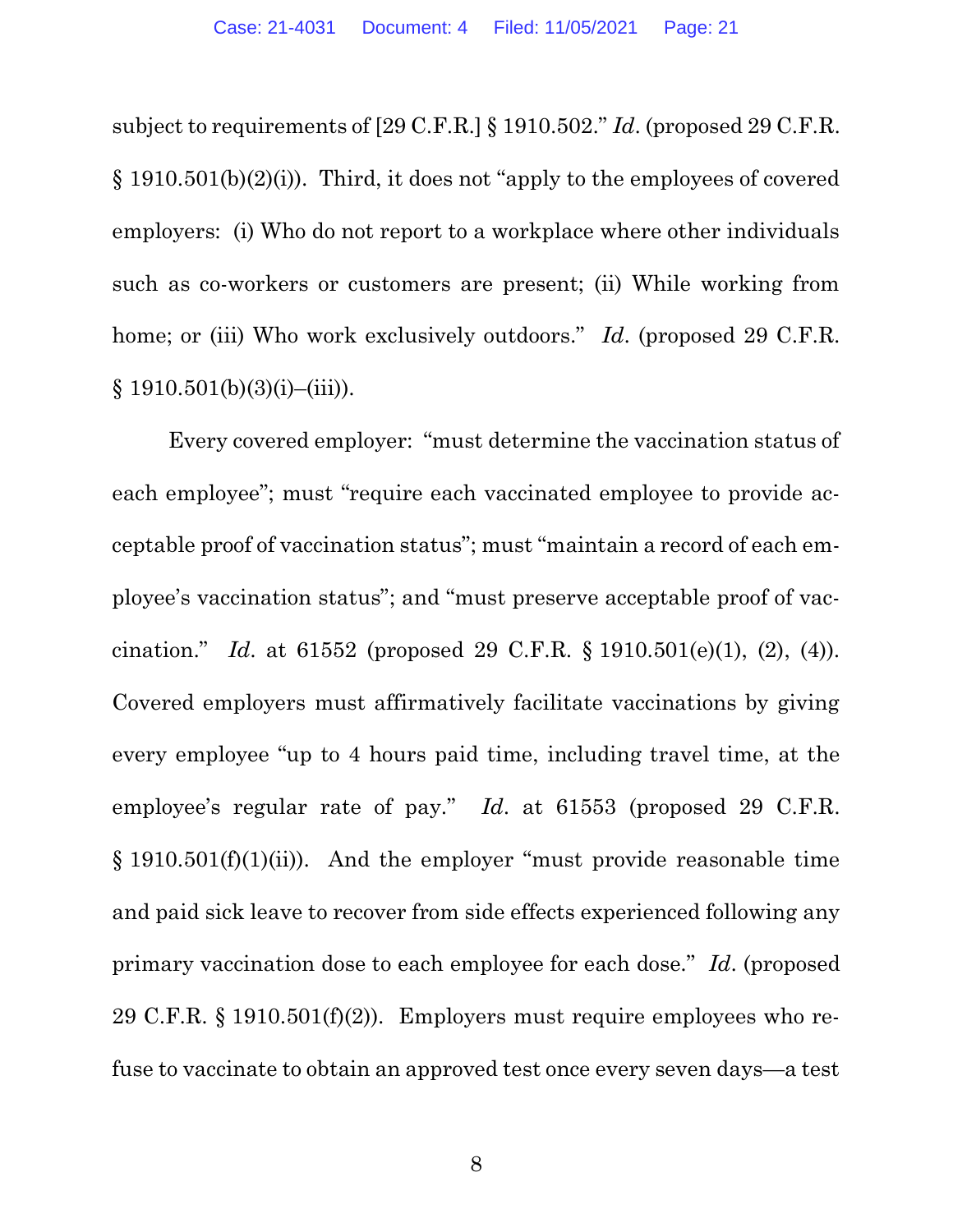they may require the employee to pay for. Id. (proposed 29 C.F.R. § 1910.501(g)). Employers must "keep" unvaccinated employees who do not produce test results "removed from the workplace" until they do. Id. (proposed 29 C.F.R.  $\S$  1910.501(f)(2)). And they must maintain a record of test results. Id. (proposed 29 C.F.R. § 1910.501(f)(4)). Unvaccinated employees must be required to wear masks at work, except when they are "alone in a room with floor to ceiling walls and a closed door," "[f]or a limited time while . . . eating or drinking at the workplace or for identification purposes," while wearing a "respirator or facemask," or when "the employer can show that the use of face coverings is infeasible or creates a greater hazard." Id. (proposed 29 C.F.R. § 1910.501(i)).

The standard is effective immediately, and it requires employers to come into compliance with almost all of its requirements by December 6, 2021. Id. (proposed 29 C.F.R.  $\S$  1910.501(m)). Employers have until January 4, 2022 to comply with weekly testing requirements for employees who are not fully vaccinated. Id. at 61554 (proposed 29 C.F.R. § 1910.501(g), (m)).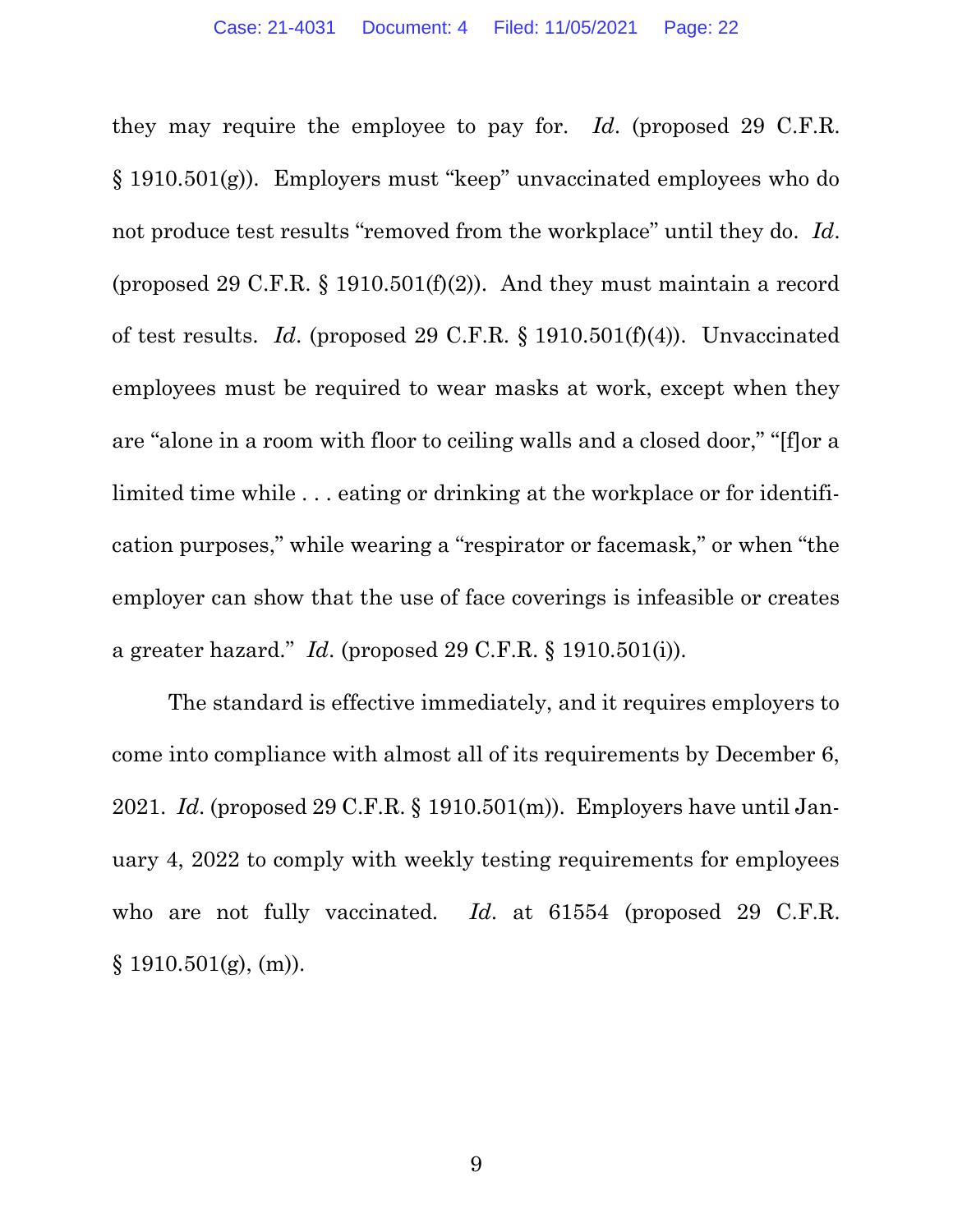#### STANDARD OF REVIEW

On a motion to stay, the Court must consider four factors: (1) the moving party's likelihood of success on the merits, (2) the likelihood the moving party will be irreparably harmed if the standard is enforced, (3) the potential harm to others if the stay is granted, and (4) the public interest. See Kentucky ex rel. Danville Christian Acad., Inc. v. Beshear, 981 F.3d 505, 508 (6th Cir. 2020). "These factors are not prerequisites that must be met, but are interrelated considerations that must be balanced together." Mich. Coal. of Radioactive Material Users, Inc. v. Griepentrog, 945 F.2d 150, 153 (6th Cir. 1991). If, however, a party seeks a stay "on the basis of a potential constitutional violation," as the States do here, typically the first factor is determinative. See City of Pontiac Retired Emps. Ass'n v. Schimmel, 751 F.3d 427, 430 (6th Cir. 2014) (quoting Obama for Am. v. Husted, 697 F.3d 423, 436 (6th Cir. 2012)).

#### STANDING

Standing is "the threshold question in every federal case." Warth v. Seldin, 422 U.S. 490, 498 (1975). To establish standing, "a litigant must demonstrate that it" (1) "has suffered a concrete and particularized injury that is either actual or imminent," (2) "that the injury is fairly traceable to the defendant," and (3) "that it is likely that a favorable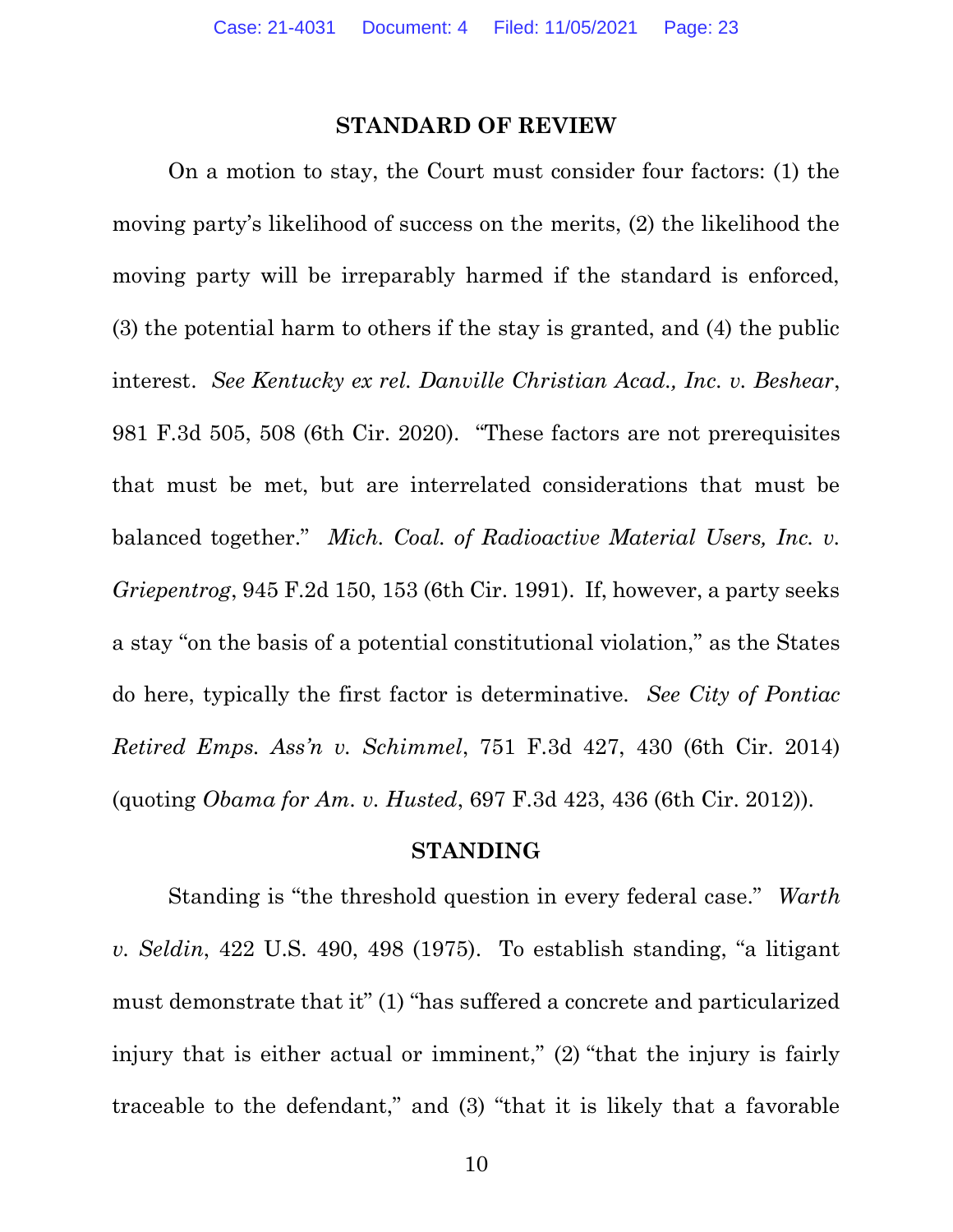decision will redress that injury." *Massachusetts v. E.P.A.*, 549 U.S. 497, 517 (2007). States are entitled to "special solicitude in [the] standing analysis." Id. at 520; see also Alfred L. Snapp & Son, Inc. v. Puerto Rico ex rel. Barez, 458 U.S. 592, 601 (1982).

Injury in fact. The Vaccine Mandate has caused the States to sustain at least two "concrete and particularized injuries]." Lujan v. Defs. of Wildlife, 504 U.S. 555, 560–61 (1992).

First, the Vaccine Mandate invades the States' sovereignty by regulating a matter that our Constitution reserves to the States. The federal government's invasion of States' sovereignty constitutes an injury in fact. See Texas v. United States, 809 F.3d 134, 153 (5th Cir. 2015), aff'd, 136 S. Ct. 2271 (2016); Ohio ex rel. Celebrezze v. U.S. Dep't of Transp., 766 F.2d 228, 232–33 (6th Cir. 1985). "[T]he regulation of health and safety matters is primarily, and historically, a matter of local concern." Hillsborough Cnty., Fla. v. Automated Med. Lab'ys, Inc., 471 U.S. 707, 719 (1985); see Nat'l Fed'n of Indep. Bus., 567 U.S. at 536 (op. of Roberts, C.J.) (referring to the police power as a "general power of governing, possessed by the States but not by the Federal Government"). By issuing an emergency rule that requires employers with 100 or more employees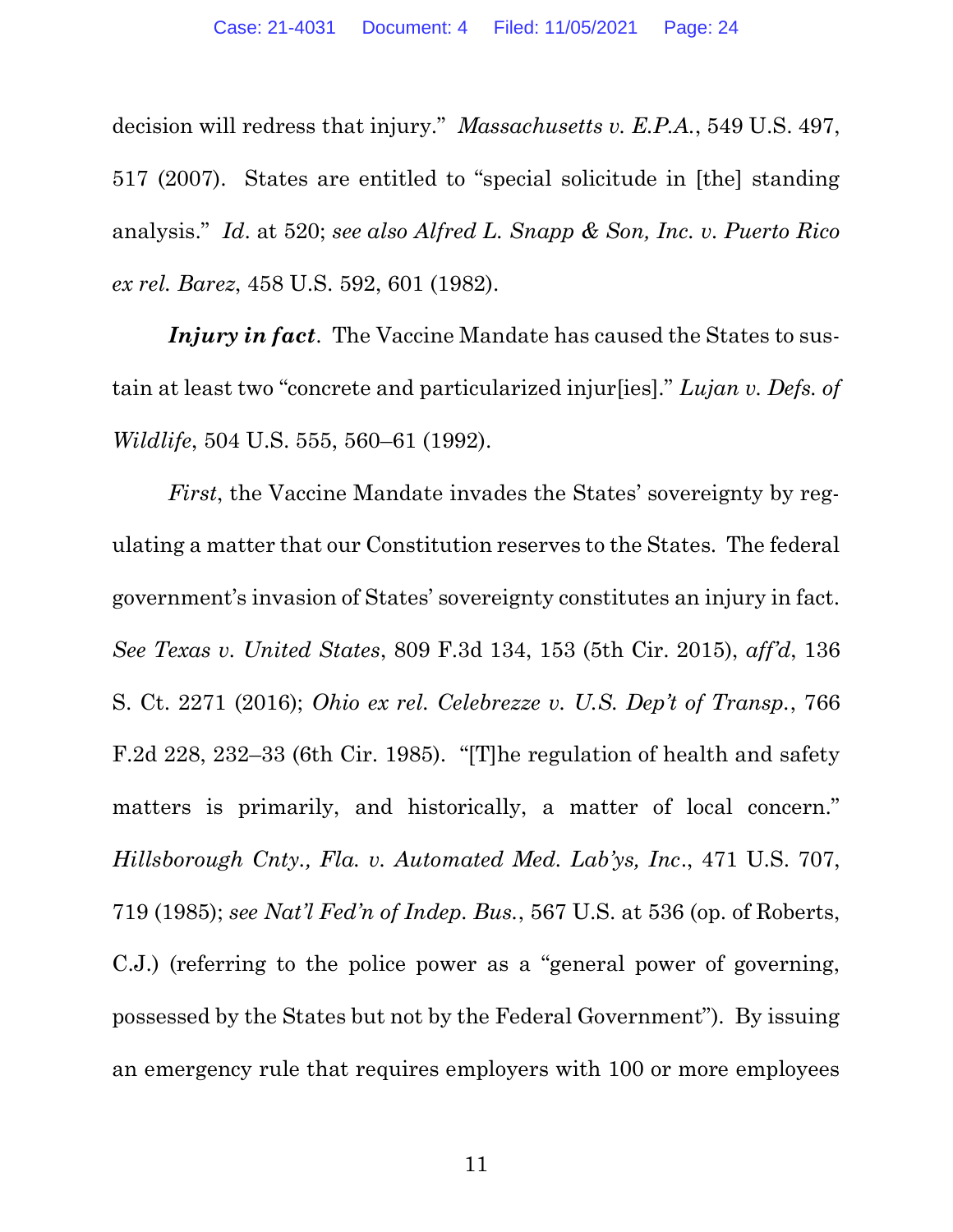to require COVID-19 vaccines or weekly testing, the federal government has assumed for itself a power the Constitution reserves to the States.

Second, Kentucky and Tennessee are also injured because they are employers subject to the emergency temporary standard. See 86 Fed. Reg. at 61462, 61506 (citing 29 CFR § 1953.5(b)); see also 29 U.S.C.  $§ 667(c)(6)$ . If a "State ... desires to assume responsibility for development and enforcement therein of occupational safety and health standards relating to any occupational safety or health issue with respect to which a Federal standard has been promulgated," it "shall submit a State plan for the development of such standards and their enforcement." 29 U.S.C. § 667(b). When a State chooses to have its own program, it must generally "establish and maintain an effective and comprehensive occupational safety and health program applicable to all employees of public agencies of the State and its political subdivisions." Id.  $\S 667(c)(6)$ (emphasis added). And, of particular importance here, the State Plan's standards must be "at least as effective in providing safe and healthful employment and places of employment as the standards promulgated under section 655"—the same section that empowers the Secretary to issue emergency temporary standards. Id.  $\S 667(c)(2)$  (emphasis added).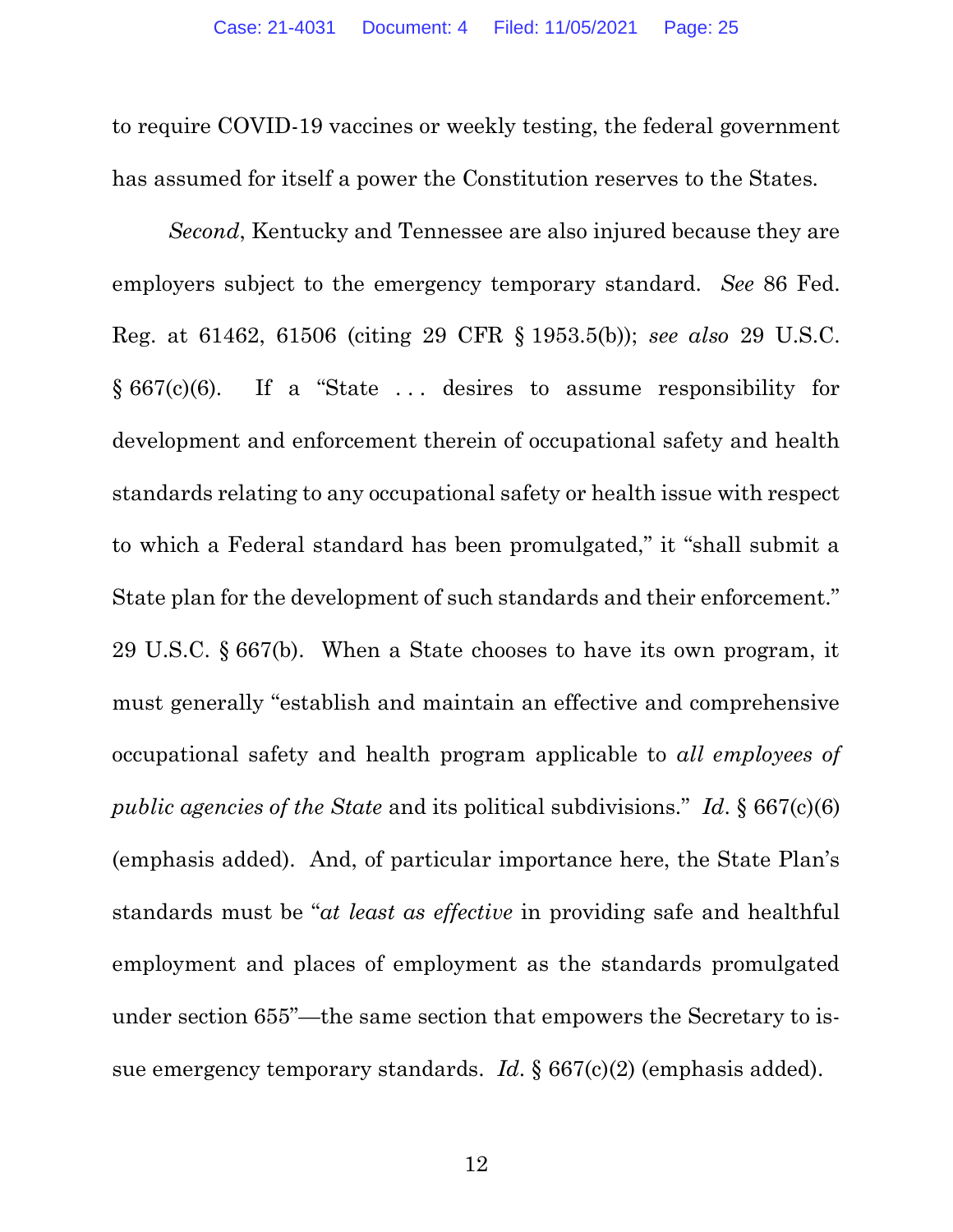Thus, once the Secretary issues an emergency temporary standard, States with approved plans must adopt those standards too, and those standards apply to the State and political subdivisions as employers. The Vaccine Mandate imposes its requirement on these States expressly, noting that the adoption of the emergency temporary standard by State Plans "must be completed within 30 days of the promulgation date of the final Federal rule." See 86 Fed. Reg. at 61506 (citing 29 C.F.R. § 1953.5(b)(1)). Further, "State Plans must notify Federal OSHA of the action they will take" by November 20, 2021. Id.

 Kentucky and Tennessee are among the twenty-two States and Territories with State Plans that cover both public- and private-sector employees. Id. Each of them has well over 70,000 public sector employees.2 Both, then, have interests and will sustain injuries like those of similarly situated private employers. These include the financial injuries resulting from lost workers who choose not to receive a vaccine or undergo weekly testing, as well as the massive administrative burden

<sup>2</sup> As of 2020, Kentucky and Tennessee employed approximately 70,361 and 71,353 full-time employees, respectively. See U.S. Census Bureaus, 2020 ASPEP Datasets & Tables (Oct. 8, 2021), https://www.census.gov/data/datasets/2020/econ/apes/annual-apes.html. These figures do not even include part-time or local government employees, whom the emergency temporary standard would also apply to.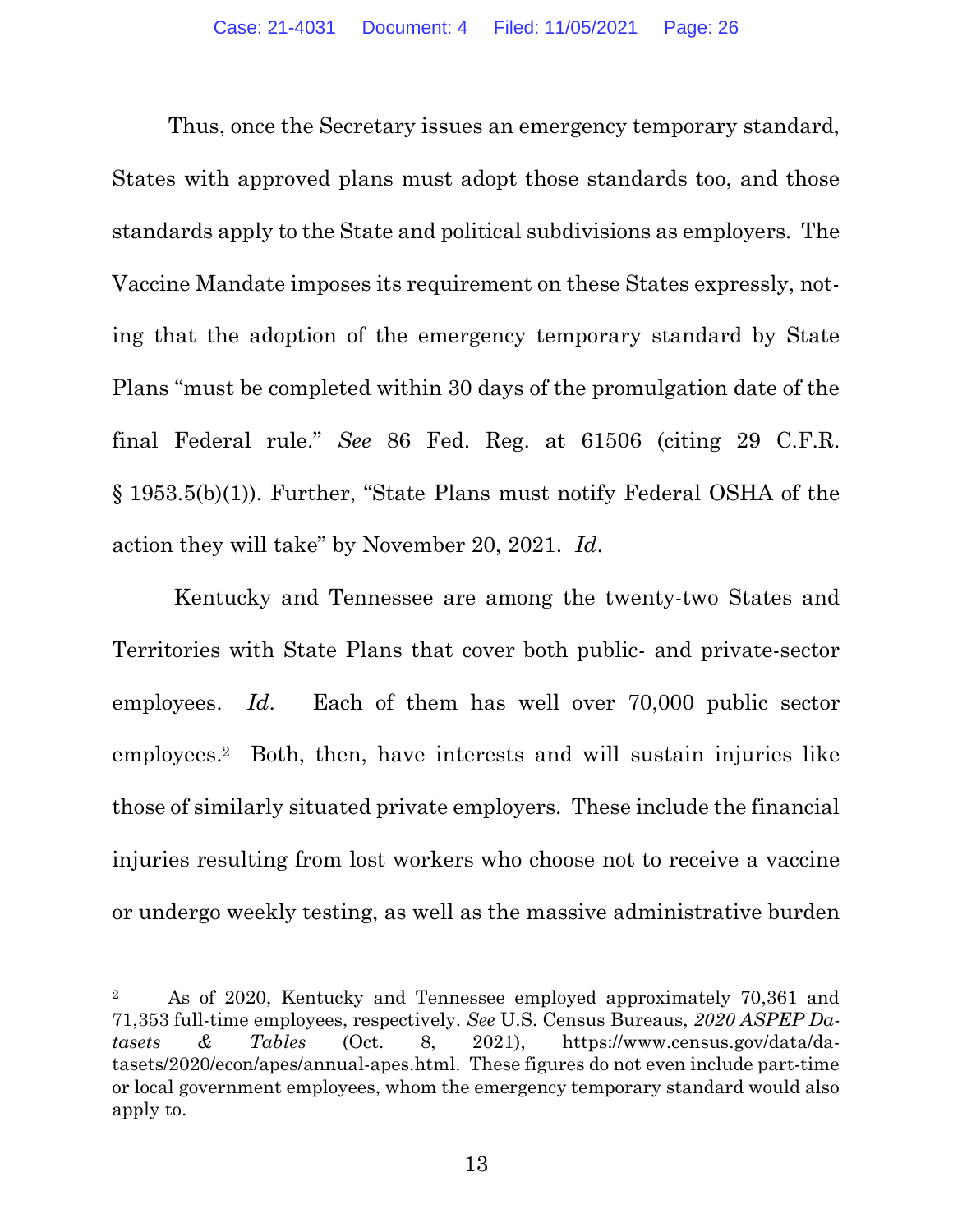and costs associated with weekly testing and maintaining documentation of test results for unvaccinated employees.

States have standing to seek redress for these proprietary injuries in court. See Alfred L. Snapp & Son, 458 U.S. at 601–02. Further, "if the complainant is an object of the action (or forgone action) at issue—as is the case usually in review of a rulemaking" there "should be little question that the action or inaction has caused him injury." Fund For Animals, Inc. v. Norton, 322 F.3d 728, 733–34 (D.C. Cir. 2003) (Garland, J.) (quotation omitted). Because Kentucky and Tennessee are employers subject to the emergency temporary standard, they are the "object[s]" of the action they seek to challenge. Id. They have therefore sustained an injury in fact.

That the other States will not experience this second injury does not matter: every State suffered the first injury in fact; and, regardless, this Court may proceed if even one plaintiff has standing to sue, Watt v. Energy Action Educ. Found., 454 U.S. 151, 160 (1981).)

**Traceability and Redressability**. The second and third standing requirements flow from the first. There is no doubt that the just-discussed injuries are fairly traceable to the Vaccine Mandate—nothing else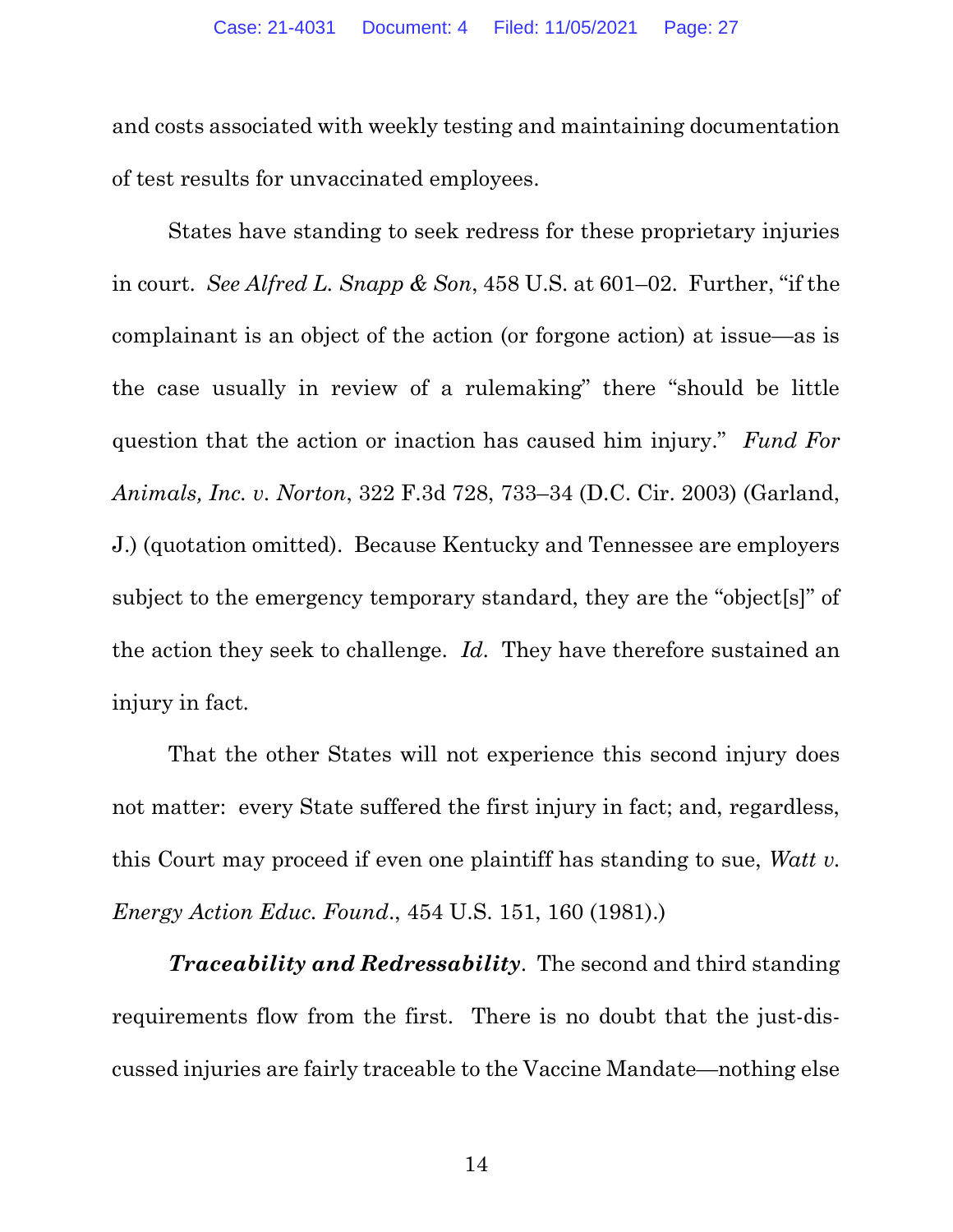is causing the States to sustain these injuries. Nor is there any doubt that an order enjoining or setting aside the Vaccine Mandate will redress the States' injuries. Therefore, the States have standing to sue.

### ARGUMENT

Over a year and a half into this pandemic, the executive branch claimed to have discovered a power to regulate the healthcare decisions of American workers. After President Biden announced his plan to mandate vaccinations through an emergency temporary standard, it took OSHA almost two months to issue that standard. The "emergency" standard, for its part, will not even go into full effect until next year. Given the immensely important issues the case presents, and given the likelihood that the States will prevail on the merits, maintaining the *sta*tus quo ante a bit longer is amply justified. The Court should immediately stay enforcement of the Vaccine Mandate pending final judgment.

## I. The States will likely succeed on the merits, because the Vaccine Mandate exceeds OSHA's authority

OSHA has the burden of proving its standards' validity. *Indus*. Union Dep't, AFL-CIO v. Am. Petroleum Inst. ("API"), 448 U.S. 607, 653 (1980) (plurality opinion). OSHA must provide substantial evidence to support both its factual findings and its policy decisions. 29 U.S.C.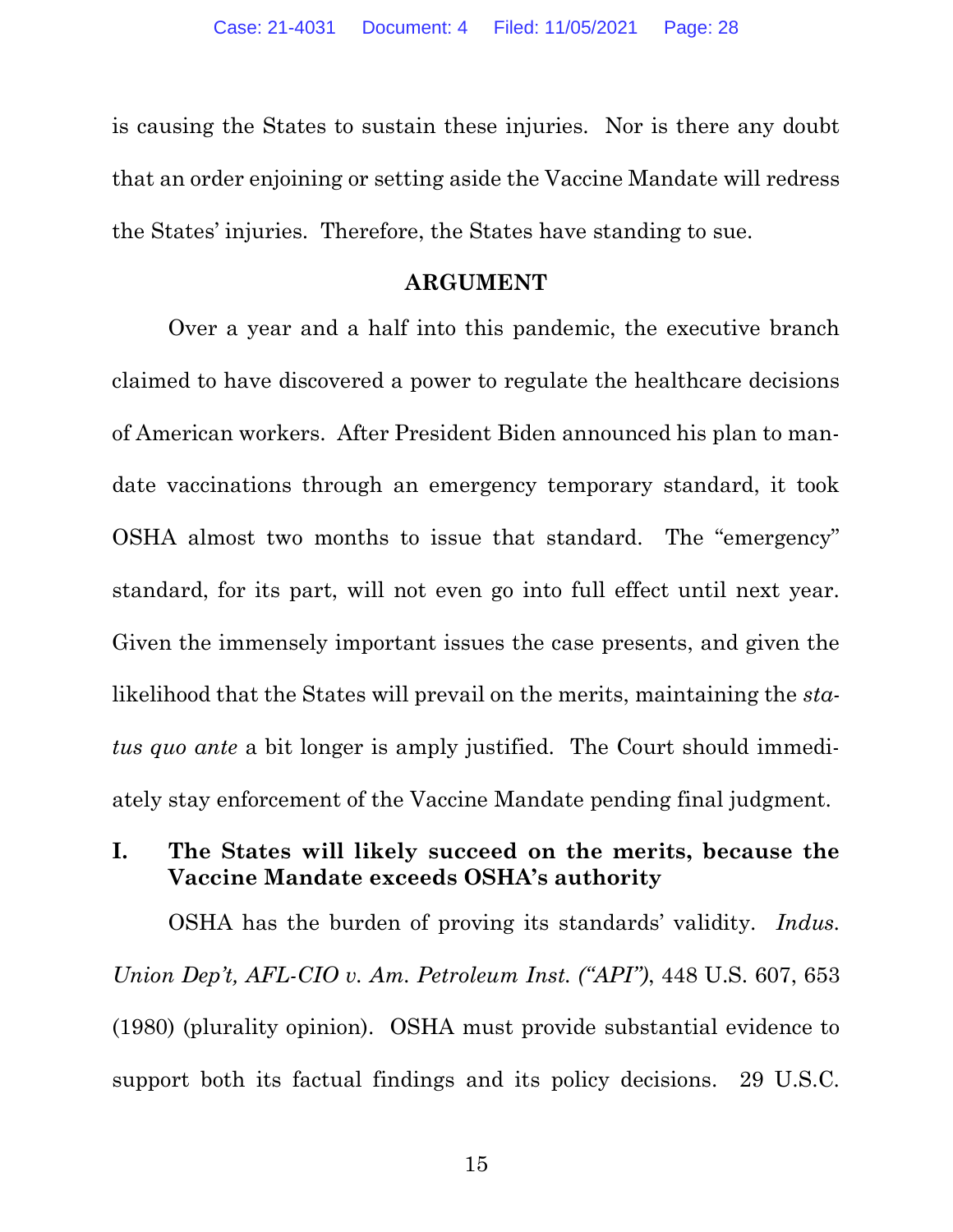§ 655(f); AFL-CIO v. OSHA, 965 F.2d 962, 970 (11th Cir. 1992). To survive scrutiny under the substantial evidence test, OSHA must have "acted within the scope of its authority"; "followed the procedures required by statute and by its own regulations"; "explicated the bases for its decision[s]"; and "adduced substantial evidence in the record to support its determinations." AFL-CIO v. Marshall, 617 F.2d 636, 650 (D.C Cir. 1979), judgment vacated in part on other grounds by 452 U.S. 490 (1981). OSHA must state its reasons for its action in the Federal Register. 29 U.S.C. § 655(e). Those reasons must include the facts relied upon, methodologies used, and explanations as to why alternatives were not adopted. AFL-CIO v. OSHA, 965 F.2d at 651.

OSHA will not carry that burden because the Emergency Provision did not authorize it to issue the Vaccine Mandate. An "agency literally has no power to act ... unless and until Congress confers power upon it." Merck Sharp & Dohme Corp. v. Albrecht, 139 S. Ct. 1668, 1679 (2019) (quotation omitted). The Secretary claims that the Act's Emergency Provision empowered him to issue the Vaccine Mandate. That provision says, in relevant part:

The Secretary shall provide, without regard to the requirements of chapter 5 of Title 5, for an emergency temporary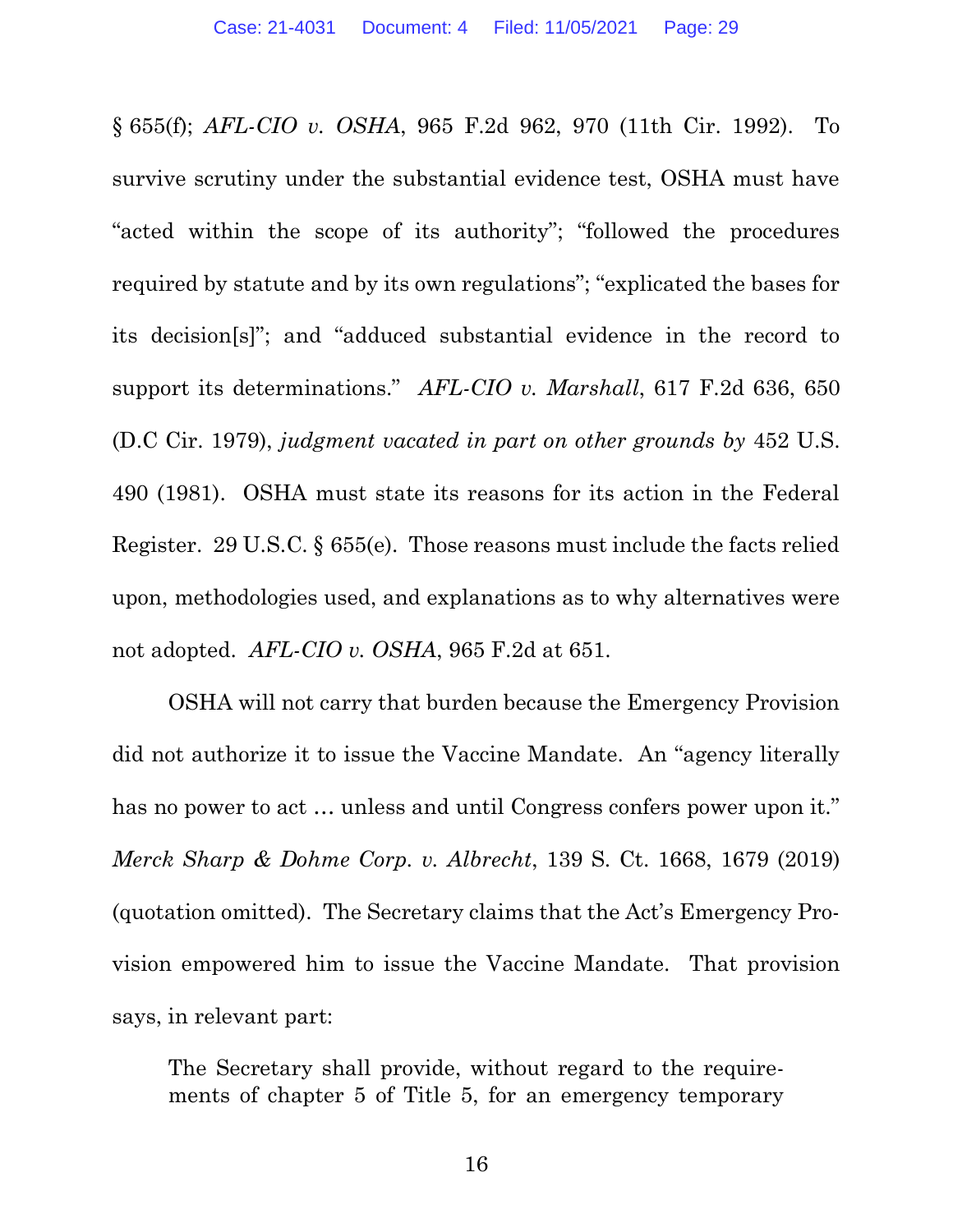standard to take immediate effect upon publication in the Federal Register if he determines (A) that employees are exposed to grave danger from exposure to substances or agents determined to be toxic or physically harmful or from *new haz*ards, and (B) that such emergency standard is necessary to protect employees from such danger.

29 U.S.C. § 655(c)(1) (emphasis added).

For four reasons, the Emergency Provision does not empower the Secretary to issue the Vaccine Mandate. First, the Emergency Provision empowers the Secretary to promulgate standards addressing dangers employees face at work because of work—it does not permit the Secretary to promulgate standards addressing dangers that are no more prevalent at work than in society generally. Second, the Secretary cannot prove that employees face a "grave" risk, as that term is used under the relevant statutory framework, from exposure to COVID-19 at work. Third, the overbroad Vaccine Mandate, which applies to tens of millions of jobs with little regard for the at-work risk, is not "necessary" to avert at-work danger. Finally, if any ambiguity exists as to the Emergency Provision's reach, the constitutional-doubt canon and the major-questions doctrine bar the courts from reading the provision to implicitly grant OSHA such immense power over the personal healthcare decisions of millions of workers.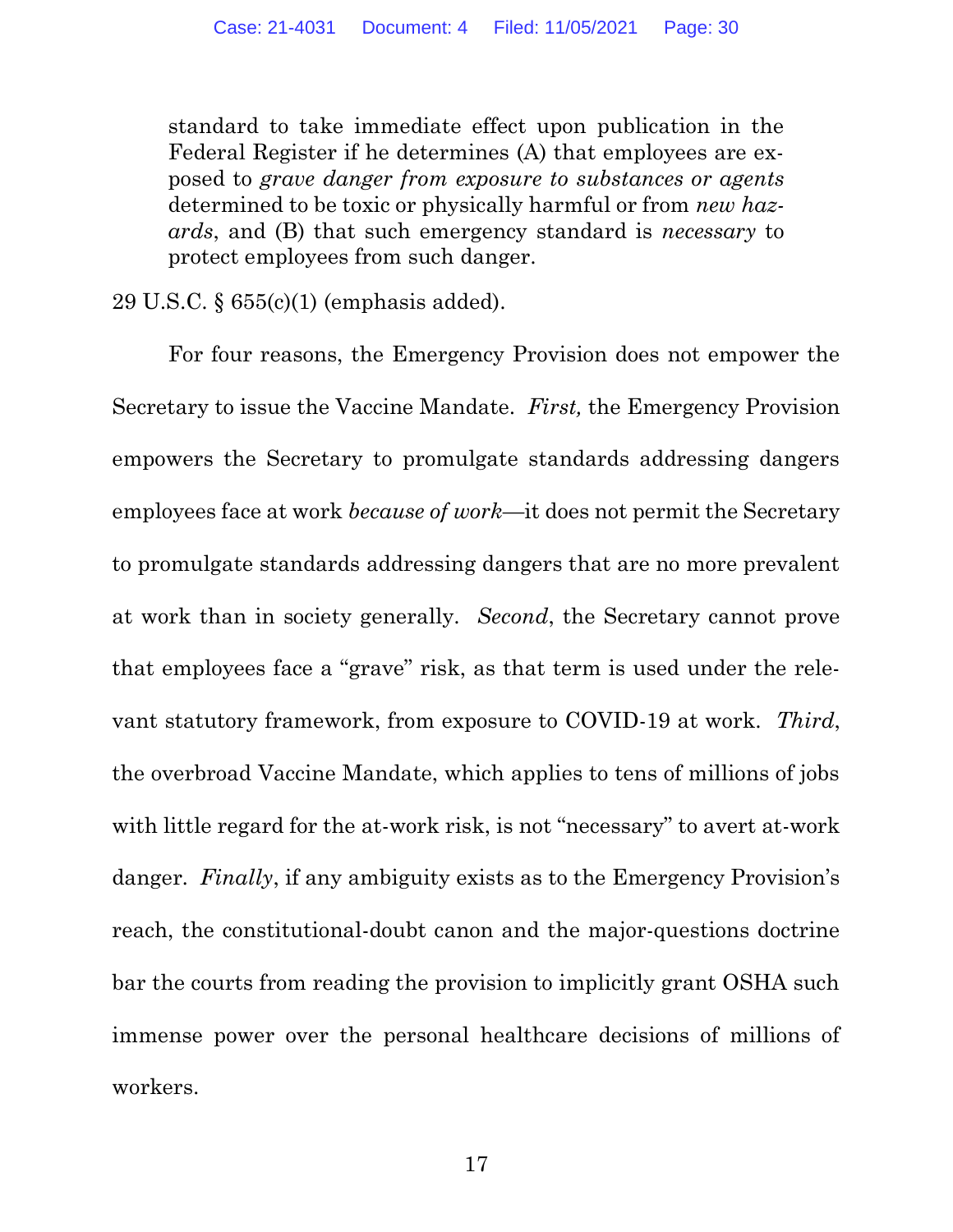## A. The Emergency Provision does not empower the Secretary to regulate dangers typical of workplaces and non-workplaces alike.

The Emergency Provision empowers the Secretary to issue emergency standards only if he learns that "employees are exposed to grave danger from exposure to substances or agents determined to be toxic or physically harmful or from new hazards." Id. § 655(c). Properly understood, this provision allows the Secretary to issue emergency temporary standards pertaining to workplace dangers; it does not extend to risks typical of workplaces and non-workplaces alike. Because exposure to COVID-19 is not a workplace-specific danger for the vast majority of employees that the Vaccine Mandate covers, the Secretary lacks authority to issue it.

1. It is a "fundamental principle of statutory construction (and, indeed, of language itself) that the meaning of a word cannot be determined in isolation, but must be drawn from the context in which it is used." Reno v. Koray, 515 U.S. 50, 56 (1995) (quotation omitted). This case concerns the meaning of the phrase "danger from exposure to substances or agents . . . or from new hazards"—which, critically, appears in the context of a law about occupational safety. 29 U.S.C. § 655(c). The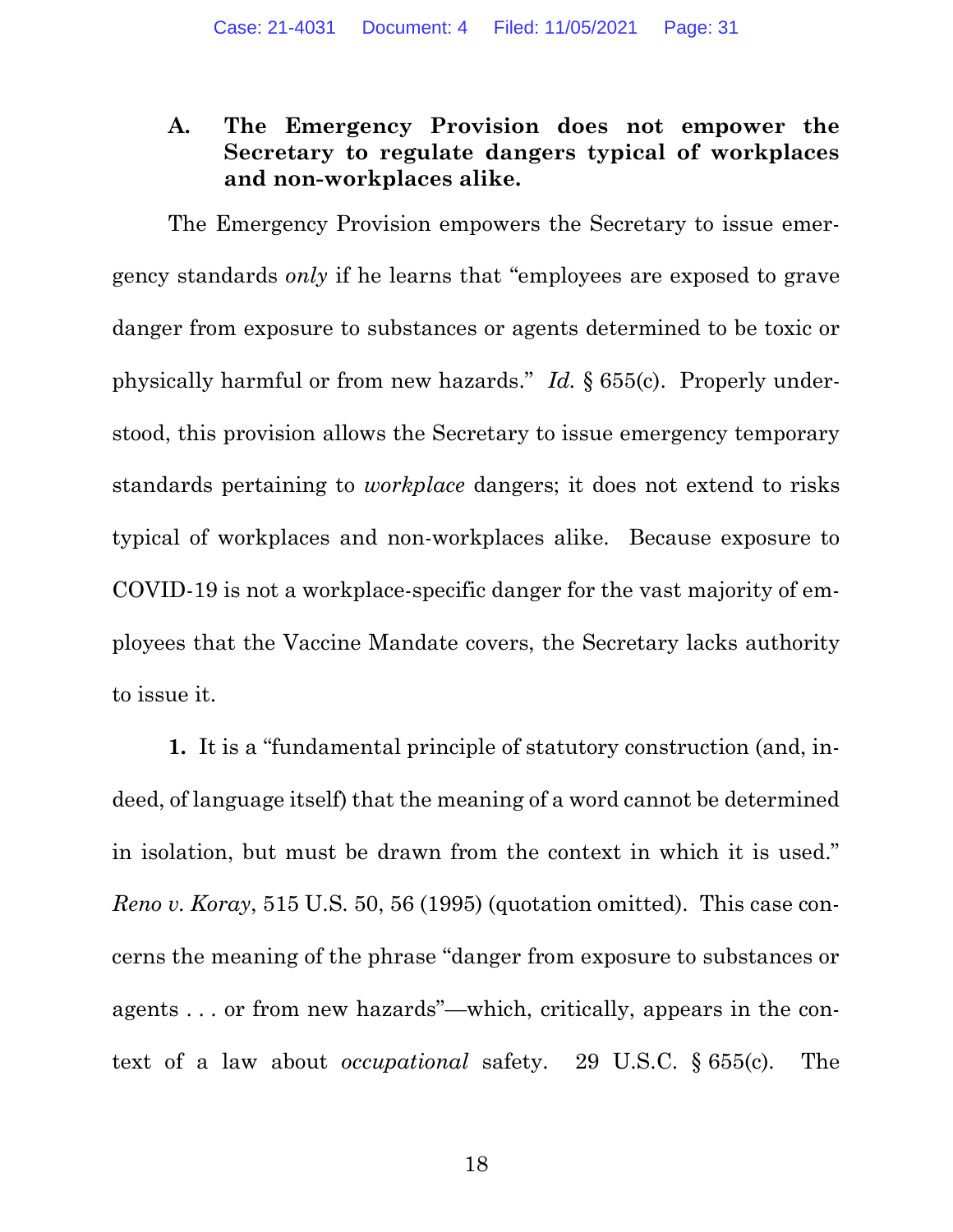Occupational Safety and Health Act, as its name suggests, addresses work-related hazards. Congress said so when it enacted the law and codified its purpose: preventing "personal injuries and illnesses arising out of work situations." Id. § 651(a) (emphasis added).

 This context is crucial. The ultimate goal of statutory interpretation is to give effect to the ordinary or natural meaning of the statute's words. See FDIC v. Meyer, 510 U.S. 471, 476 (1994). And there is little doubt how ordinary members of the public would understand the phrase "grave danger from exposure to substances or agents" as it appears in a sentence about risks to which "*employees* are exposed": a typical English speaker would understand the phrase as referring to dangers presented by work rather than those endemic in society generally. For example, every virus is an "agent," but no ordinary English speaker would interpret the phrase "danger from exposure to substances or agents," as it appears in a law about occupational safety, to encompass exposure to viruses like the common cold that are just as prevalent at home as they are at work—unless, of course, the nature of the workplace presents a heightened or different risk. Nor would any ordinary English speaker understand the phrase "danger . . . from a new hazard" as referring to perils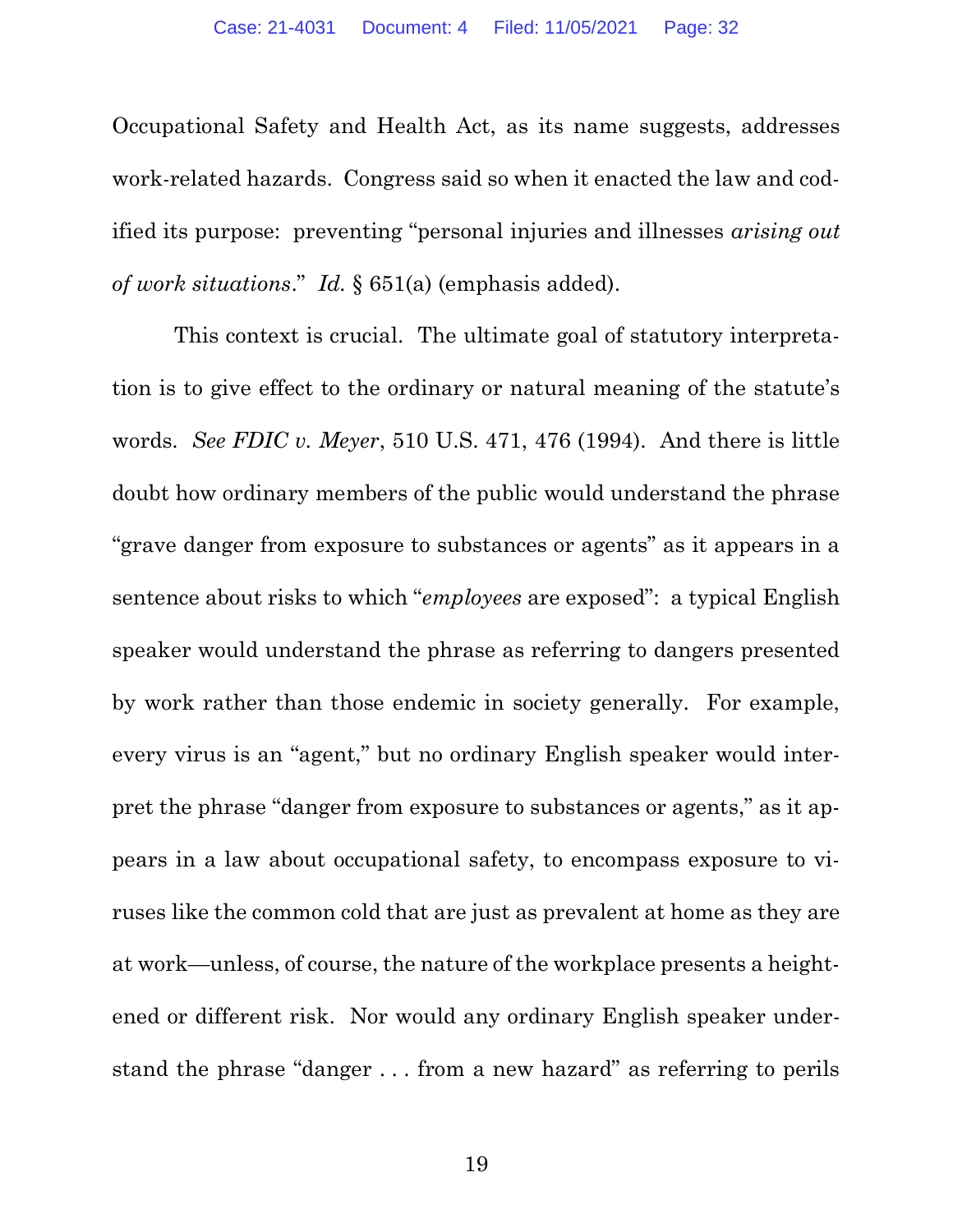with no specific connection to work, such as the danger presented by violent crime. When a law about occupational safety refers to dangers, it is naturally understood as referring to workplace dangers.

Additional context bolsters the point. The Act often refers to "substances," "agents," and "hazards," but in each case it is addressing dangers faced at work. <sup>3</sup> Consider, for example, the provision mandating the agency to make a report "listing . . . all toxic substances in industrial usage." 29 U.S.C. § 675 (emphasis added). Along the same lines, 29 U.S.C. § 669(a)(3) directs OSHA to develop "criteria dealing with toxic materials and harmful physical agents and substances which will describe exposure levels that are safe for various periods of employment, including but not limited to the exposure levels at which no employee will suffer impaired health or functional capacities or diminished life expectancy as a result of his work experience." (emphasis added). Another section, 29 U.S.C. § 671a, requires the government to conduct studies on "the contamination of workers' homes with hazardous chemicals and substances,

<sup>&</sup>lt;sup>3</sup> Those inclined to consider legislative history might also note that the Senate Report accompanying the Act addresses hazards presented by the workplace specifically—ultrasonic energy, beryllium metal, epoxy resins, and so on. See S. Rep. No. 91-1282, at 2 (1970).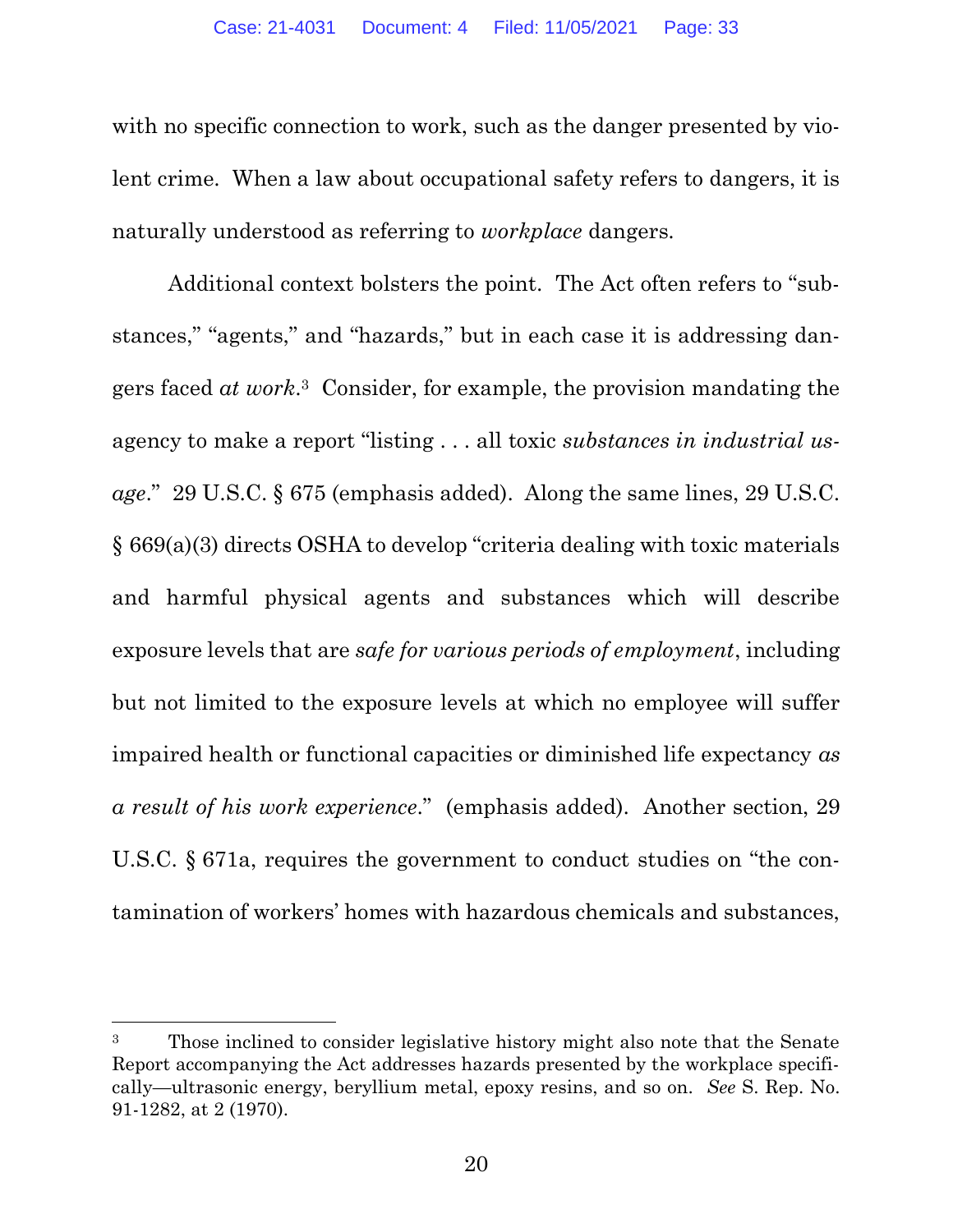including infectious agents, transported from the workplaces of such workers." (Emphasis added).

In the past, OSHA has recognized that its authority extends only to work-related risks. Consider its bloodborne-disease standards. In promulgating that standard, OSHA recognized (as did commenters) that the risk OSHA must address is exposure to hepatitis B and HIV in the workplace—not exposure to those diseases in general. Thus OSHA created a formula: "The risk attributable to occupational exposure is the difference between the risk faced by exposed workers and the background risk faced by the general population." 56 Fed. Reg. 64004, 64027 (Dec. 6, 1991). "After adjusting for background risk, OSHA has estimated between 5,814 and 6,645 cases of occupational exposure to Hepatitis B virus. Compliance with the standard is estimated to prevent between 5,058 and 5,781 cases of occupationally induced HBV infection per year, of which 1,265 to 1,445 would have resulted in acute symptoms, and 113 to 129 in death." Id. at 64037.

Similarly, OSHA has long understood the Act's use of "exposure" to include not all exposures, but exposures different than those confronted in non-occupational situations. OSHA requires employers to provide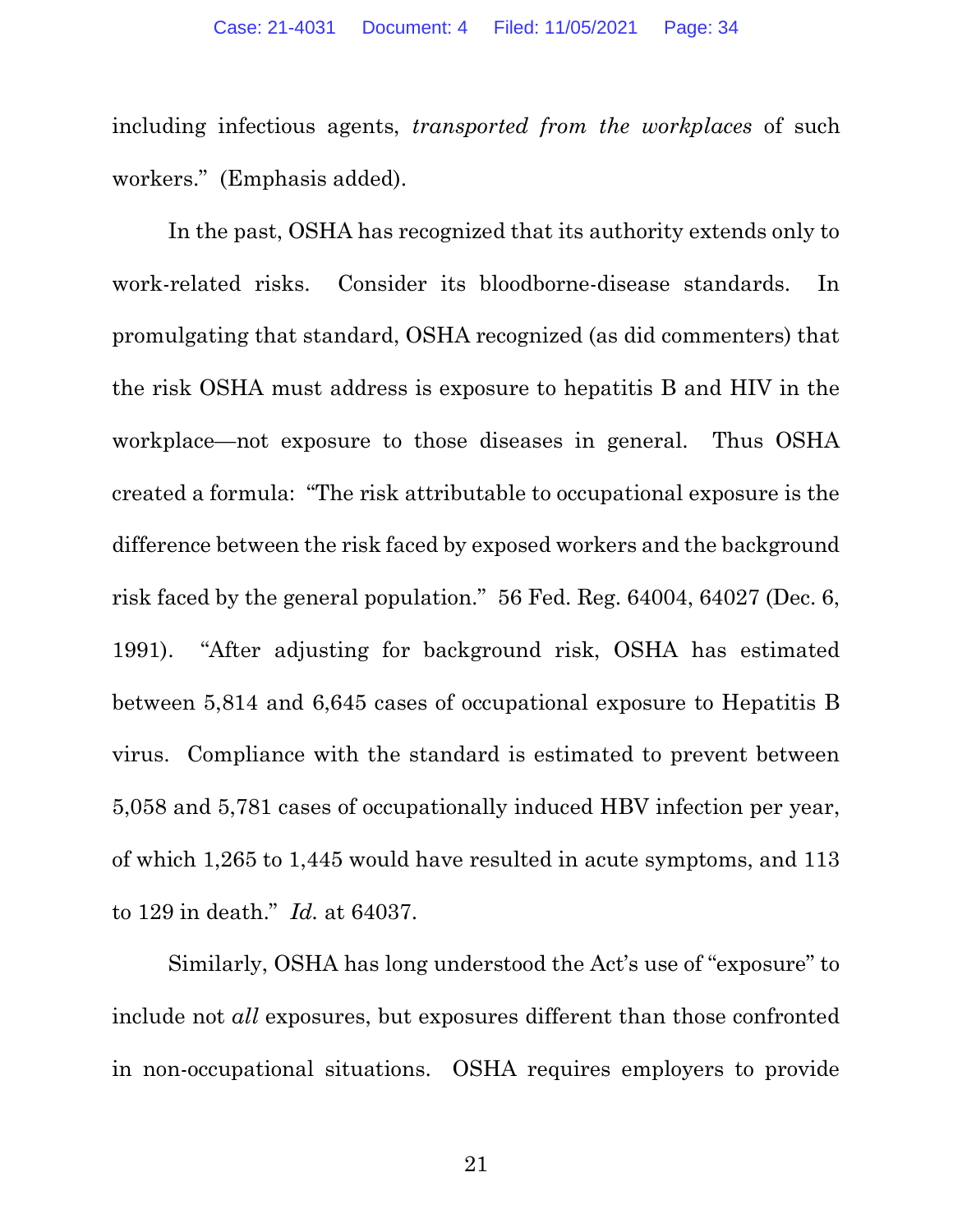their employees and the agency access to "relevant exposure and medical records" to detect, treat, and prevent occupational disease. 29 C.F.R. § 1910.1020(a). And employers must preserve records that "monitor[] the amount of a toxic substance or harmful physical agent to which the employee is or has been exposed." Id.  $\S 1910.1020(e)(2)(i)(A)(1)$ . Critically, however, exposure excludes "situations where the employer can demonstrate that the toxic substance or harmful physical agent is not used, handled, stored, generated, or present in the workplace in any manner different from typical non-occupational situations." Id. § 1910.1020(c)(8) (emphasis added).

All this accords with the judiciary's limited statements on the matter. The D.C. Circuit, for example, has recognized that when the Act speaks of "hazard[s]," it is referring to dangers that workers encounter while engaged in "work or work-related activities." *Oil, Chem. & Atomic* Workers Int'l Union v. Am. Cyanamid Co., 741 F.2d 444, 449 (D.C. Cir. 1984). Along the same lines, the Eleventh Circuit has observed that, "for coverage under the Act to be properly extended to a particular area, the conditions to be regulated must fairly be considered working conditions,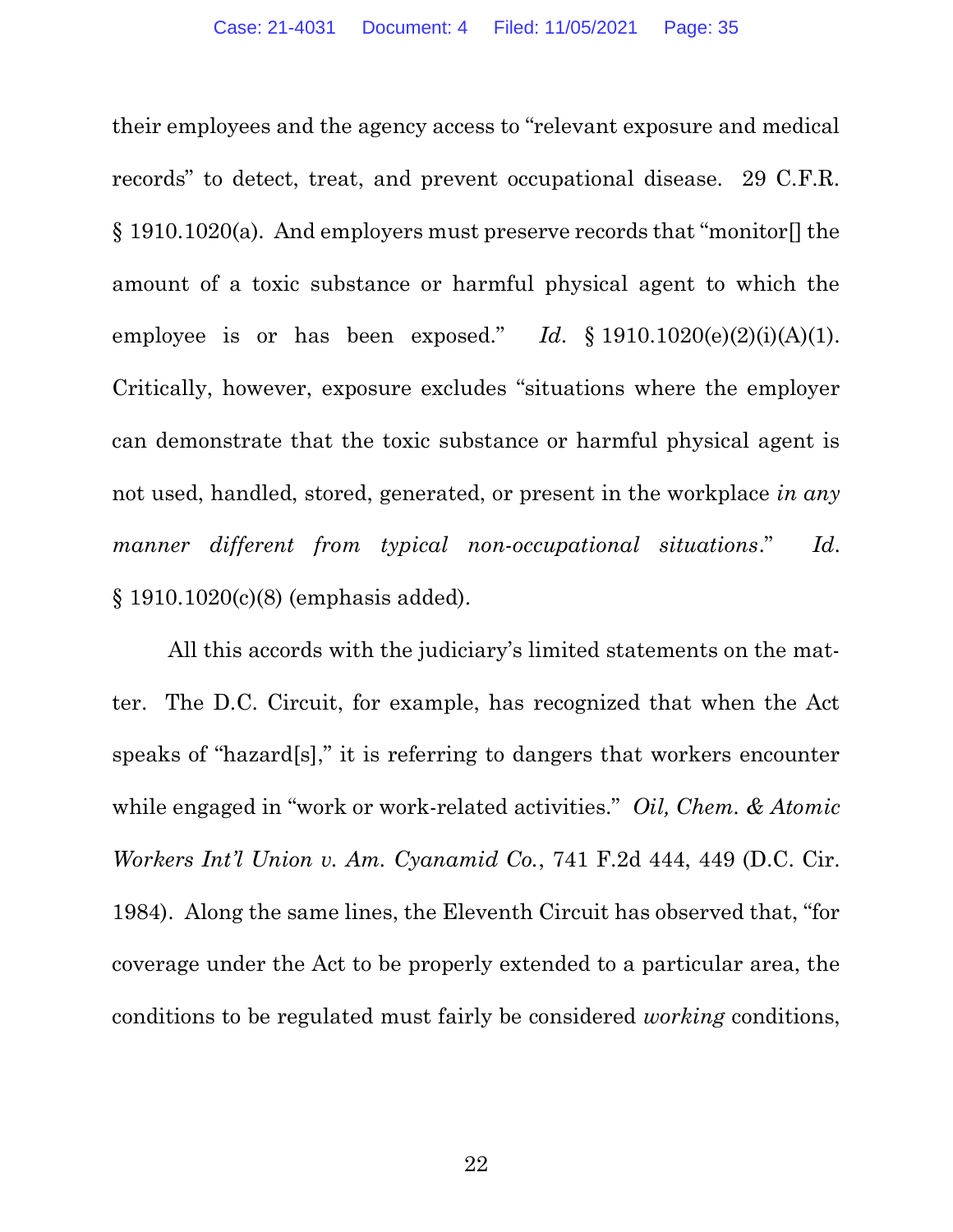the safety and health hazards to be remedied occupational, and the injuries to be avoided work-related." Frank Diehl Farms v. Sec'y of Lab., 696 F.2d 1325, 1332 (11th Cir. 1983). A contrary interpretation would mean that OSHA's jurisdiction would reach into realms already regulated by other federal and state agencies.

2. For most employees, exposure to COVID-19 is not the sort of "danger" that the Emergency Provision empowers OSHA to address. For nearly all employees, the danger is no higher at work than it is in nonwork settings like school or church or the Met Gala. To be sure, there may be some jobs that expose workers to a heightened risk: doctors who treat COVID-19 and researchers who work with SARS-CoV-2 (the virus that causes COVID-19) may well face a workplace-specific "exposure." But the Vaccine Mandate sweeps much more broadly than that. And because the vast majority of those it covers are not subject to "exposure" in the intended sense, the Secretary cannot justify the Vaccine Mandate under his authority to regulate workplace exposures to substances and agents. Indeed, just last year OSHA refused to issue a nationwide emergency temporary standard for COVID-19 because "COVID-19 is a com-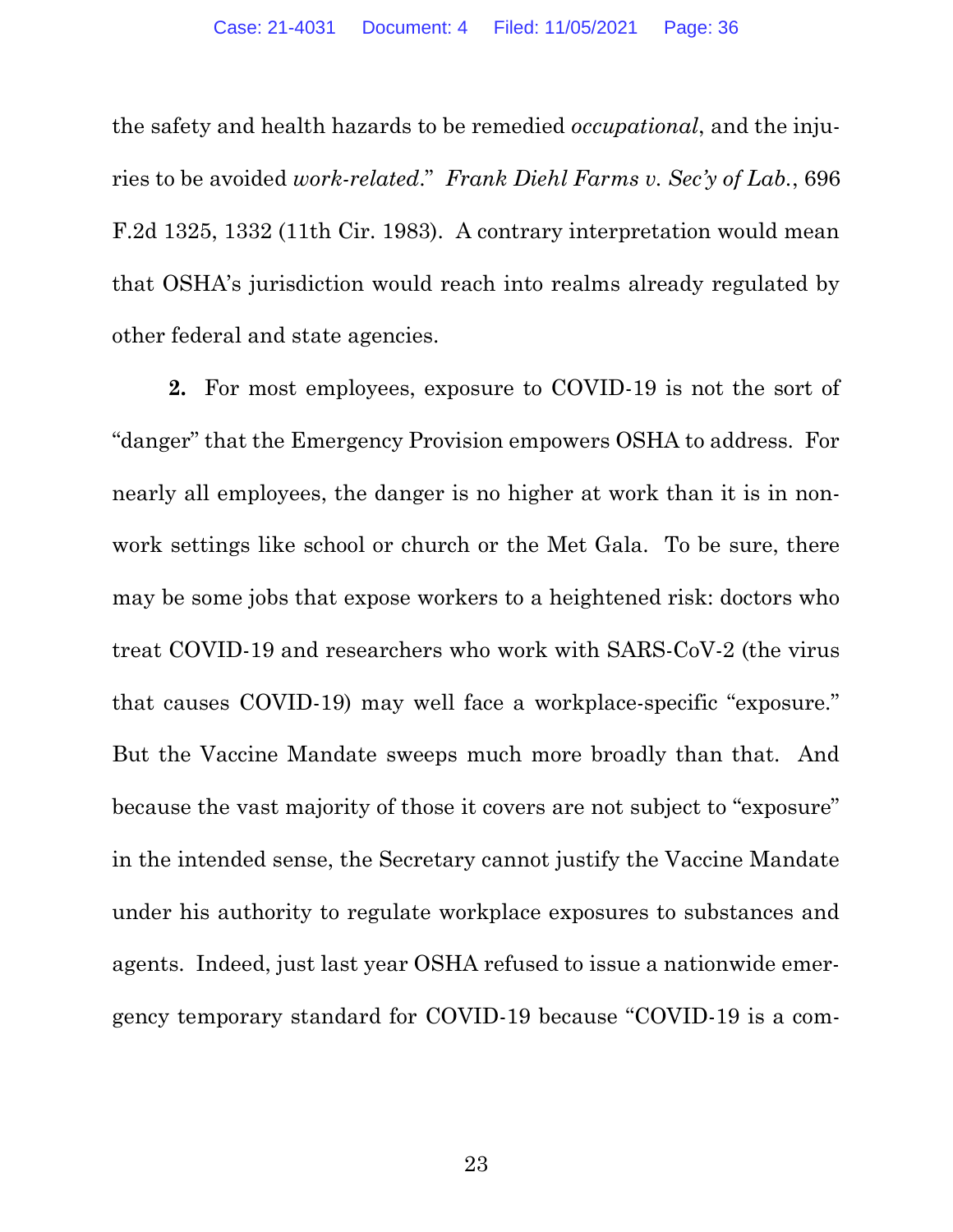munity-wide hazard that is not unique to the workplace." Dep't of Labor's Response at 16, In re AFL-CIO, No. 20-1158, 2020 WL 3125324 (D.C. Cir. June 11, 2020). Another year of experience with COVID-19 has not expanded the Secretary's statutory powers.

OSHA asserts that it makes no difference whether COVID-19 is a uniquely work-related hazard and that employers nonetheless have a duty to protect their employees from on-the-job transmission. 86 Fed. Reg. at 61407. This remark is a red herring because the States do not dispute that employers have duties with respect to transmission risks (or other hazards) heightened or created by one's workplace. For example, a hospital employer that fails to provide personal protective equipment (masks, gloves, gowns) to employees working with COVID-19 patients could violate the duty to provide a place of employment free from recognized hazards likely to cause death or serious physical harm. See 29 U.S.C. § 654(a)(1); see also, e.g., OSHA, Inspection Detail for Blue Hills Therapeutics Inc. (last visited Oct. 29, 2021), https://perma.cc/ZL2Y-JDGG. For these employers, the workplace presents an atypical risk with respect to which there are duties to act. Similarly, employers must abide by OSHA's general sanitation rules—failing to do so creates or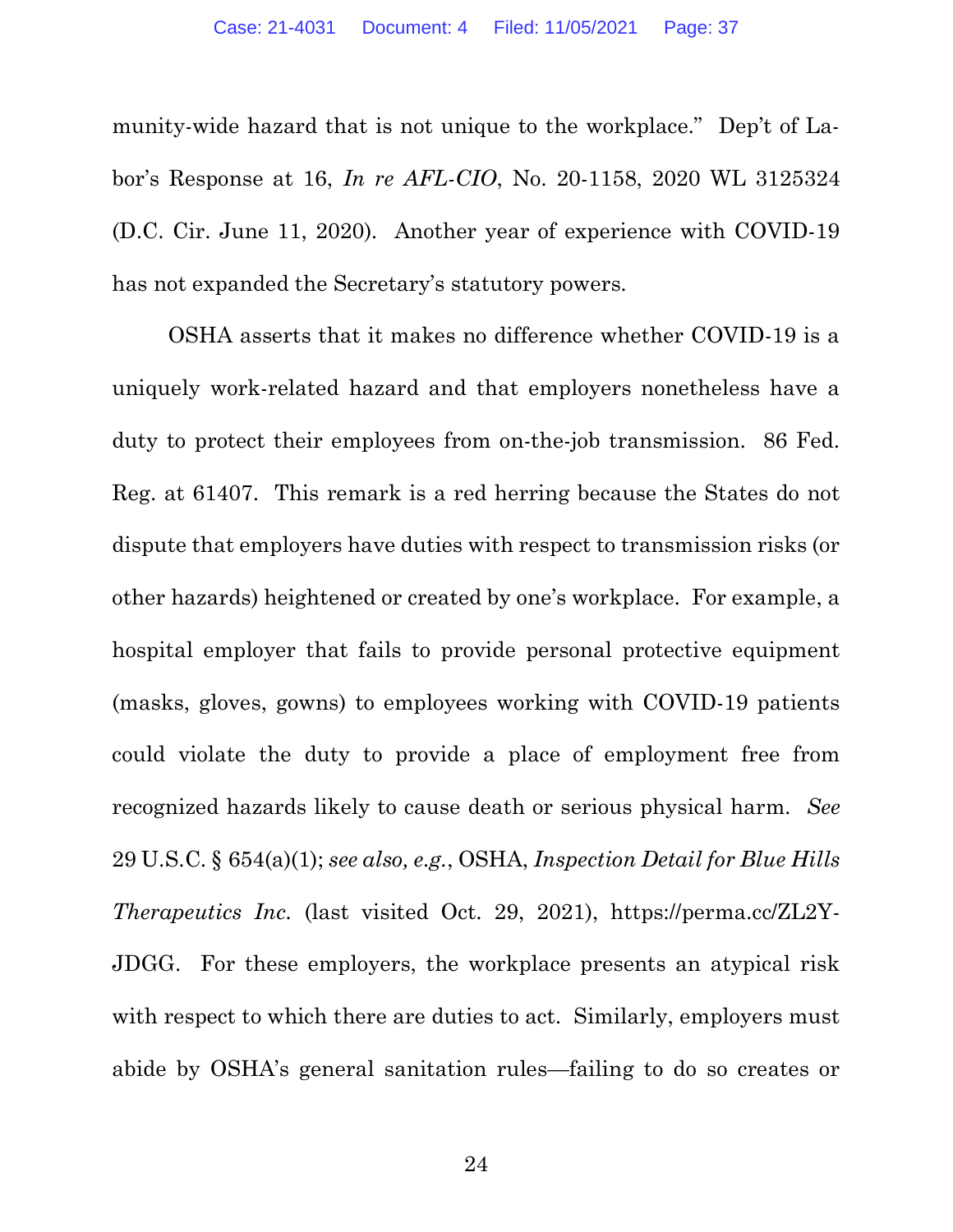heightens a workplace risk. See 86 Fed. Reg. at 61407–08. None of that is relevant to the question here, which is whether risks typical of work and non-work settings constitute the types of "dangers" from substances, agents, or hazards that  $\S 655(c)(1)$  speaks of. The answer to that question is "no."

#### B. The danger presented by COVID-19 does not meet the statutory threshold of "grave."

The Secretary can issue a permanent standard if he determines: (1) that the danger to be regulated poses "significant risk" to employee health, and (2) that significant benefits would be achieved through a new standard. API, 448 U.S. at 644. In sharp contrast, he can bypass the notice-and-comment process and issue an emergency temporary standard only if he concludes that "employees" are exposed to "grave danger." 29 U.S.C. § 655(c)(1). The Secretary claims that COVID-19 creates such a risk because: (1) "regardless of where and how exposure occurs, COVID-19 can result in death"; and (2) "the virus can cause serious, longlasting, and potentially permanent health effects." 86 Fed. Reg. at 61424; see also Occupational Exposure to COVID-19; Emergency Temporary Standard, 86 Fed. Reg. 32376, 32411 (June 31, 2021) (incorporated by reference).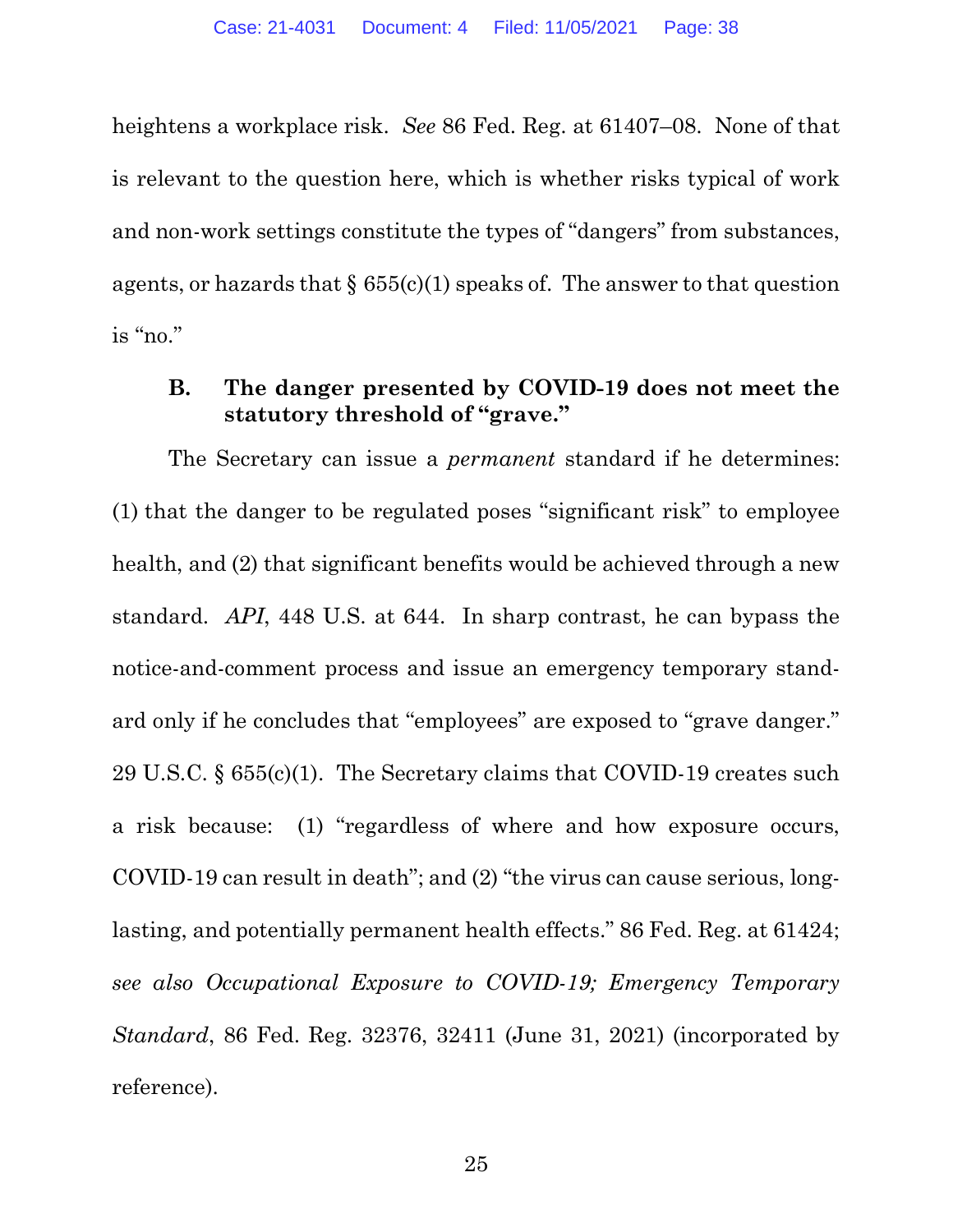But the rule fails to establish a *grave* danger under the statute's framework. The word "grave," at the time of the Act's passage, meant exactly what it means today: "very serious; dangerous to life." Grave, Webster's Third New International Dictionary (2003); Grave, Random House Unabridged Dictionary (2d ed. 1993). And even though all dangers are concerning, by including the adjective "grave," Congress recognized that not every threat is serious enough to trigger the extraordinary power to issue emergency standards.

COVID-19 certainly does not fit the statutory test. The likelihood of dying from COVID-19, for a fully vaccinated person of any age, is 1 in 137,698, about equal to the risk of dying from a lightning strike (1 in 138,849). Kevin Dayaratna & Norbert Michel, A statistical analysis of COVID-10 breakthrough infections and deaths, Heritage Foundation (Aug. 12, 2021), https://perma.cc/68HL-ZLSL. The risk of being hospitalized from COVID-19 is 1 in 31,030, or .003 percent. Id. Every adult in America can take the vaccine for free, and nearly two hundred million have done so. For U.S. residents aged 40–49, 64 percent are fully vaccinated, and 75 percent have had at least 1 dose of the vaccine. U.S.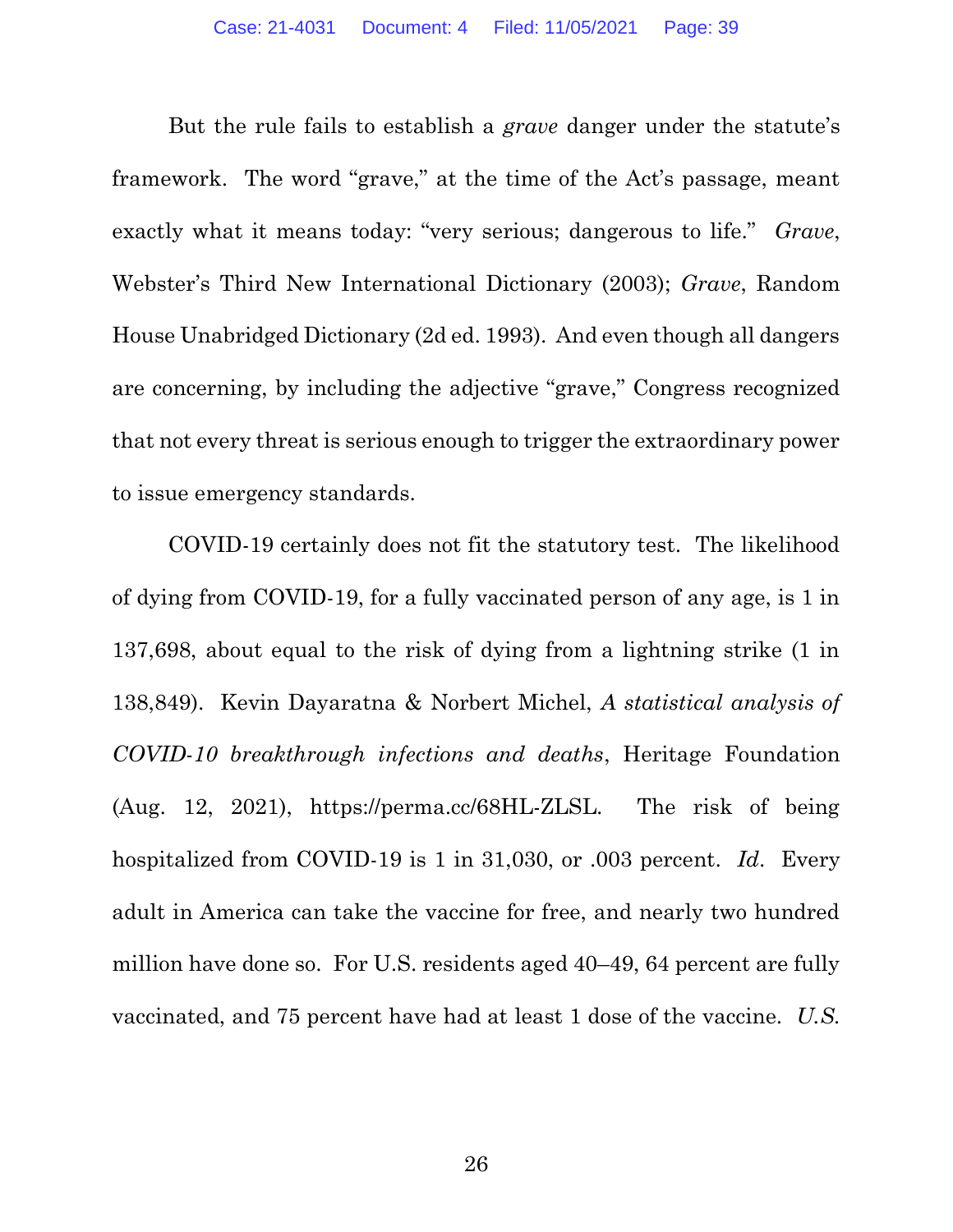COVID-19 vaccine tracker: See your state's progress, Mayo Clinic (last visited Oct. 29, 2021), https://mayocl.in/3CuIXgx.

Many millions more have protective antibodies after recovering from a COVID-19 infection. The National Institutes of Health has reported that a third of the population likely contracted COVID-19 in 2020, see Francis Collins, COVID-19 Infected Many More Americans in 2020 than Official Tallies Show, NIH Director's Blog (Sept. 7, 2021), https://perma.cc/6UPC-2BSB, and those who did likely developed strong natural immunity, Sivan Gazit et al., Comparing SARS-CoV-2 natural immunity to vaccine-induced immunity (Aug. 25, 2021), https://perma.cc /6JKH-JMQ5.

Even focusing only on those working-age Americans who have neither natural nor vaccine-conferred immunity, OSHA still cannot make the case that COVID-19 presents a grave danger. The median age in the labor force is 42 years old. Median age of the labor force, by sex, race, and ethnicity, U.S. Bureau of Labor Statistics (Sept. 8, 2021), https://perma .cc/X42L-BWCJ. For U.S. residents aged 40–49, 11,318 deaths in 2020 "involved" COVID-19, and that was before the vaccine. CDC, Weekly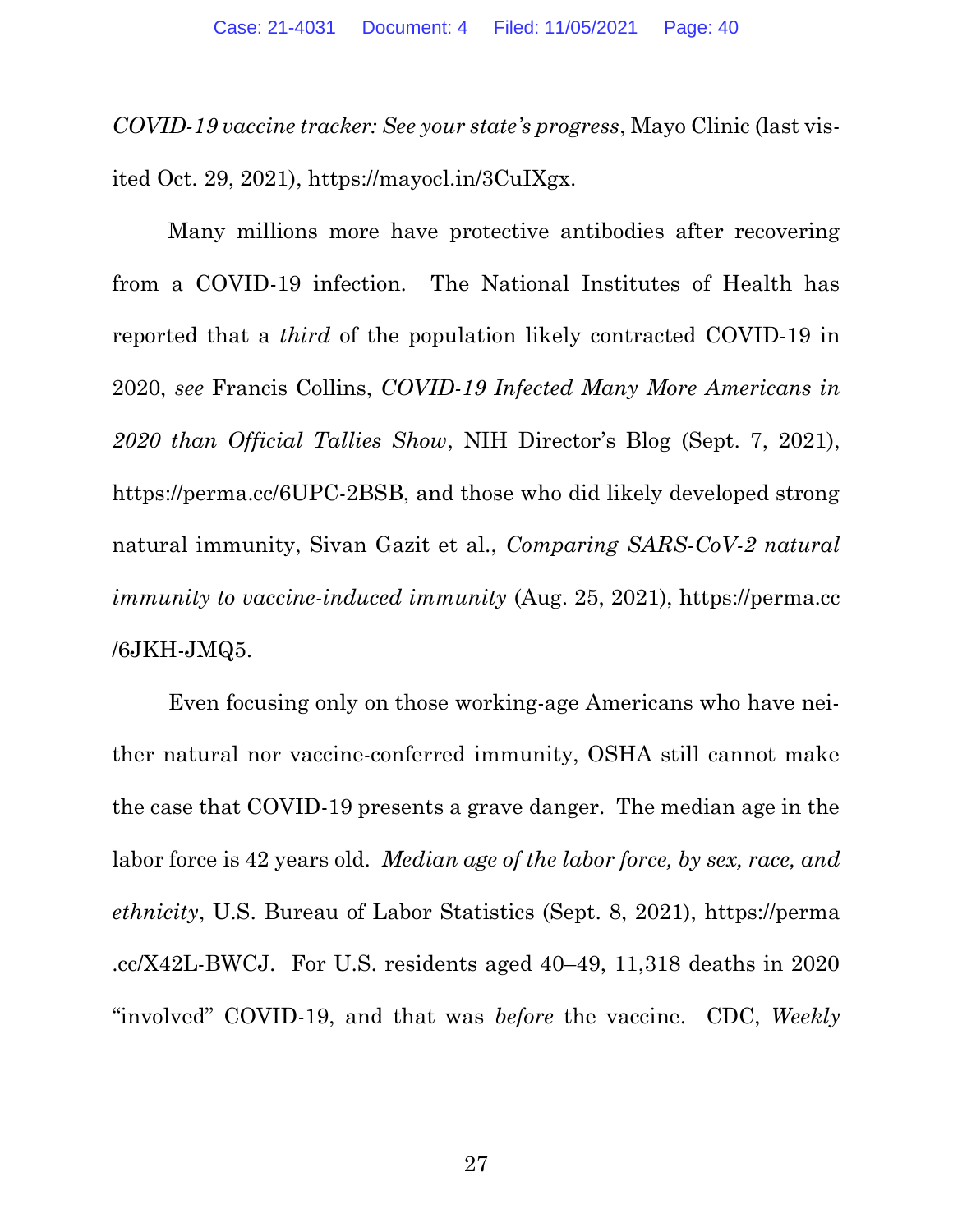Updates by Select Demographic and Geographic Characteristics (last visited Oct. 29, 2021), https://bit.ly/2XZAfIg. There are roughly 40.28 million people in that age group, meaning the risk of a COVID-19 related death in 2020 was 0.02 percent, or 1 in 3,559. In addition, OSHA recognizes that effective treatments, such as anti-SARS-CoV-2 monoclonal antibodies, now reduce morbidity and the severity of COVID-19 symptoms. 86 Fed. Reg. at 61530. Moreover, the United States plans to soon authorize and make available for free an antiviral pill that has been shown to reduce by half the risk of hospitalization and death in high-risk COVID-19 patients. See Molnupiravir: The Game-Changing Antiviral Pill for COVID-19?, Johns Hopkins Bloomberg School of Public Health (Oct. 18, 2021), https://perma.cc/AXH6-M5RL; Britain Becomes First to Authorize an Antiviral Pill for Covid-19, New York Times (Nov. 4, 2021), https://perma.cc/MEQ8-Q8A6.

Consider also the data on which OSHA itself relies. According to a recent study, the death rate for unvaccinated individuals aged 16 or older who contract COVID-19 (which overstates the risk of contracting and dying from COVID-19), is 0.6 percent. And that number includes the risk faced by elderly individuals who are no longer in the workforce. The risk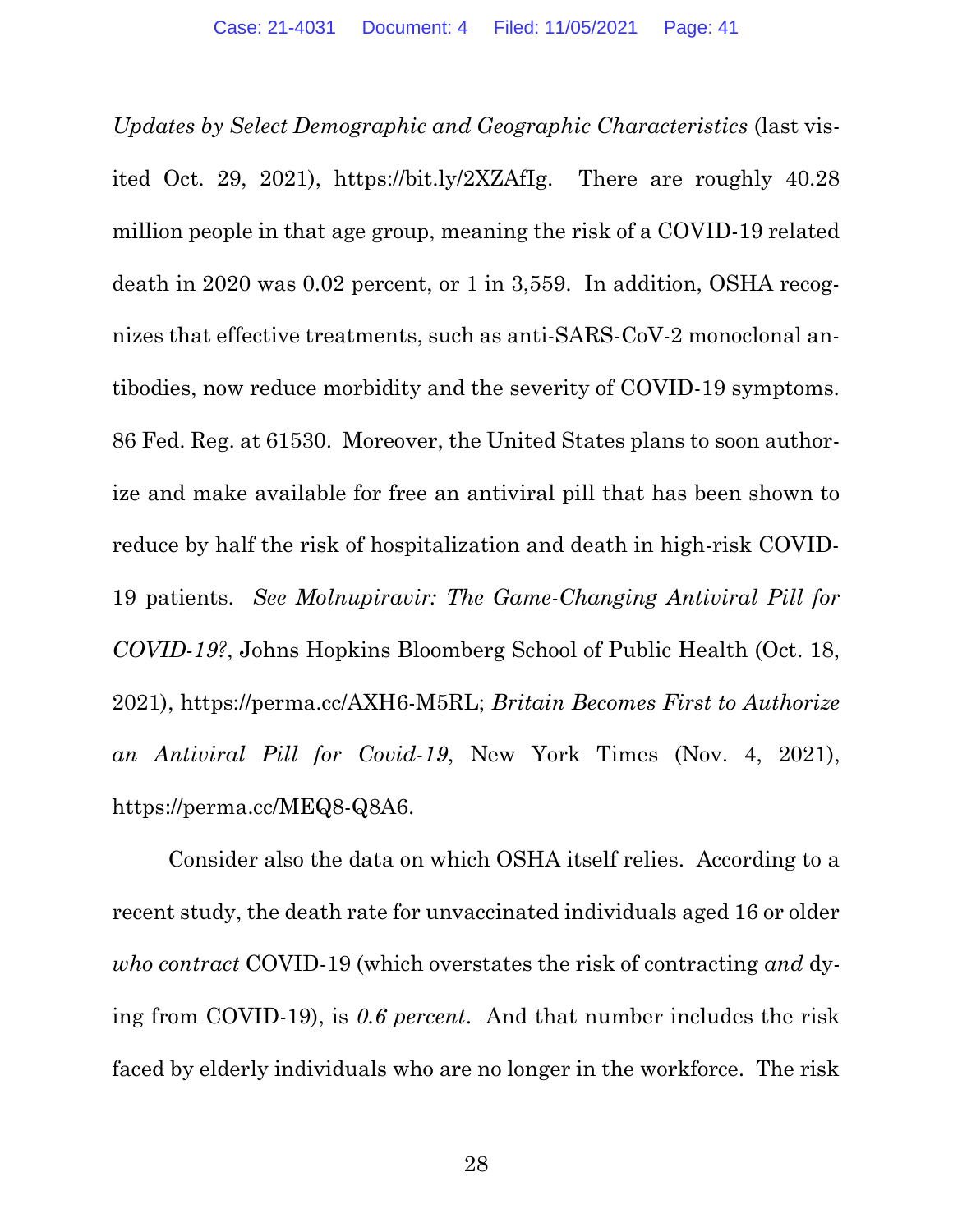to the same group of admission to an intensive-care unit is 1.5 percent. See Griffin, et al., SARS-CoV-2 Infections and Hospitalizations Among Persons Aged  $\geq 16$  Years, by Vaccination Status—Los Angeles County, California, May 1–July 25, 2021, MMWR Morb Mortal Wkly Rep 202; 70(34): 1172, https://perma.cc/4ZV3-94SA (relied upon at 86 Fed. Reg. at 61418). The same study found that fully vaccinated individuals who contract COVID-19 face a 0.2 percent of death and a 0.5 percent chance of being admitted to an intensive-care unit. Yet OSHA correctly concedes that vaccinated employees are not in "grave" danger from COVID-19. 86 Fed. Reg. at 61434 (noting that "employees who are unvaccinated are in grave danger from the SARS-CoV-2 virus, but employees who are fully vaccinated are not"). OSHA cannot justify characterizing as "grave" the risks faced by just one of these groups. And indeed, the risks to both groups are comparable to well-known risks that no one would describe as "grave." The odds of dying in a motor-vehicle crash at some point during one's life, for example, are 1 in 107 (.93 percent). See Odds of Dying, National Safety Council, https://perma.cc/3FTE-376P.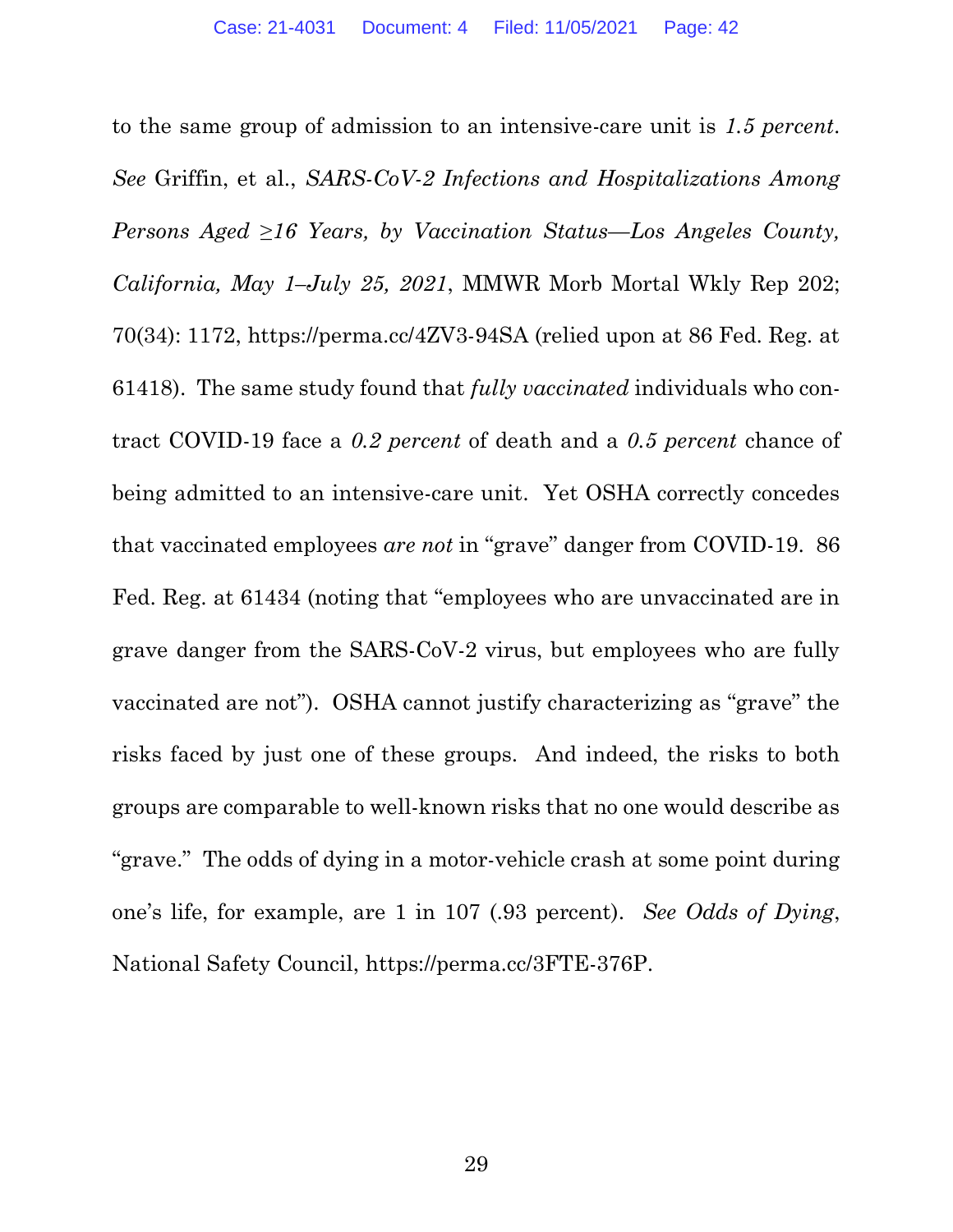Incidentally, if OSHA really believed that COVID-19 satisfied the "grave" standard, what could possibly justify limiting the Vaccine Mandate to companies with 100 or more employees? OSHA says it chose this number because the agency "is less confident that smaller employers" can implement the standards' requirements "without undue disruption." 86 Fed. Reg. at 61403. It is inconceivable that OSHA would say that about an actual grave danger. For example, even small companies dependent on the use of a substance found to be highly lethal would not be allowed to gradually phase out their use of that substance while their employees suffered; an emergency temporary standard is designed to address dangers so serious that all employers must take action to protect workers. That is precisely what the emergency temporary standard regarding asbestos did. See 36 Fed. Reg. 23207 (Dec. 7, 1971). Risks demanding that degree of response are the types of risks the Emergency Provision exists to address. In contrast, risks that can be addressed "in a stepwise fashion," id., fall outside the Emergency Provision's sweep. Thus, the emergency temporary standard, by doing nothing to address the risks faced by unvaccinated employees at businesses with 99 or fewer employees, confirms that the risk in question is not "grave."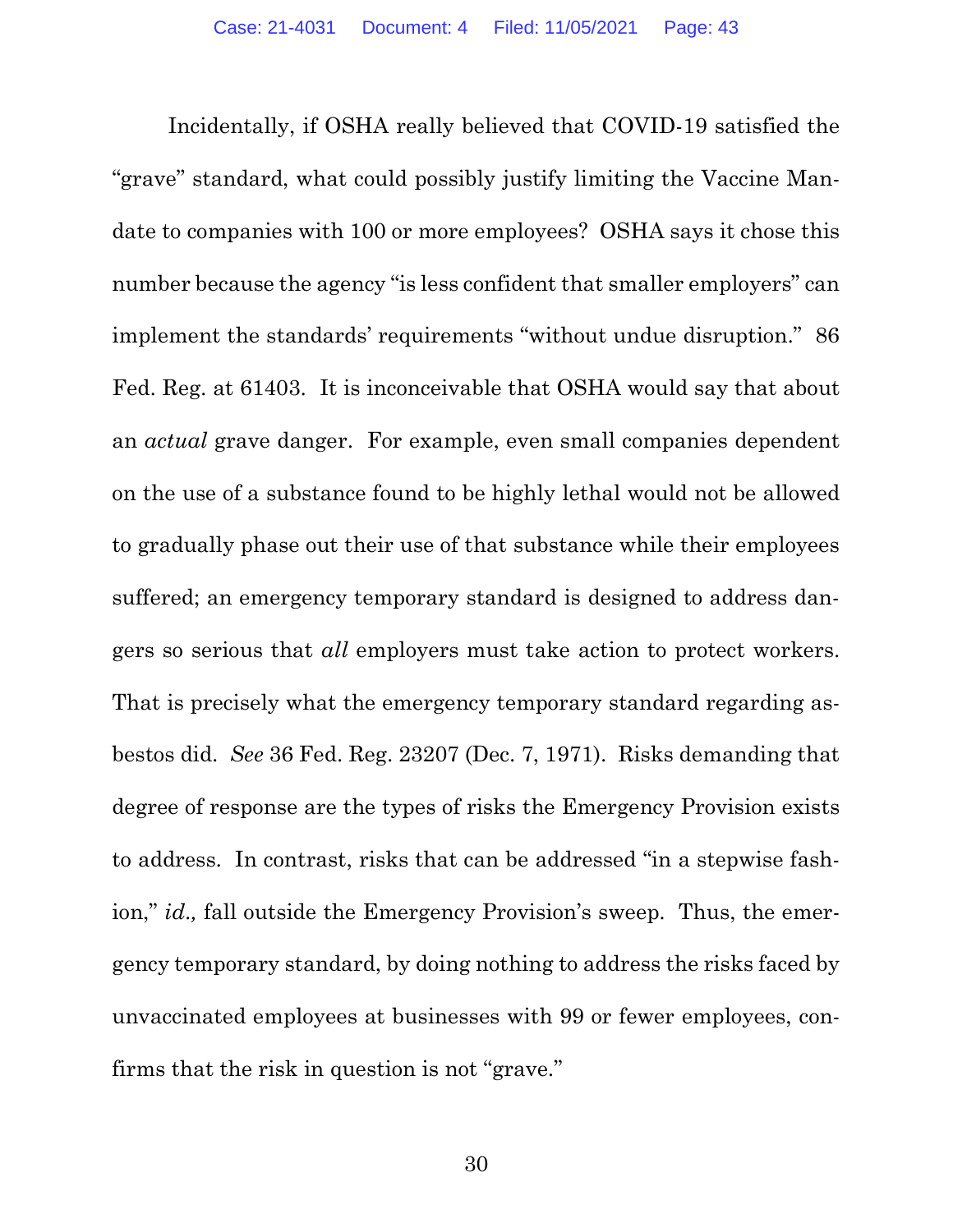To be clear, the data establishes that COVID-19 is dangerous to the unvaccinated. That is why the States urge their citizens to get a vaccine. But the question here is not whether COVID-19 is dangerous. It is whether it presents a "grave" danger—a danger so serious that it justifies allowing OSHA to skip the notice-and-comment process altogether. Bearing in mind that these statistics almost certainly overstate the risk to the workforce (since they include the elderly), given that not all unvaccinated workers will contract COVID-19, and given recent improvements in treatment, the risk to the typical unvaccinated worker is not "grave." Many workers, by failing to vaccinate, expose themselves to a risk that, while needless, is hardly "grave" in any ordinary sense of that word. To hold otherwise would be to read the qualifier "grave" as doing no meaningful work.

Finally, there is no reason the agency should be allowed to consider only the risk to the unvaccinated. Numerous substances, such as peanut butter, pose a grave risk to people severely allergic to those substances. Would anyone say that they pose a "grave" risk to employees simply because they pose a risk to a subset of employees with heightened sensitivity? Of course not. The ordinary English speaker would understand a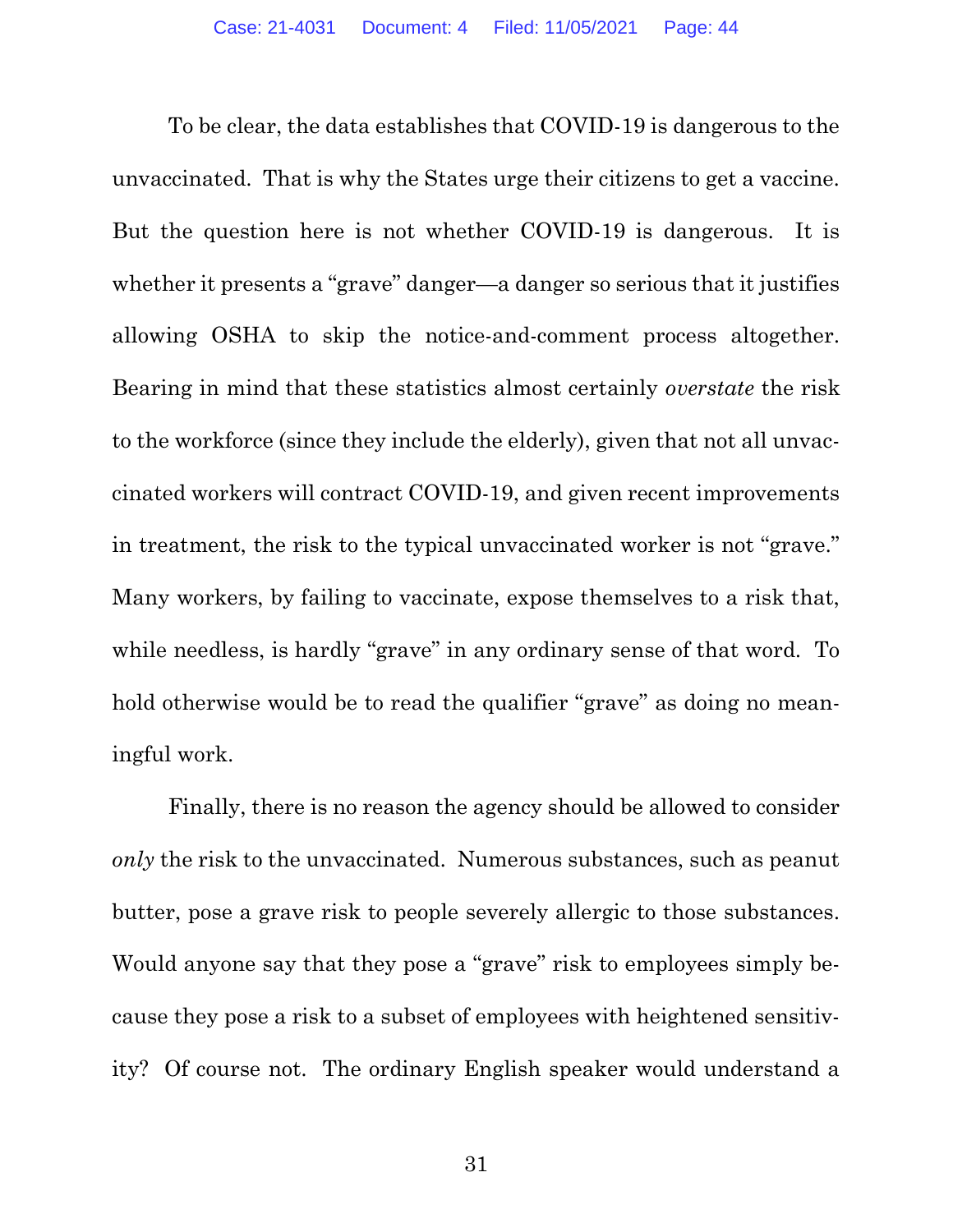statute addressing "grave" risks to "employees" as addressing grave risks to employees generally. That is what the Emergency Provision does. OSHA should not be permitted to evade the demanding "grave danger" requirement by assessing the risk to employees *only* with respect to employees who face the greatest danger from COVID-19.

#### C. The standard is not "necessary."

The Secretary must also prove that the Vaccine Mandate is "necessary" to protect employees from grave danger. 29 U.S.C.  $§ 655(c)(1)$ . The eleven-month gap between emergency use authorization of the COVID-19 vaccine and the promulgation of this standard—plus another 1- to 2-month delay before the standard's promulgation and the compliance date—should resolve any question about whether even the Secretary believes the Vaccine Mandate is "necessary."

The emergency temporary standard is "OSHA's most dramatic weapon in its enforcement arsenal." Asbestos Info. Ass'n v. OSHA, 727 F.2d 415, 426 (5th Cir. 1984). Accordingly, OSHA must show that the emergency standard is not just a good idea, but that it has little practical choice except to regulate without first subjecting its regulation to notice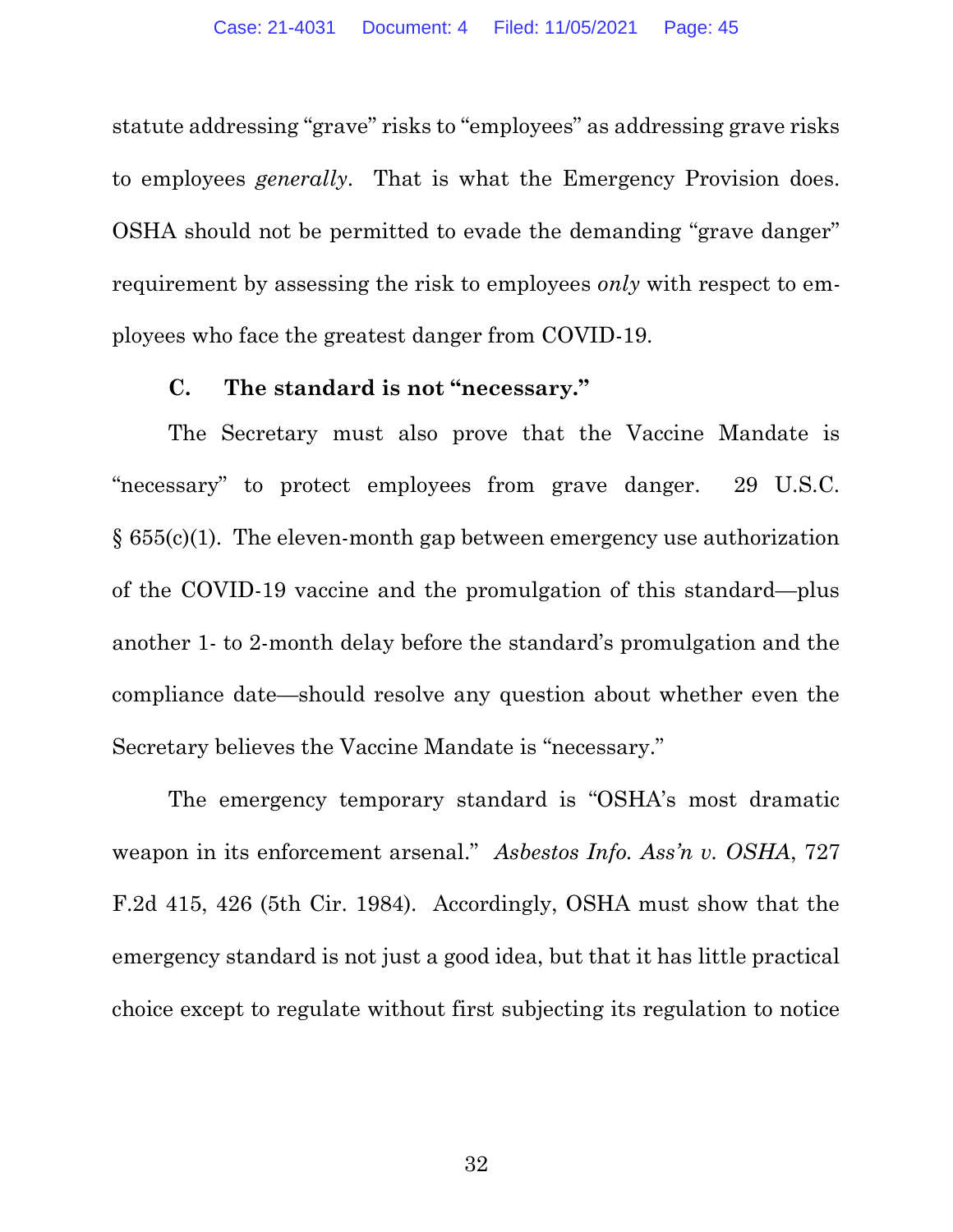and public comment. OSHA must show that the Vaccine Mandate is necessary—that is, "essential," Necessary, Black's Law Dictionary (11th ed. 2019)—to protecting employees from grave danger.

The necessity standard exists in marked contrast to the standard governing permanent OSHA regulations, which must be only "reasonably necessary or appropriate." API, 448 U.S. at 615. To meet that lower standard, OSHA must show that its regulations are "reasonably essential or at least reasonably efficacious in reducing a significant risk of material harm." Tex. Indep. Ginners Ass'n v. Marshall, 630 F.2d 398, 410 (5th Cir. 1980) (quoting Am. Petroleum Inst. v. OSHA, 581 F.2d 493 (5th Cir. 1978), aff'd on other grounds sub nom. API, 448 U.S. 607 (1980)). Meeting the "necessity" standard is harder. That is no accident: "Congress intended a carefully restricted use of the emergency temporary standard." Fla. Peach Growers Ass'n, Inc. v. U. S. Dep't of Lab., 489 F.2d 120, 130 n.16 (5th Cir. 1974).

The Vaccine Mandate is so remarkably broad that OSHA cannot meet that burden. The Mandate covers tens of millions of Americans, including those who work remotely for most (but not all) of the time, have limited social interaction, work almost entirely (but not "exclusively")

33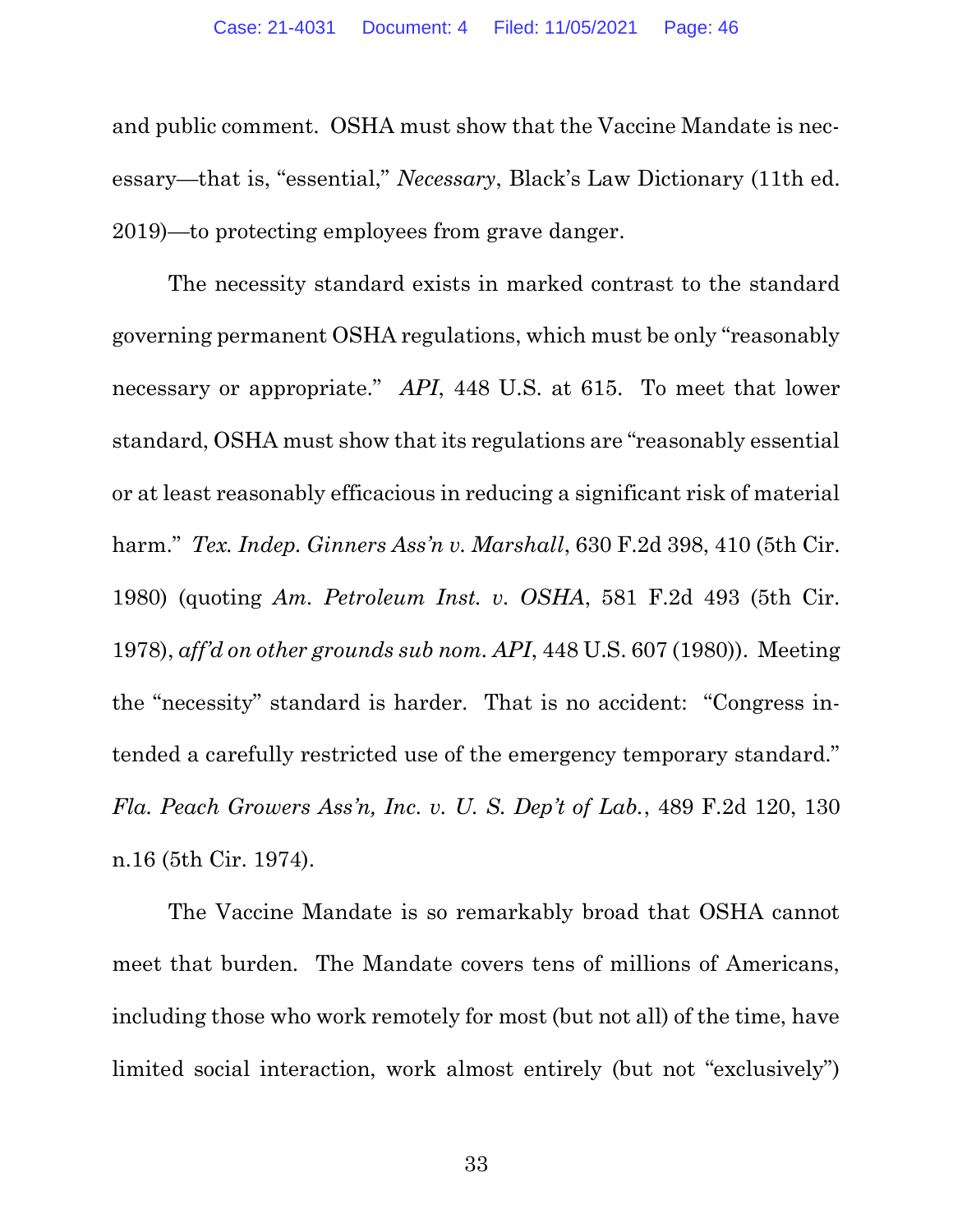outdoors, or have natural immunity. What is more, as explained above, the government has already made the vaccine available, for free, to every working-age American who wants one.

Even last year, before a vaccine was available to every working-age American, OSHA argued that an emergency temporary standard to ensure the nationwide provision of personal protective equipment was *un*necessary because "no 'one-size-fits-all' response would protect all the nation's workers equally." Dep't of Labor's Response at 31, In re AFL-CIO, No. 20-1158, 2020 WL 3125324 (D.C. Cir. June 11, 2020). As OSHA recognized then, "adequate safeguards for workers could differ substantially based on geographic location, as the pandemic has had dramatically different impacts on different parts of the country." Id. at 32. And such a "broad rule" would fail to take into account that "what would be required of employers in diverse industries . . . is likely to differ in substantial ways." *Id.* at 31–32. In short, by promulgating an emergency temporary standard "meant to broadly cover all workers with potential exposure to COVID-19—effectively all workers across the country"—the Secretary has "provided" very little assistance at all "while risking "counterproductive" vaccine hesitancy and worker shortages. Id. at 30, 33.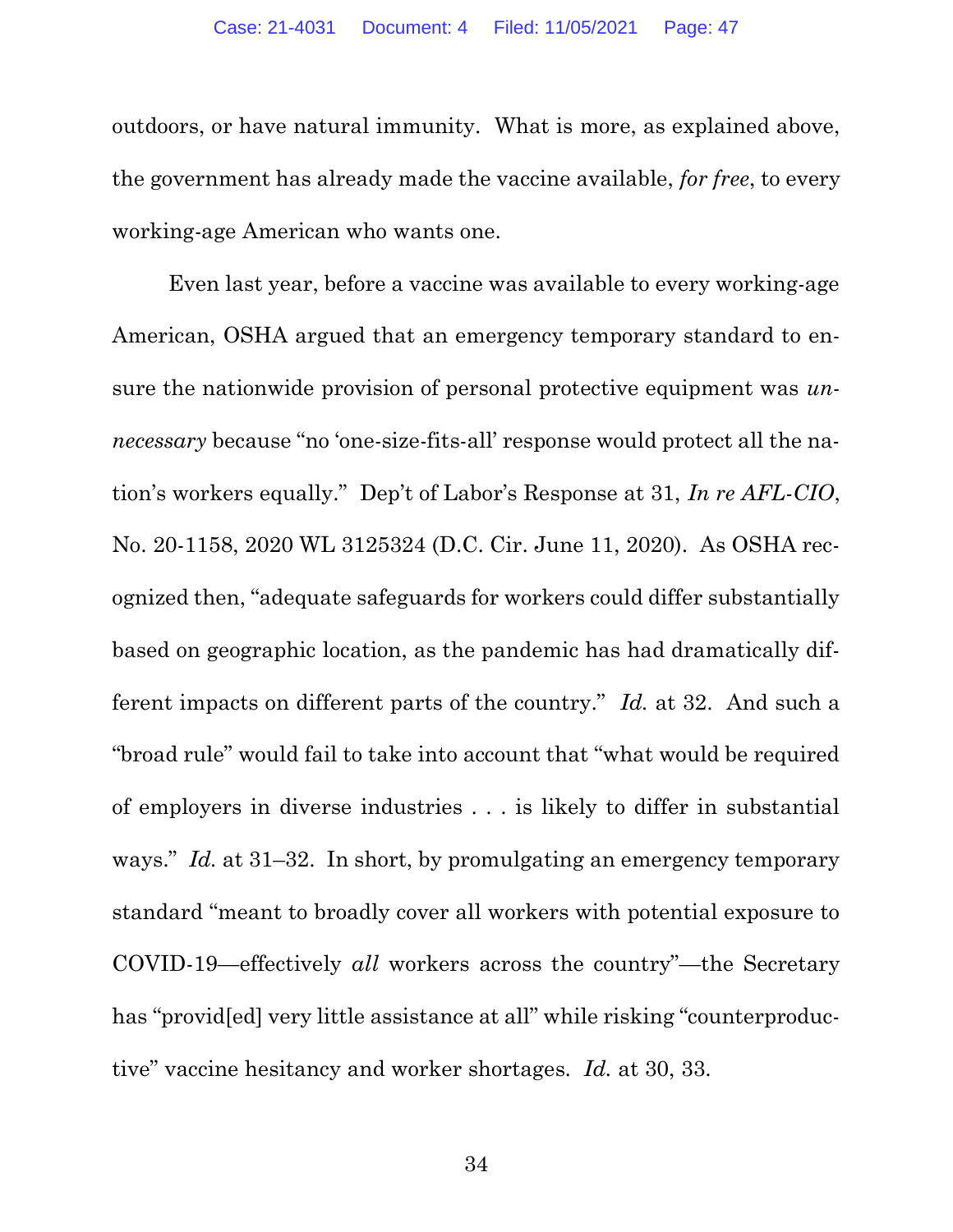As OSHA has acknowledged throughout the pandemic, States, local governments, and private employers have all voluntarily adopted measures to slow the spread of COVID-19. See, e.g., Does v. Scalia, No. 3:20-1260, 2021 WL 1197669, at \*9 (M.D. Pa. Mar. 30, 2021) (dismissing a petition for writ of mandamus where OSHA found that there was no "imminent danger" from COVID-19 at a meatpacking plant when the facility "had not had any reported COVID-19 for over a month" and "had implemented various mitigating" measures). Nearly two years into the pandemic, every American is familiar with social distancing, contact tracing, remote work, and personal protective equipment. OSHA had stated time and again that masking and similar measures were sufficient to protect employees. Indeed, in June, OSHA issued an emergency temporary standard for healthcare providers that required masking but not vaccination or weekly testing. See 29 C.F.R. § 1910.502.

Despite living with the COVID-19 pandemic since the early months of 2020, OSHA did not issue an emergency temporary standard to mandate vaccines for employers. In fact, in December 2020, then President-Elect Biden publicly declared that it was not necessary to impose a vaccine mandate. Robby Soave, Biden's Vaccine Mandate is a Big Mistake,

35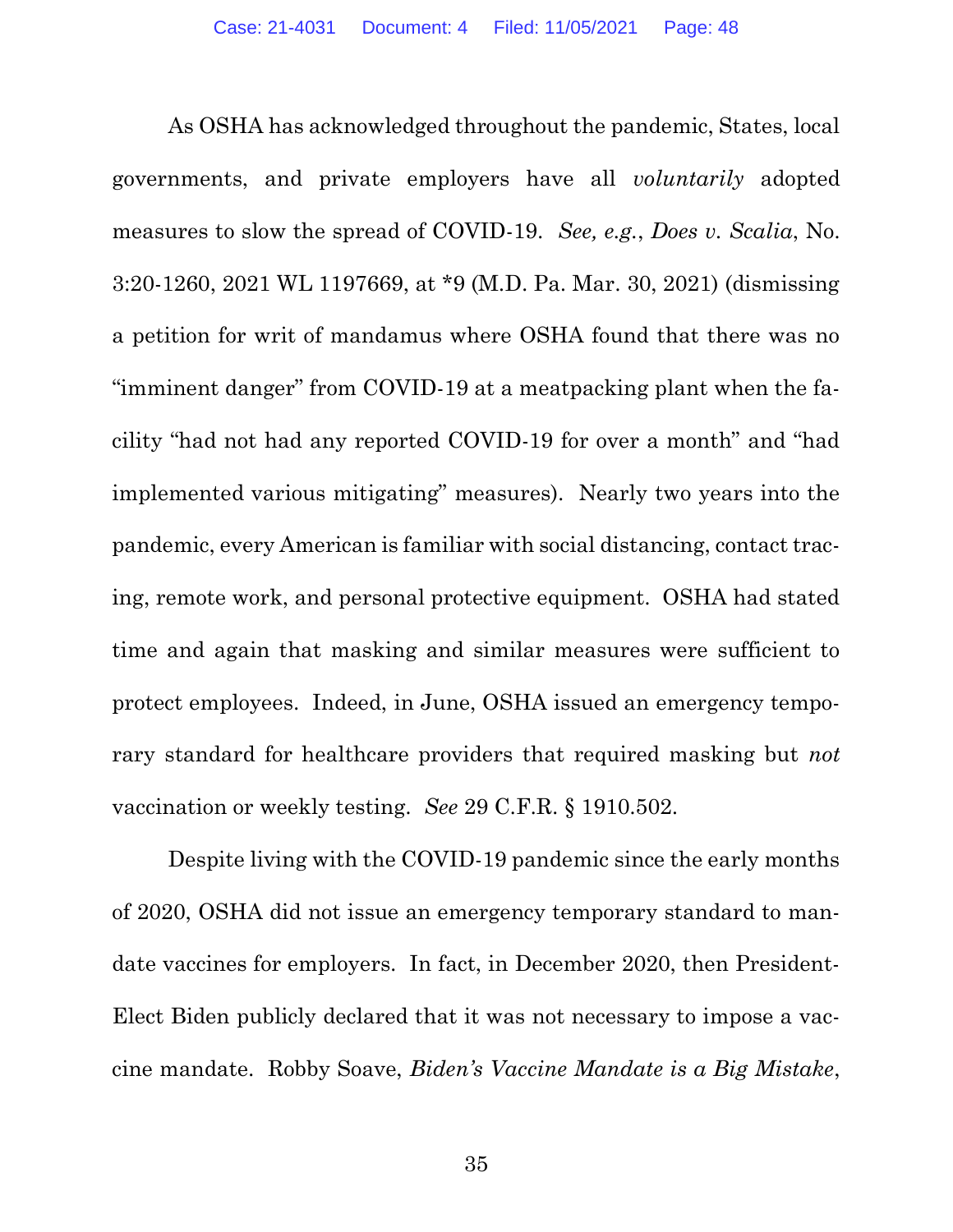N.Y. Times (Sept. 10, 2021), https://perma.cc/B6N5-M3PZ. On his second day in office, President Biden issued an executive order directing OSHA to consider whether any emergency temporary standards related to COVID-19 were necessary. Exec. Order No. 13,999, 86 Fed. Reg. 7211 (January 21, 2021). A resultant draft emergency temporary standard, reported to be over 780 pages long, was never published. Julia Zorthian, Labor Dept. Officials Frustrated with White House Over COVID-19 Vaccine and Testing Mandate, Time (Sept. 27, 2021), https://perma.cc/QMQ8- RUCA.

This prior choice not to act—which was clearly a product of extensive deliberation—undermines the argument that an emergency temporary standard is now necessary. It also led millions of regulated entities relying on the absence of a mandate to develop individualized response plans to mitigate COVID-19. And they have long had resources adequate to help them do so. For example, the CDC promulgated guidance for employers to aid in these individualized efforts. CDC, Workplaces and Businesses: Plan, Prepare, and Respond (last visited Oct. 29, 2021), https://bit.ly/3pQ3rNu. So did many States. A record high number of employers transitioned employees to remote work, instituted various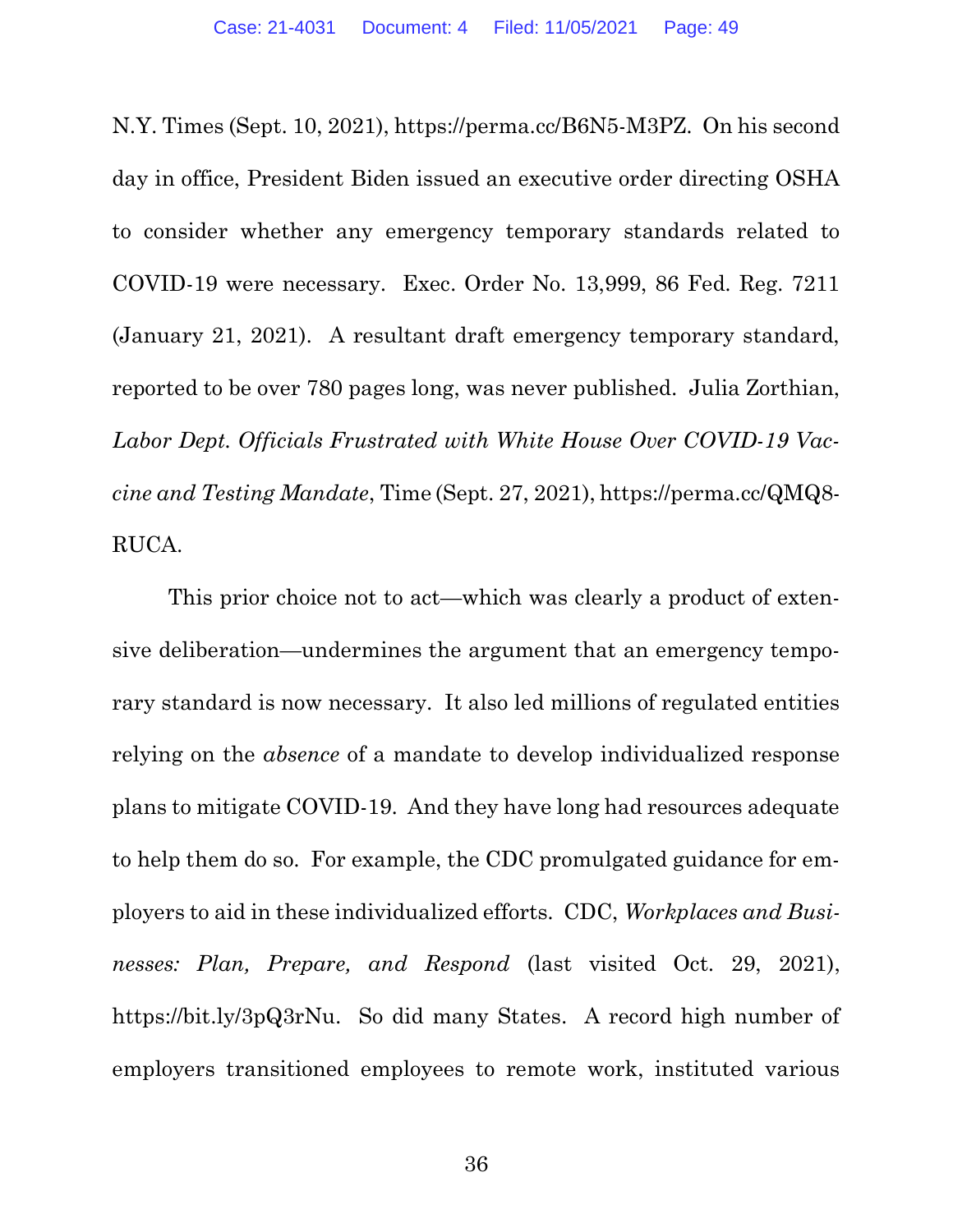other social distancing, cleaning, masking, and vaccine policies. Kim Parker et al., How the Coronavirus Outbreak Has-and Hasn't-Changed the Way Americans Work, Pew Research Center (Dec. 9, 2020), https:// perma.cc/MA7Z-GCV3. The emergency temporary standard abandons this comprehensive, individualized approach and replaces it with a harsh choice: vaccinate, undertake onerous testing, or get out.

OSHA gestures at a justification for its decision to change course and mandate vaccines when it notes that the Delta variant "caused a spike in hospitalization and death in the United States." 86 Fed. Reg. at 61431. This justification does not withstand scrutiny. The Delta spike has now waned, and the hospitalization rate is lower today (1.53 per 100,000 people) than it was in August, when OSHA was declining to impose an emergency standard (1.55 per 100,000 on August 1, 2020). See COVID Data Tracker: New Hospital Admissions, CDC (last visited Nov. 4, 2021), https://covid.cdc.gov/covid-data-tracker/#new-hospital-admissions. Factual changes regarding the risks presented by COVID-19, if anything, make the emergency temporary standard less necessary today than in August or in the many months before that.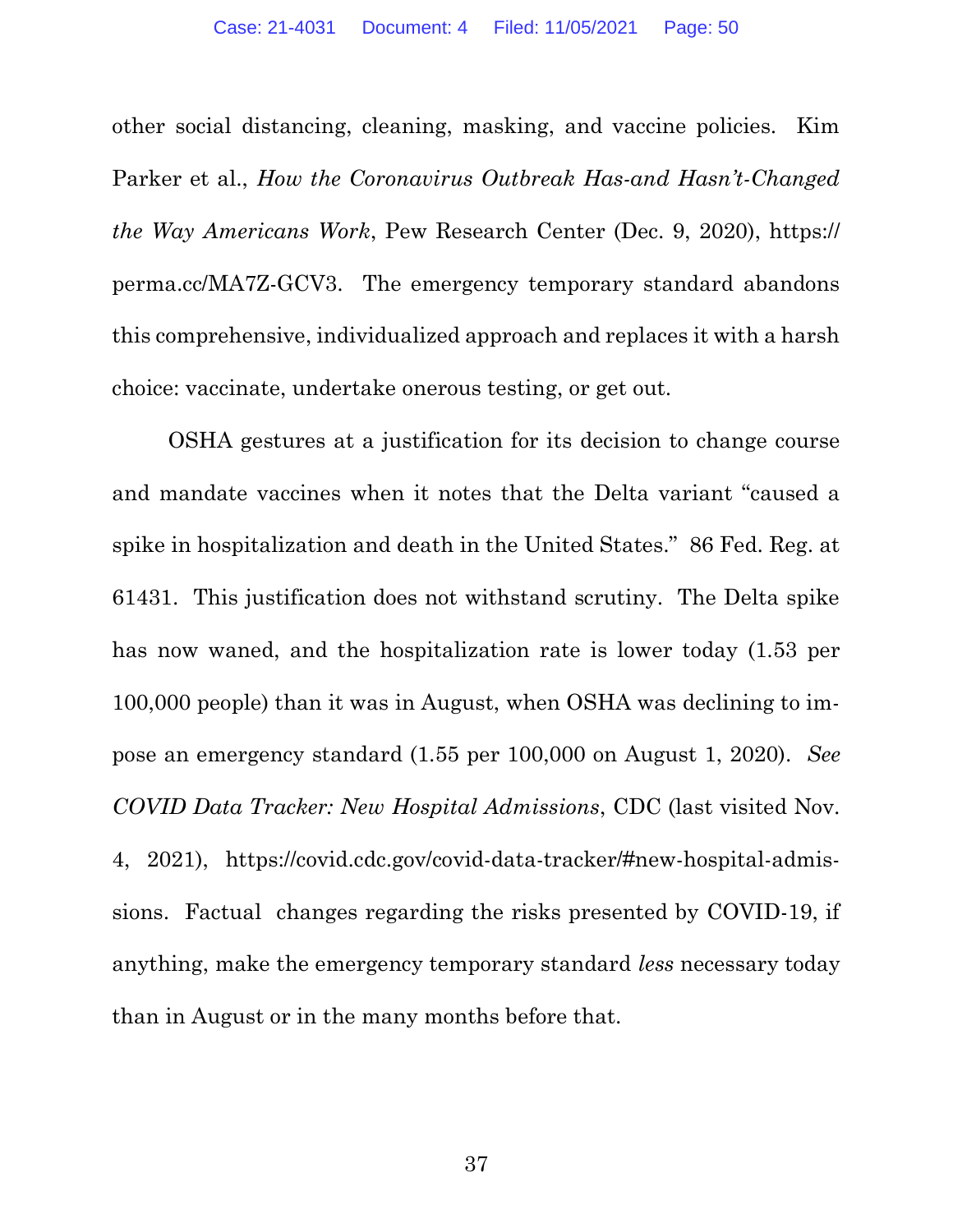Given the diversity of workplaces and existing efforts to combat COVID-19, the Secretary's overbroad and inexact Vaccine Mandate is not "necessary" to meet the danger that COVID-19 poses. It is a one-sizefits-all approach to regulating the diverse needs of a heterogeneous society.

#### D. Interpretive principles limit OSHA's authority to regulate private health decisions.

To the extent that uncertainty exists on any of the foregoing points, two canons of interpretation require resolving the lingering ambiguity in the States' favor.

Constitutional-doubt canon. "If a statute is susceptible of two plausible constructions, one of which would raise a multitude of constitutional problems, the other should prevail." United States v. Erpenbeck, 682 F.3d 472, 476 (6th Cir. 2012) (quotation omitted). Here, construing the Act to permit OSHA to impose the Vaccine Mandate would create at least two significant structural problems under the Constitution.

First, the Secretary's construction of the Act offends the non-delegation doctrine. "[A] statutory delegation is constitutional as long as Congress lays down by legislative act an intelligible principle to which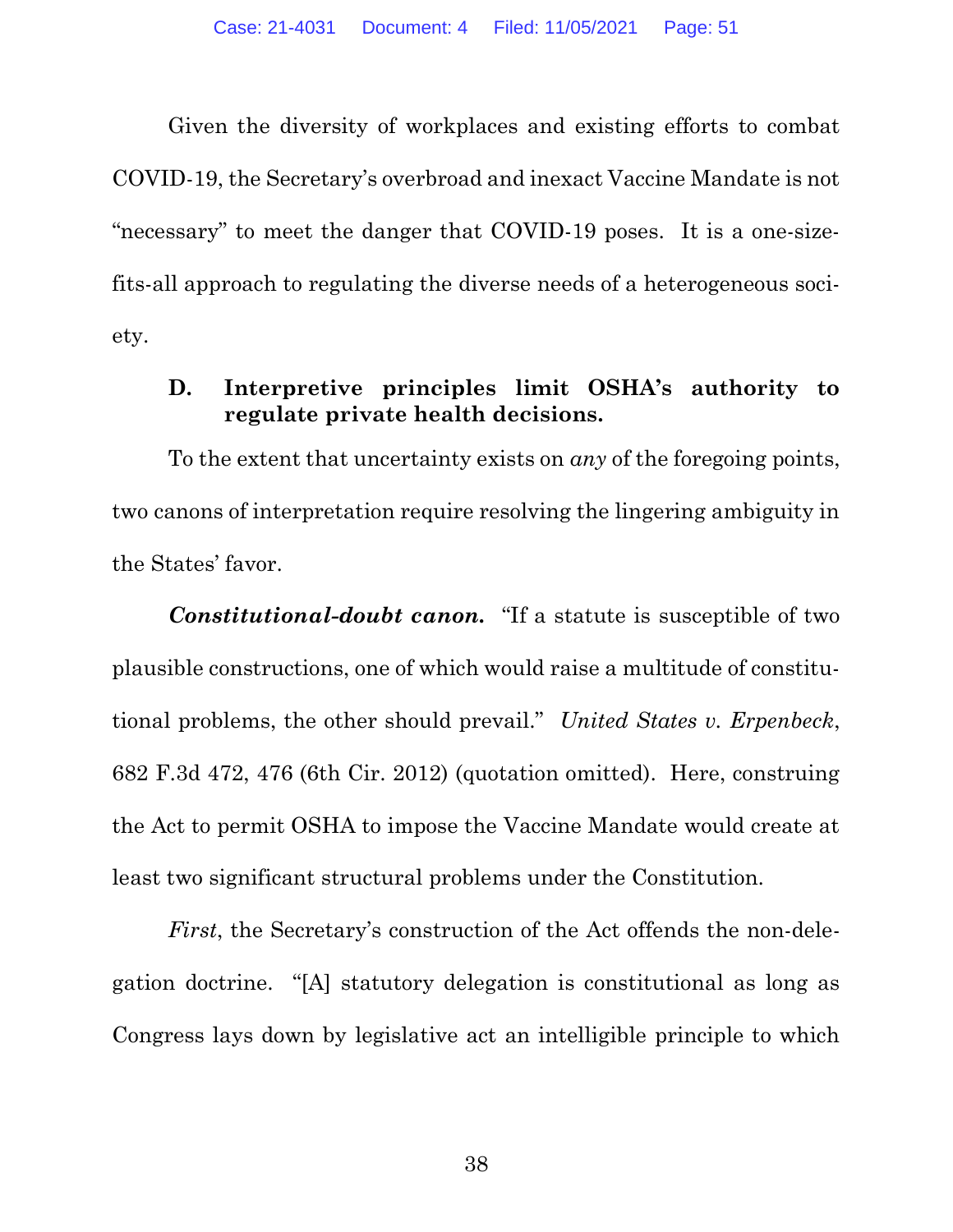the person or body authorized to exercise the delegated authority is directed to conform." Gundy v. United States, 139 S. Ct. 2116, 2123 (2019) (quotation and alterations omitted). Put differently, Congress must offer "specific restrictions" that "meaningfully constrain[]" the agency's exercise of authority. Mistretta v. United States, 488 U.S. 361, 372 (1989). Congress cannot "confer[] authority to regulate the entire economy on the basis of" an overly vague standard, just as it cannot provide the agency "literally no guidance." Whitman v. Am. Trucking Ass'ns, 531 U.S. 457, 474 (2001) (citation omitted). And "[i]n applying the nondelegation doctrine, the degree of agency discretion that is acceptable varies according to the scope of the power congressionally conferred." Tiger Lily, LLC v. U.S. Dep't of Hous. & Urb. Dev., 5 F.4th 666, 672 (6th Cir. 2021) (quotation omitted) (finding that an expansive construction of the CDC's powers would offend the non-delegation doctrine).

OSHA has struggled with non-delegation issues before. In API, for example, OSHA argued that it was not required to establish a "significant risk" before promulgating a safety standard. 448 U.S. at 646. The Supreme Court disagreed, holding that if that view were correct, "the statute would make such a 'sweeping delegation of legislative power' that it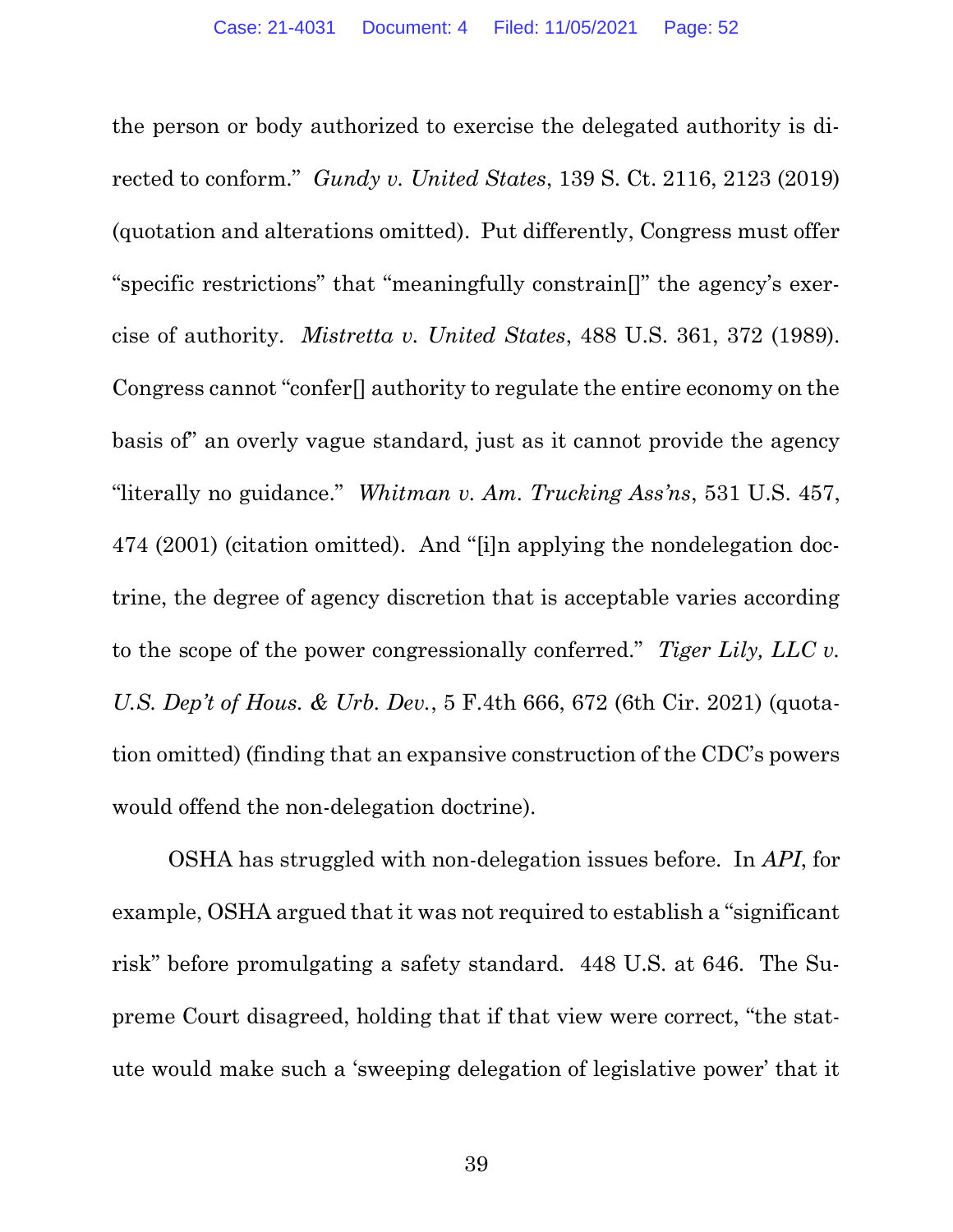might be unconstitutional." Id. The Court therefore read the "significant" risk" requirement into the Act. Similarly, the D.C. Circuit applied a saving construction of the OSHA statute that required the agency to conduct a cost-benefit analysis before implementing a new standard. See Int'l Union, United Auto., Aerospace & Agric. Implement Workers of Am., UAW v. OSHA, 938 F.2d 1310, 1316 (D.C. Cir. 1991). Of particular relevance here, the D.C. Circuit rejected "OSHA's [contrary] proposed analysis" of the Act because it "would give the executive branch untrammeled power to dictate the vitality and even survival of whatever segments of American business it might choose." Id. at 1318; see also Cass R. Sunstein, Is OSHA Unconstitutional?, 94 Va. L. Rev. 1407, 1409 (2008) (observing that the Act presents "one of the few settings in federal law in which [the non-delegation] problem seems real").

As in *API* and *International Union*, the Court should avoid a nondelegation problem by rejecting the Secretary's construction of the Act. In implementing a Vaccine Mandate untethered from issues arising specifically from the workplace and the kind of work-related hazards traditionally regulated by OSHA, the Secretary has claimed an unconstrained power to act as the nation's public-health officer. If OSHA is right that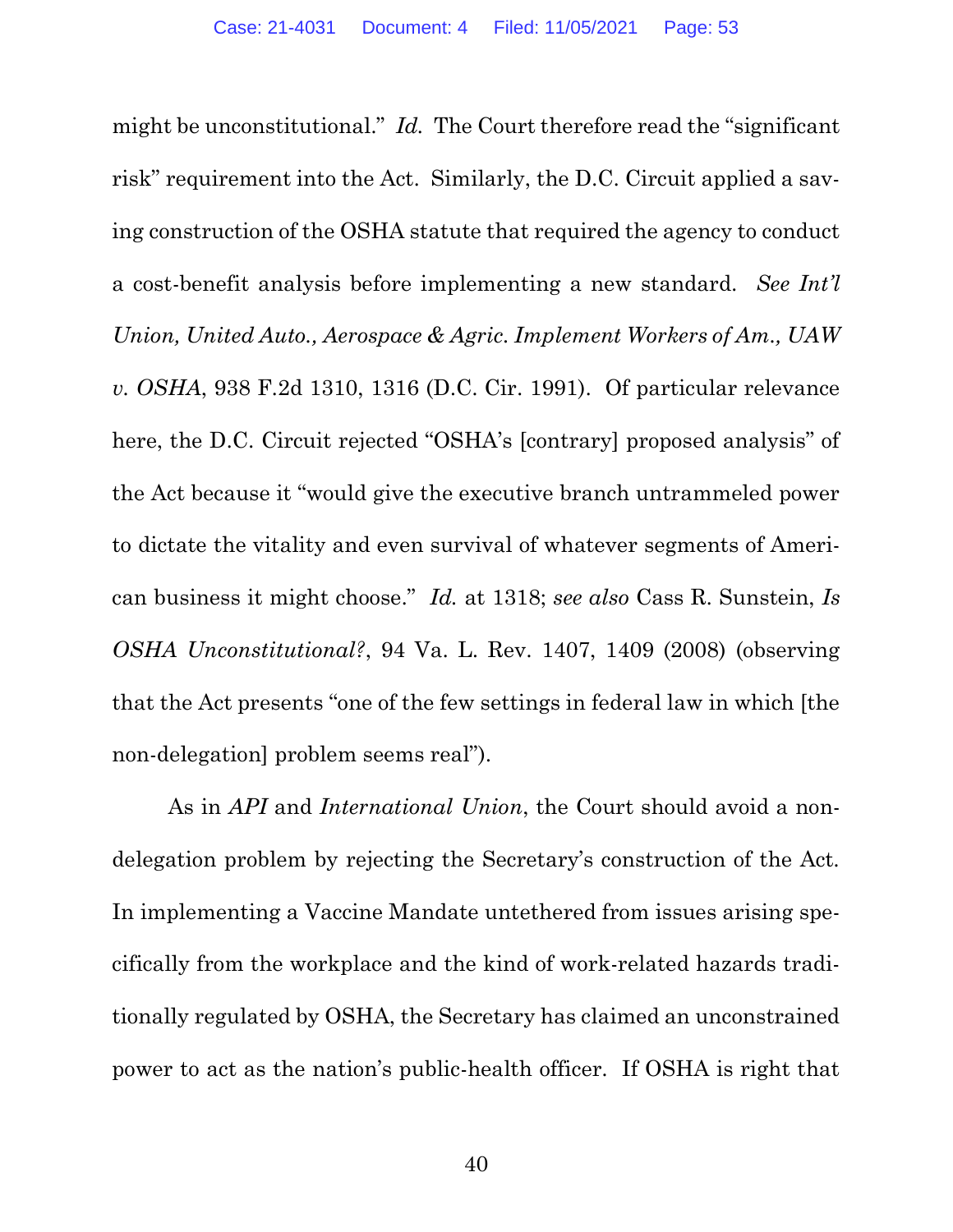it can decide issues of this sort, then the only remaining constraint on the agency's power is the requirement that an emergency temporary standard be necessary. But a "necessity" requirement would not provide guidance sufficient to satisfy the non-delegation doctrine. See Tiger Lily, 5 F.4th at 672 (explaining that the CDC Director's claimed power to "do anything it can conceive of to prevent the spread of disease . . . would likely require greater guidance than 'such regulations as in his judgment are necessary to prevent the introduction, transmission, or spread of communicable diseases" (quoting 42 U.S.C. § 264(a)). The Secretary's construction imbues him with nearly unlimited legislative power. The States' contrary interpretation is the only way to maintain meaningful and constitutionally required guardrails on the Secretary's discretion.

Second, any construction of the Emergency Provision that permits the Vaccine Mandate would conflict with the Commerce Clause—the only clause that even arguably empowered Congress to pass the Emergency Provision. See 29 U.S.C. § 651(b). The Commerce Clause grants Congress the authority "[t]o regulate Commerce . . . among the several States." U.S. Const. art I, § 8, cl. 3. The Founders originally understood this limited, enumerated power to allow Congress to regulate the actual

41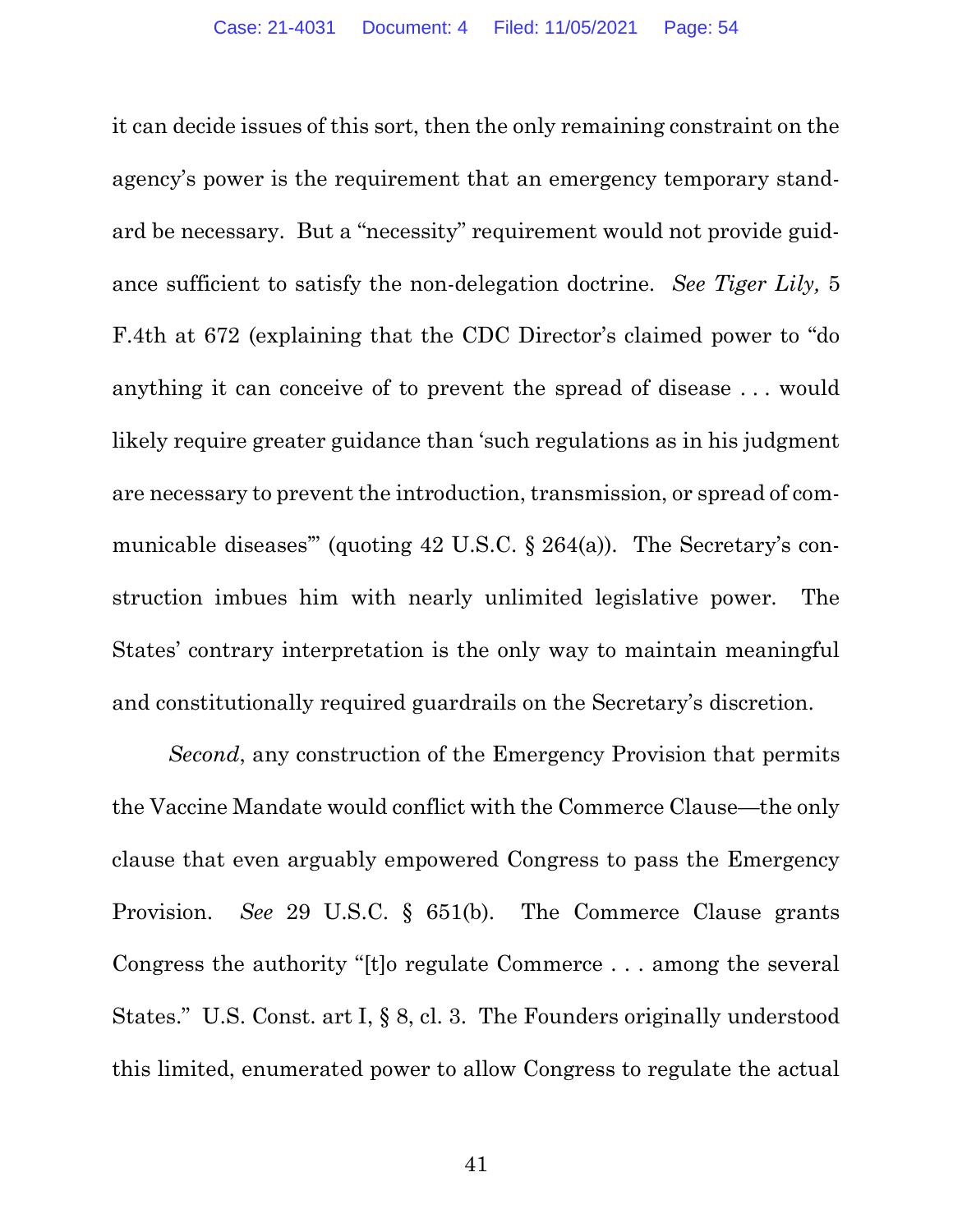interstate exchange of goods. Cf. Gibbons v. Ogden, 22 U.S. (9 Wheat.) 1 (1824). Although the federal government has persistently tried to expand its power, the Supreme Court "always ha[s] rejected readings of the Commerce Clause and the scope of federal power that would permit Congress to exercise a police power." United States v. Morrison, 529 U.S. 598, 618–19 (2000) (quoting United States v. Lopez, 514 U.S. 549, 584 (1995) (Thomas, J., concurring)).

While the Supreme Court has allowed vaccination measures as exercises of state "police power" to protect public health and safety, see, e.g., Jacobson v. Massachusetts, 197 U.S. 11, 24–25 (1905) (upholding a locally-mandated \$5 fine for those who declined a smallpox vaccine), it has never even suggested that the federal government's enumerated powers include a power broad enough to justify issuance of a vaccine mandate. The Supreme Court explained in *Jacobson* that the power to establish regulations to "protect the public health and the public safety" is included within the powers "which the state did not surrender when becoming a member of the Union under the Constitution." Id. at 25. Granting OSHA the power to mandate inoculation or weekly testing for tens of millions of Americans would require converting the Commerce Clause into a federal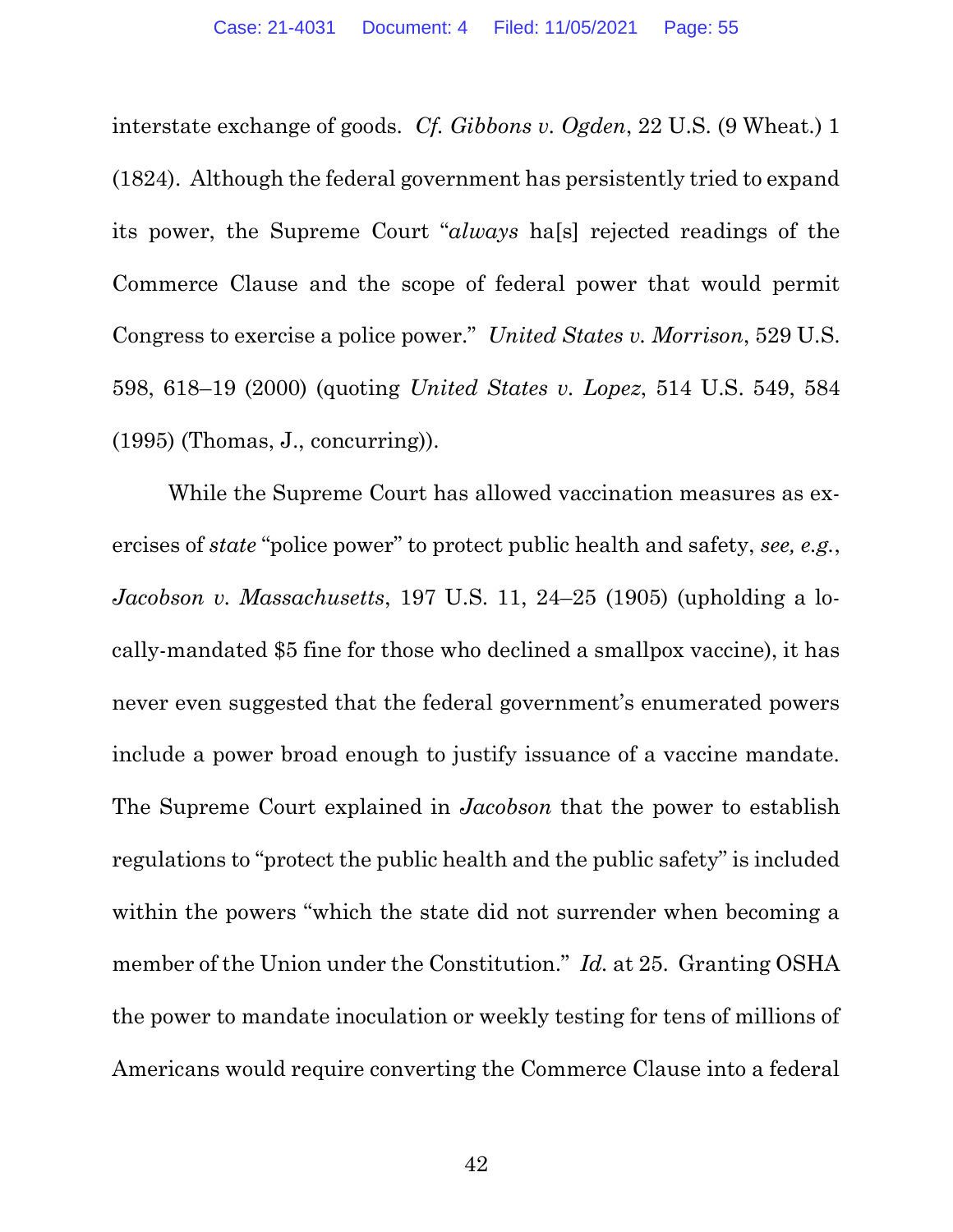police power. The Supreme Court has never been willing to do that. See Morrison, 529 U.S. at 618 (explaining that "the Founders denied the National Government" "the police power" and instead "reposed [it] in the States" and noting that the Court has "always [ ] rejected readings of the Commerce Clause" that would create such a power (quotation omitted)).

Indeed, in NFIB v. Sebelius, Chief Justice Roberts explained why the Commerce Clause does not grant the federal government the power to mandate healthcare decisions. 567 U.S. at 558. OSHA may not like that some Americans have "decide[d] not to" get vaccinated, but "construing the Commerce Clause to permit Congress to regulate individuals precisely because they are doing nothing would open a new and potentially vast domain to congressional authority." Id. at 520–21. And the "Commerce Clause is not a general license" for the federal government "to regulate an individual from cradle to grave, simply because he or she" has sought employment. Id. at 557. The emergency temporary standard, which seeks to mandate vaccines on the basis of being employed at a company with 100 or more employees, is an obvious attempt to wield the Emergency Provision as just such a general license. If the Emergency Provision permitted this, it would be unconstitutional.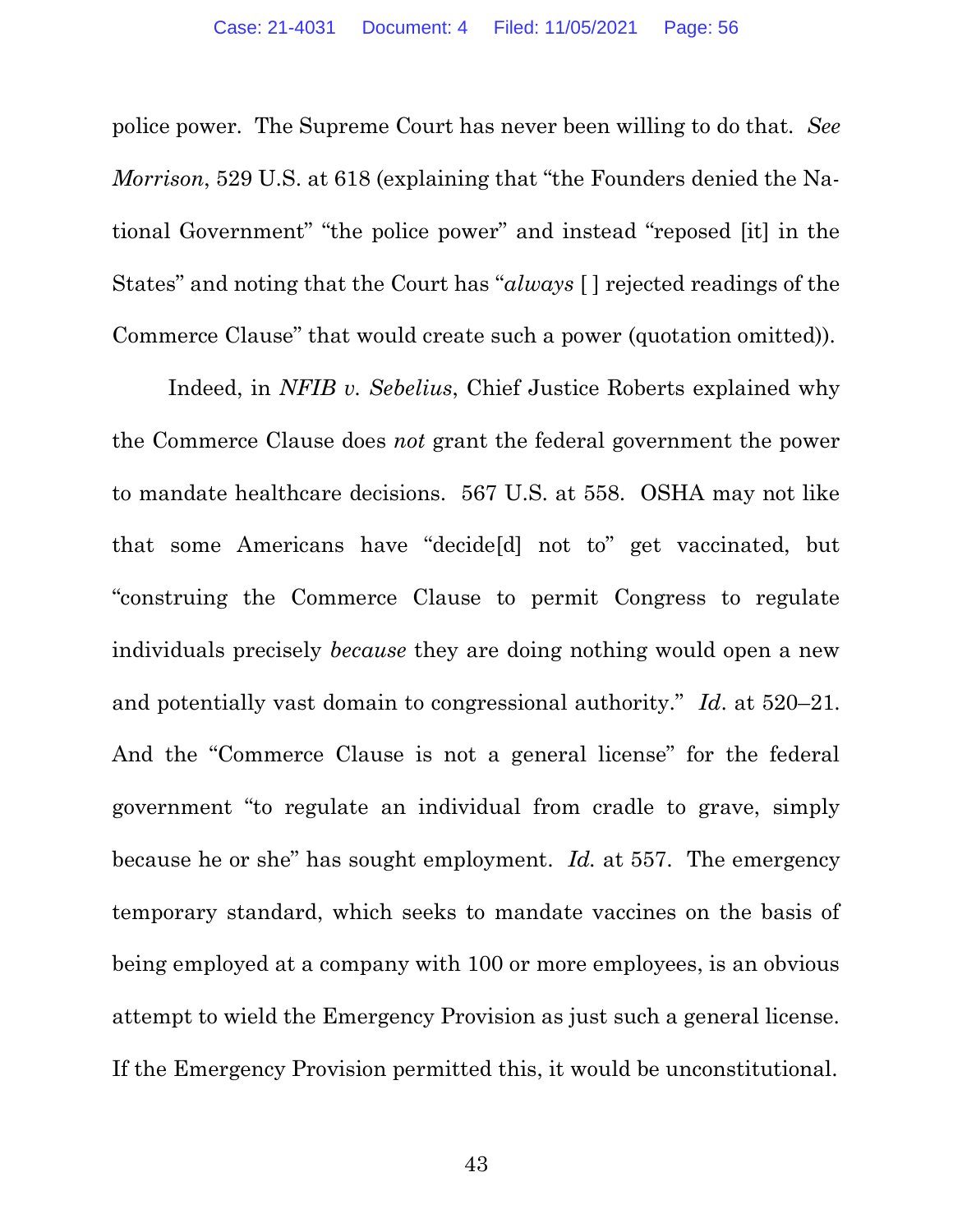In sum, the Emergency Provision does not give OSHA the power to issue the Vaccine Mandate. But, if there were any ambiguity, this Court should interpret the Emergency Provision in a way that avoids these serious constitutional concerns, not to mention the individual rights that the Vaccine Mandate might infringe. Alternatively, if the Court holds that the Emergency Provision does confer such immense power on OSHA, it should hold the Emergency Provision unconstitutional and stay the Mandate's enforcement.

Major-questions doctrine. The major-questions doctrine also compels the conclusion that Congress did not give OSHA power broad enough to justify the Vaccine Mandate. "When an agency claims to discover in a long-extant statute an unheralded power to regulate a significant portion of the American economy, [courts] typically greet its announcement with a measure of skepticism." Util. Air, 573 U.S. at 324 (quotation omitted). Thus, courts require "Congress to speak clearly if it wishes to assign to an agency decisions of vast economic and political significance." Id. (quotation omitted); accord King v. Burwell, 576 U.S. 473, 486 (2015). The "history and the breadth of the authority" asserted must drive the analysis. FDA v. Brown & Williamson Tobacco Corp., 529 U.S.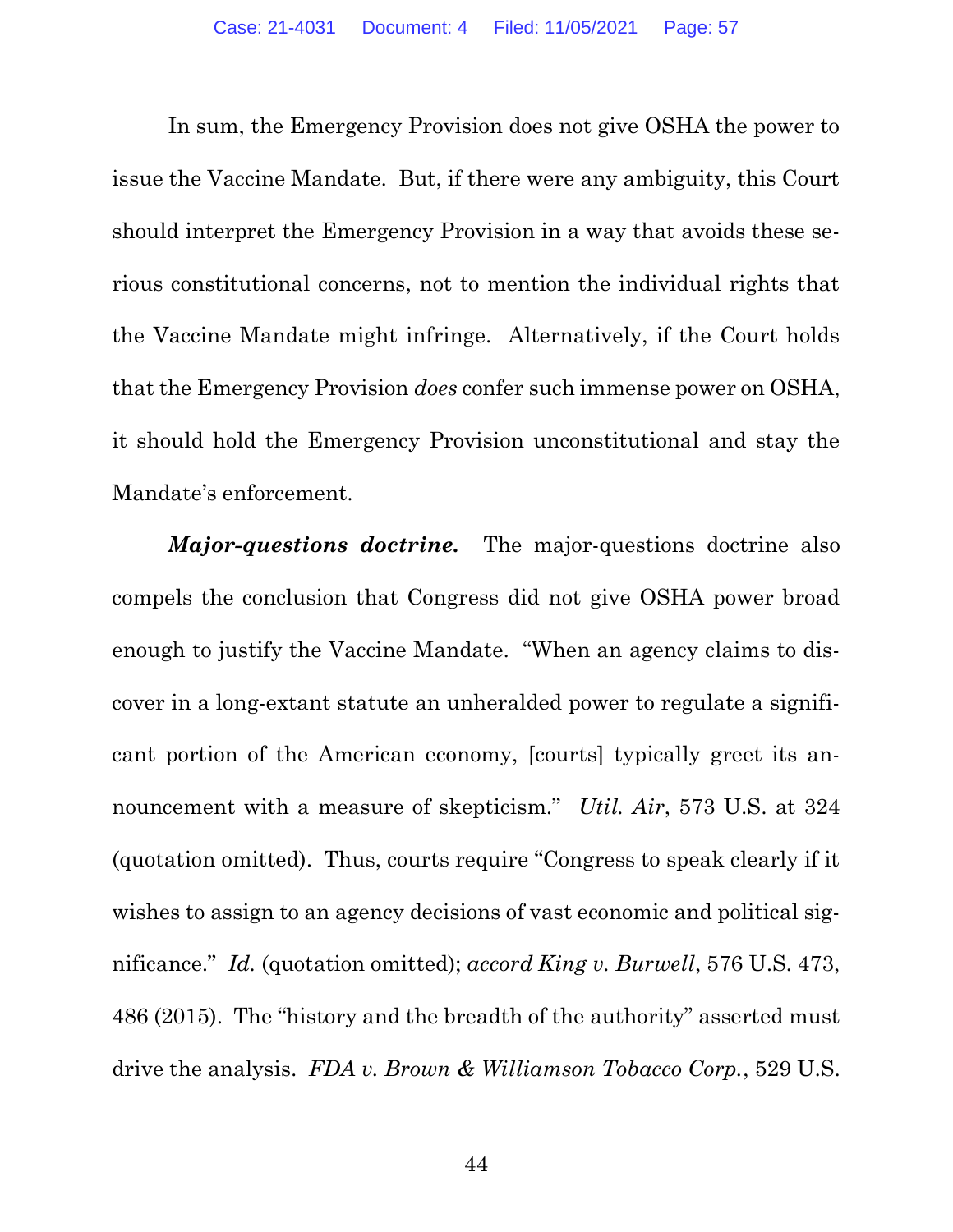120, 160 (2000). And it is especially wrong to assume that Congress quietly delegated to an agency the power to resolve an issue that "has been the subject of an earnest and profound debate across the country." Gonzales v. Oregon, 546 U.S. 243, 267 (2006) (quotation omitted).

The scale and breadth of the Vaccine Mandate are reason enough to conclude it presents a major question. OSHA has never before claimed a right to guide the personal medical decisions of tens of millions of Americans, especially to address threats that are not specific to the workplace and that touch on matters of significant controversy. The Vaccine Mandate will also have a significant economic impact. Although vaccinations are free for now, testing is usually not. More importantly, the Vaccine Mandate can be expected to cause upheaval in the workplace given the vaccine hesitancy that the agency itself has acknowledged. OSHA is imposing an additional barrier to employment that could make it harder for already strained employers to hire and keep staff. And even if the affected businesses do maintain full employment, they must still bear new costs of enforcement and monitoring.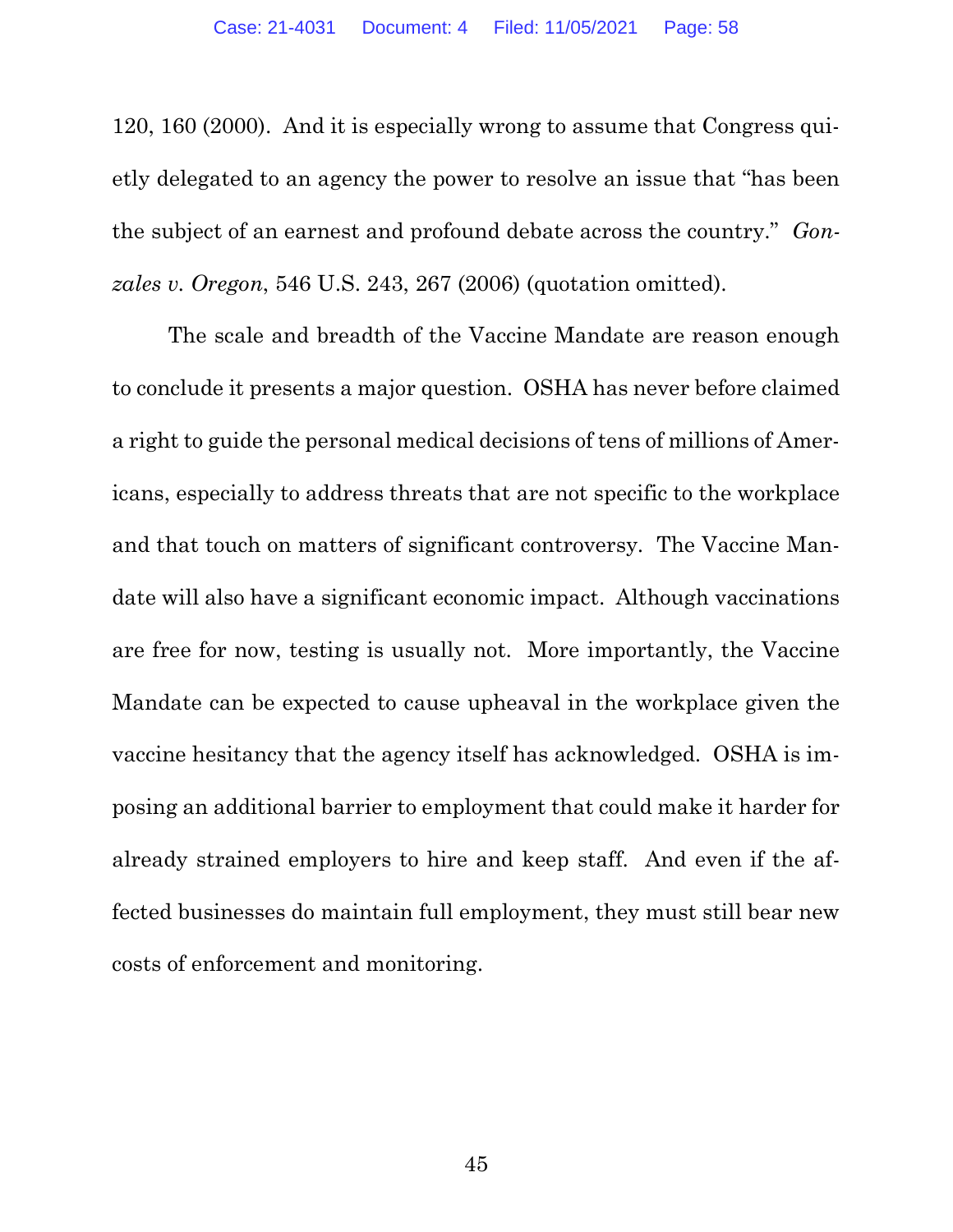History does not favor OSHA, either. No precedent exists for a mandate of this scale. "No mandatory vaccination programs are specifically authorized [under federal law], nor do there appear to be any regulations regarding the implementation of a mandatory vaccination program at the federal level during a public health emergency." Congressional Research Service, Mandatory Vaccinations: Precedent and Current Laws 9 (May 21, 2014), https://perma.cc/B4HK-JT8J. Even where Congress did contemplate a more aggressive public-health response from a federal agency, it assigned that power to the Department of Health and Human Services, not OSHA. See 42 U.S.C. § 247d(a) (providing that the Secretary of Health and Human Services may "take such action as may be appropriate to respond to [a] public health emergency," including "significant outbreaks of infectious diseases").

Further, the Vaccine Mandate strikes at the heart of state power. The Supreme Court's "precedents require Congress to enact exceedingly clear language if it wishes to significantly alter the balance between federal and state power." Ala. Ass'n of Realtors v. Dep't of Health & Hum. Servs., 141 S. Ct. 2485, 2489 (2021) (quotation omitted); accord Bond v.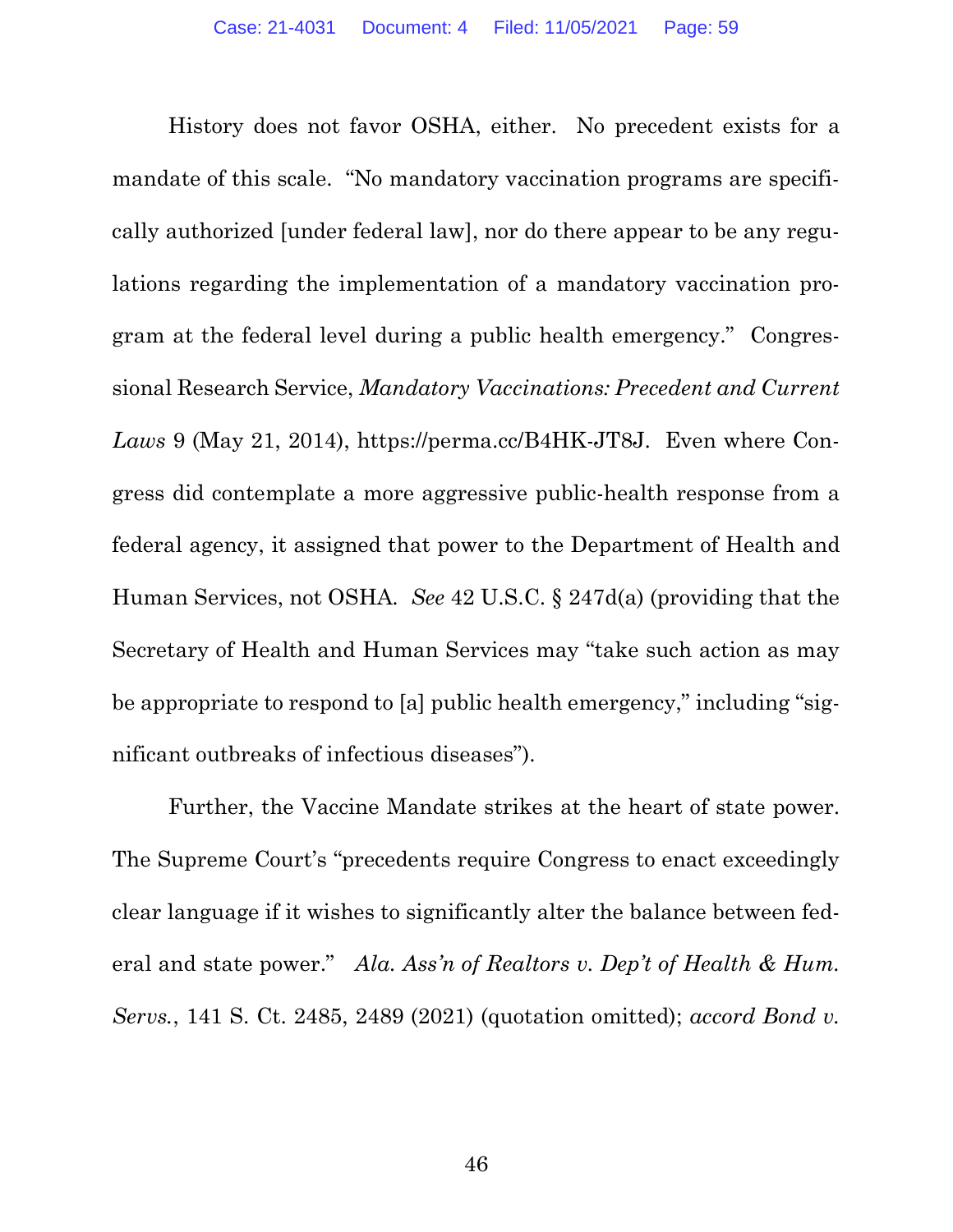United States, 572 U.S. 844, 862 (2014). The Vaccine Mandate undeniably upsets that balance, as compulsory vaccination has long been a traditional subject of state police power. See Zucht v. King, 260 U.S. 174, 176 (1922) ("[I]t is within the police power of a state to provide for compulsory vaccination."). And ultimately, "the police power[] belongs to the States and the States alone." United States v. Comstock, 560 U.S. 126, 153 (2010) (Kennedy, J., concurring in the judgment). Thus, the Vaccine Mandate "intrud[es] into an area that is the particular domain of state law"—just like the CDC's recent (and now-invalidated) eviction moratorium. Ala. Ass'n of Realtors, 141 S. Ct. at 2489.

The Vaccine Mandate accordingly presents a major question. The only remaining issue, then, is whether Congress has spoken "clearly" to allow for this type of agency action.

Congress has not. The Secretary is drawing from statutes that speak in generalities, not from provisions that speak directly to vaccination or similar medical-related decisions. Certainly the statutes do not use language referring to the public health of the entire populace. Even if a general right to regulate in matters of health and safety could be creatively drawn from the text, that spin on the statute would in turn

47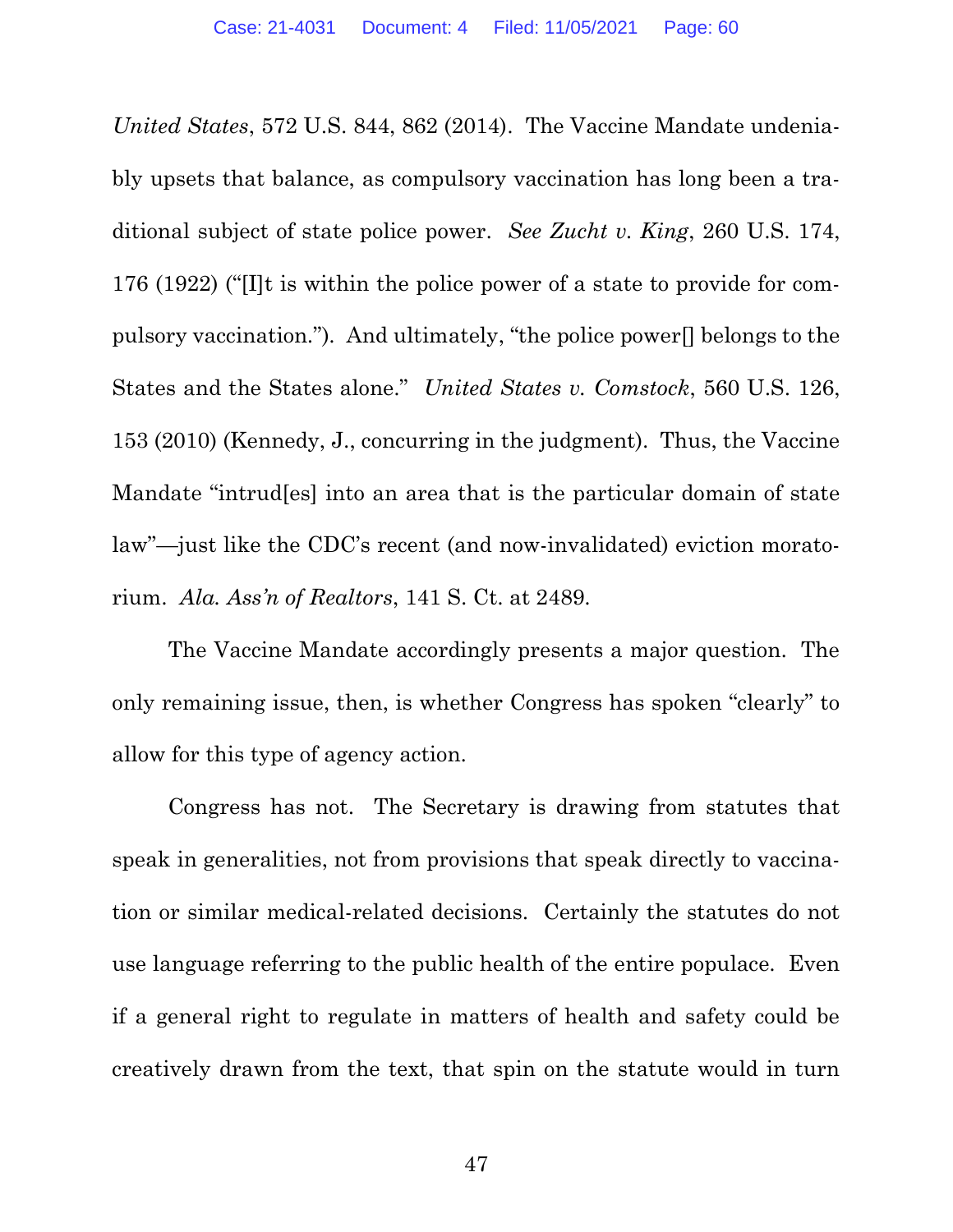allow OSHA to impose all manner of requirements that would be beyond the agency's apparent authority—including requirements for employees to diet or to exercise. These implausible outcomes imply that the statutes must be, at the very least, ambiguous. Courts should not infer that Congress intended to "house such sweeping authority in an ambiguous statutory provision." Am. Lung Ass'n v. EPA, 985 F.3d 914, 959 (D.C. Cir. 2021), cert. granted 2021 WL 5024616.

#### II. The States will be irreparably harmed absent a stay.

Absent a stay, Respondents will continue to intrude on the States' sovereign authority, violate the Federal Constitution, deny the States the opportunity to comment on what is not—in reality—a temporary standard, and impose unrecoverable compliance costs on States. All of these injuries are irreparable.

First, absent a stay, OSHA will irreparably harm the States by intruding on their sovereign authority to enact and enforce laws and policies that conflict with the emergency temporary standard. See 86 Fed. Reg. at 61406. A State "suffers a form of irreparable injury" any time it is prevented from "effectuating" laws "enacted by representatives of its people." Thompson v. DeWine, 976 F.3d 610, 619 (6th Cir. 2020) (quoting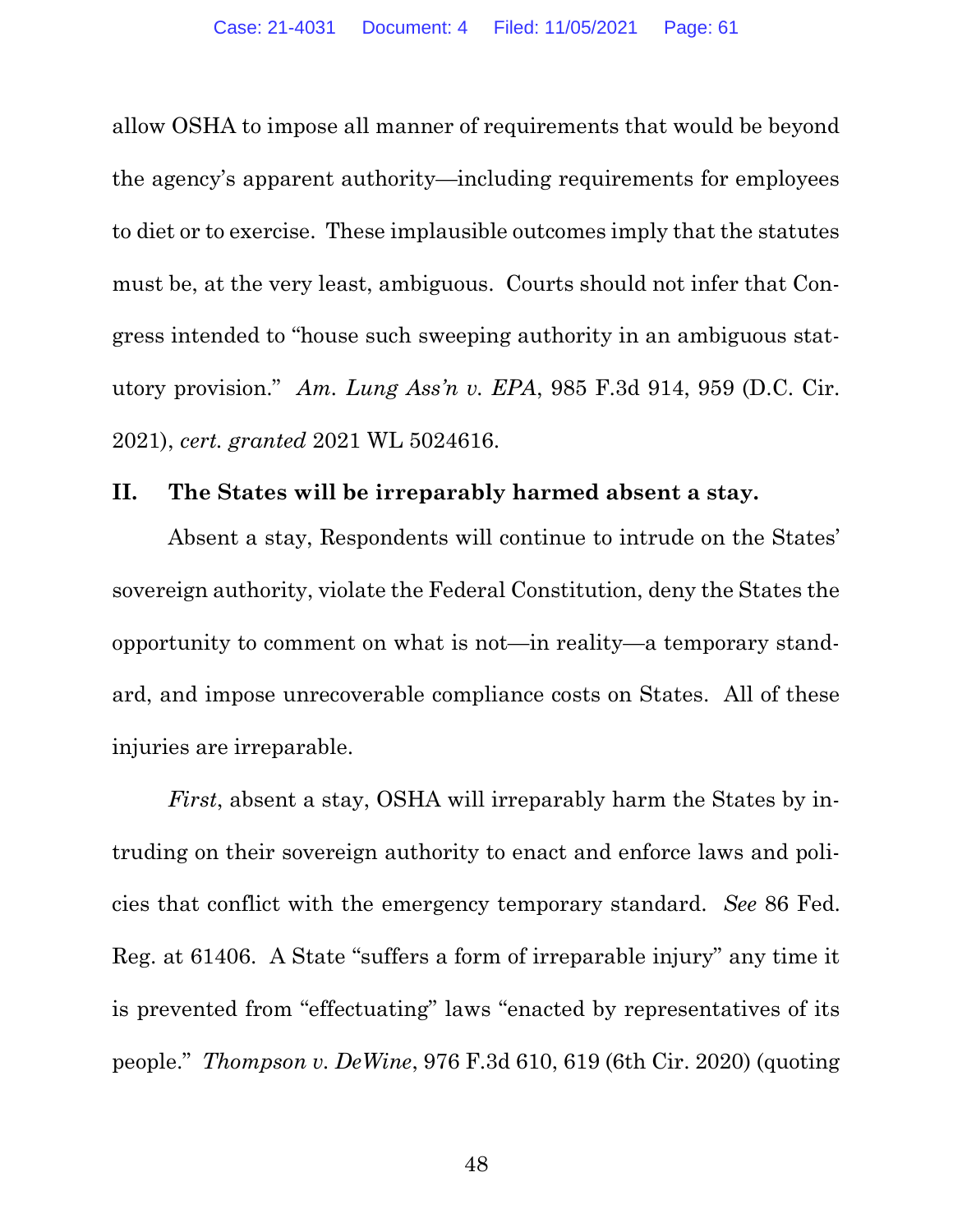Maryland v. King, 567 U.S. 1301, 1303 (2012) (Roberts, C.J., in chambers)); see also Abbott v. Perez, 138 S. Ct. 2305, 2324 & n.17 (2018) (same).

Here, the Vaccine Mandate intrudes upon the States' sovereign authority to enact and enforce their own statutes, executive orders, and policies in response to the COVID-19 pandemic. Each State has enacted its own laws and policies—or declined to issue certain mandates—in a way that balances the need for public health with the rights of its citizens. It is obvious that these issues are often politically sensitive and controversial, yet OSHA has attempted to remove them from consideration by locally accountable political officials.

Further, the Vaccine Mandate has handcuffed the States who administer State Plans. Those States have declined to issue emergency temporary standards that would mandate vaccination or weekly testing for their own or private employees, just as the federal OSHA had declined to do until now. And other States have longstanding laws protecting the right of their residents to "cho[ose] the mode of securing health care services free from the imposition of penalties, or the threat thereof." Idaho Code § 39-9003; see also, e.g., W. Va. Code § 16-30-2 (explaining that the purpose of the West Virginia Health Care Decisions Act is to "ensure that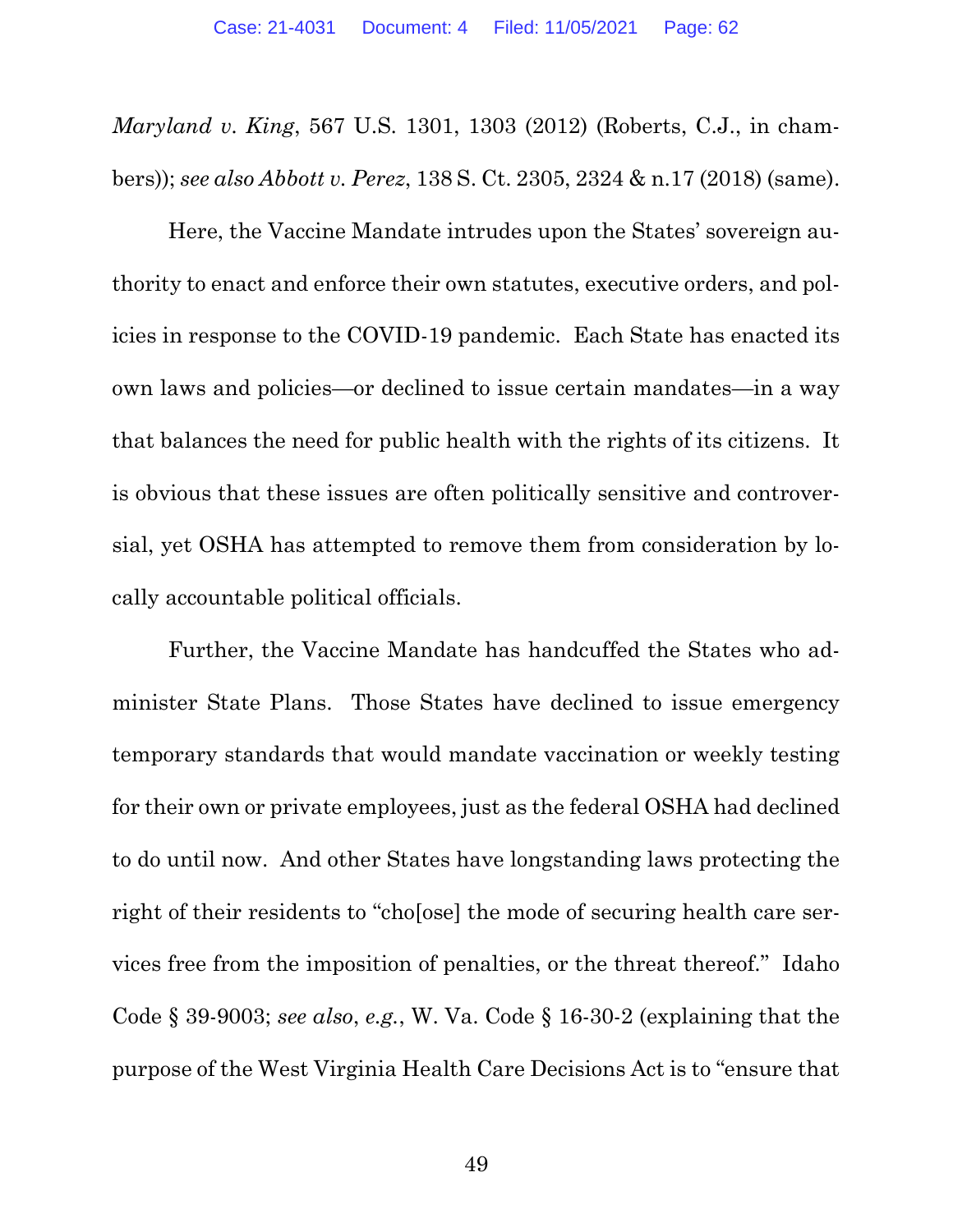a patient's right to self-determination in health care decisions be … protected"). OSHA's one-size-fits-all approach runs roughshod over the sovereign right of each State to craft its own response to the COVID-19 pandemic.

Second, the States suffer irreparable harm from the violation of the constitutional structure. "When constitutional rights are threatened or impaired, irreparable injury is presumed." Doe v. Univ. of Cincinnati, 872 F.3d 393, 407 (6th Cir. 2017) (quoting Obama for Am. v. Husted, 697 F.3d 423, 436 (6th Cir. 2012)); see also ACLU v. McCreary Cnty., 354 F.3d 438, 445 (6th Cir. 2003). A constitutional violation, "for even minimal periods of time, unquestionably constitutes irreparable injury." Elrod v. Burns, 427 U.S. 347, 373 (1976). Here, the Vaccine Mandate, at a minimum, (1) violates the nondelegation doctrine, and (2) exceeds the federal government's enumerated power under the Commerce Clause. See supra section I.C. These constitutional violations constitute irreparable harm.

Third, the Vaccine Mandate irreparably denies the States the statutory right to comment on the final standard because the emergency standard here is not practically temporary. Because emergency standards lack public input through the notice and comment process, Congress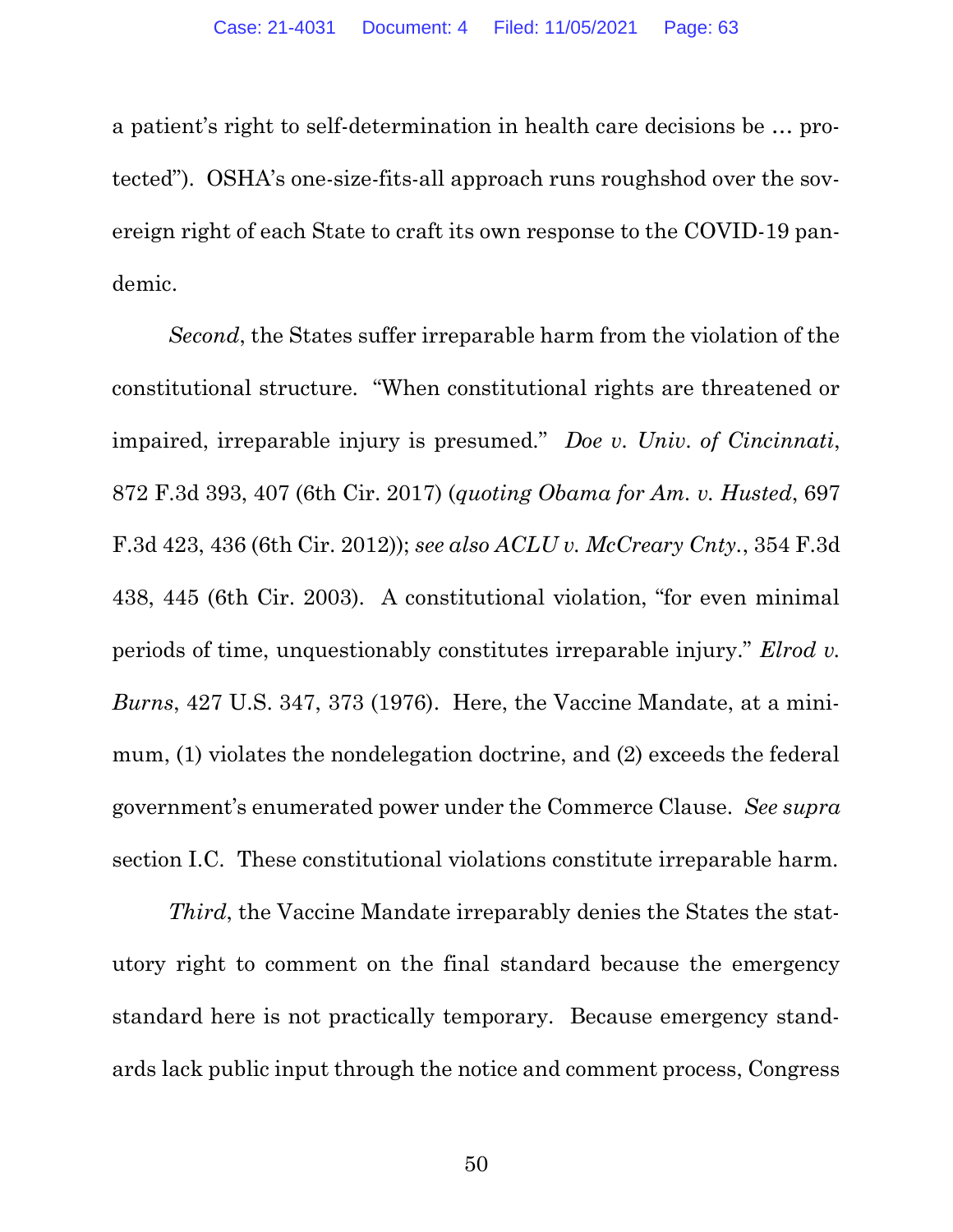required that the emergency standards be "temporary." An emergency temporary standard serves as a notice of proposed rulemaking, and the Secretary "shall" promulgate a final standard within six months of issuing the temporary one. 29 U.S.C. § 655(c)(3). This temporariness requirement shows that the Act contemplates a standard requiring conditions and practices that have a less-than-permanent effect.

But the Vaccine Mandate does not fit the mold. Once an employer complies, it is irrelevant what the final standard turns out to be six months later. Employees will have already taken the vaccine or been required to undergo weekly testing. And employers or their employees will be forced to spend enormous amounts of money on testing equipment. Workplace conditions to mitigate the spread of COVID-19—ventilation, social distancing, work-from-home policies—can be turned on and off; they can be temporary. Vaccine mandates are not temporary in the same way.

Fourth, the States will suffer irreparable harm from compliance costs that they will never recover from the federal government. Those States that administer State Plans, in particular, will have to expend resources drafting and promulgating their own emergency temporary

51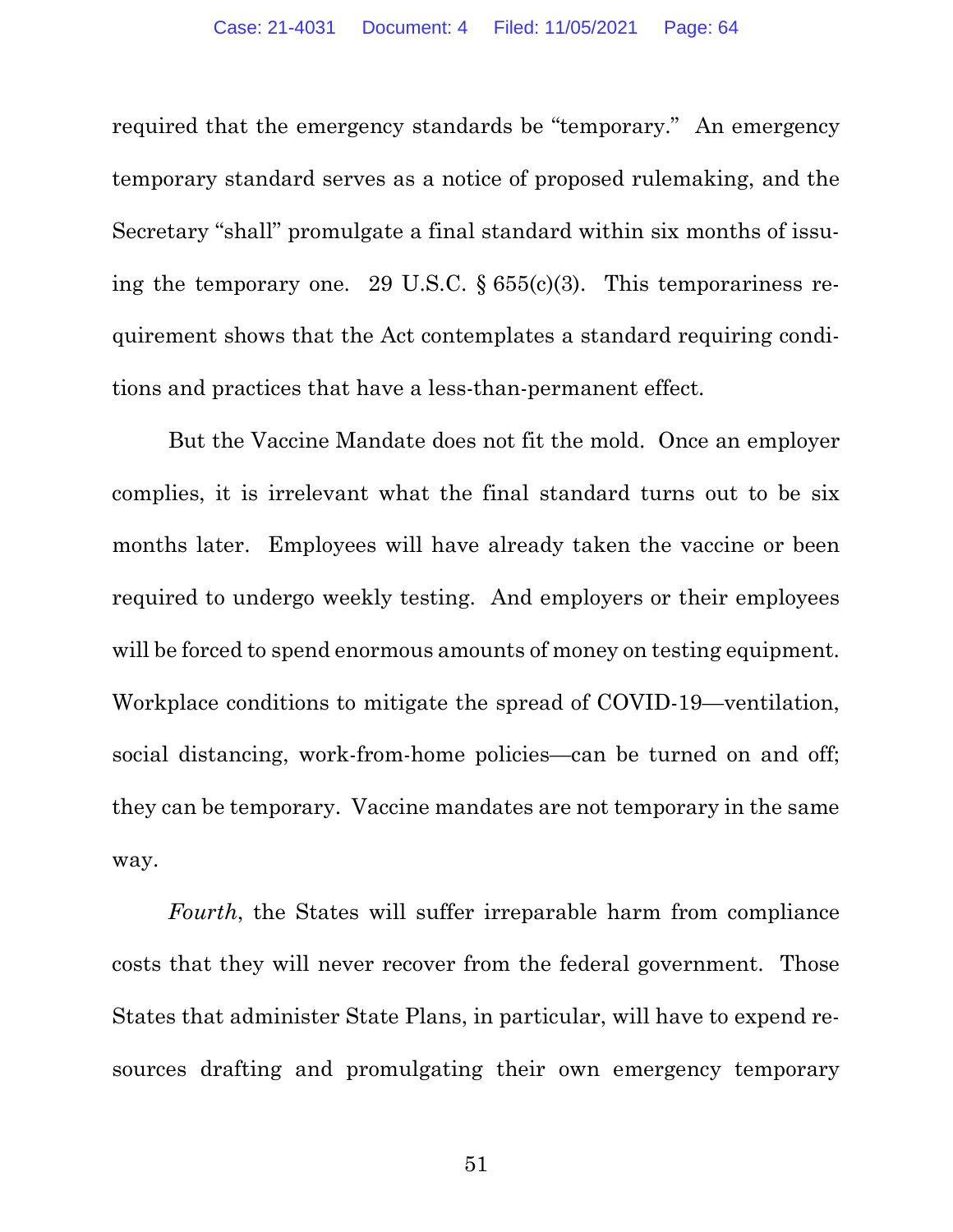standards, enforcing the Vaccine Mandate against their own employees, and monitoring compliance of private companies. Although regulatory compliance costs do not constitute irreparable harm when the amount lost "may be recovered through monetary damages," *irrecoverable* costs cause irreparable injuries. Overstreet v. Lexington-Fayette Urban Cnty. Gov't, 305 F.3d 566, 579 (6th Cir. 2002); see also E. Bay Sanctuary Covenant v. Biden, 993 F.3d 640, 677 (9th Cir. 2021); Kan. Health Care Ass'n Inc., v. Kan. Dep't of Soc. & Rehab. Servs., 31 F.3d 1536, 1543 (10th Cir. 1994); Temple Univ. v. White, 941 F.2d 201, 214–15 (3rd Cir. 1991). Here, because of the federal government's sovereign immunity, the States likely cannot recover their compliance costs from OSHA or the federal government more generally. Cf. 5 U.S.C. § 702 (allowing "relief other than money damages"); 28 U.S.C.  $\S$  2680(a) (excluding monetary claims "based upon an act or omission of an employee of the Government, exercising due care, in the execution of a statute or regulation, whether or not such statute or regulation be valid"). Compliance costs that are irrecoverable due to sovereign immunity constitute irreparable harm. See Kentucky v. United States, 759 F.3d 588, 599–600 (6th Cir. 2014) (finding irreparable harm where "sovereign immunity bars" granting damages);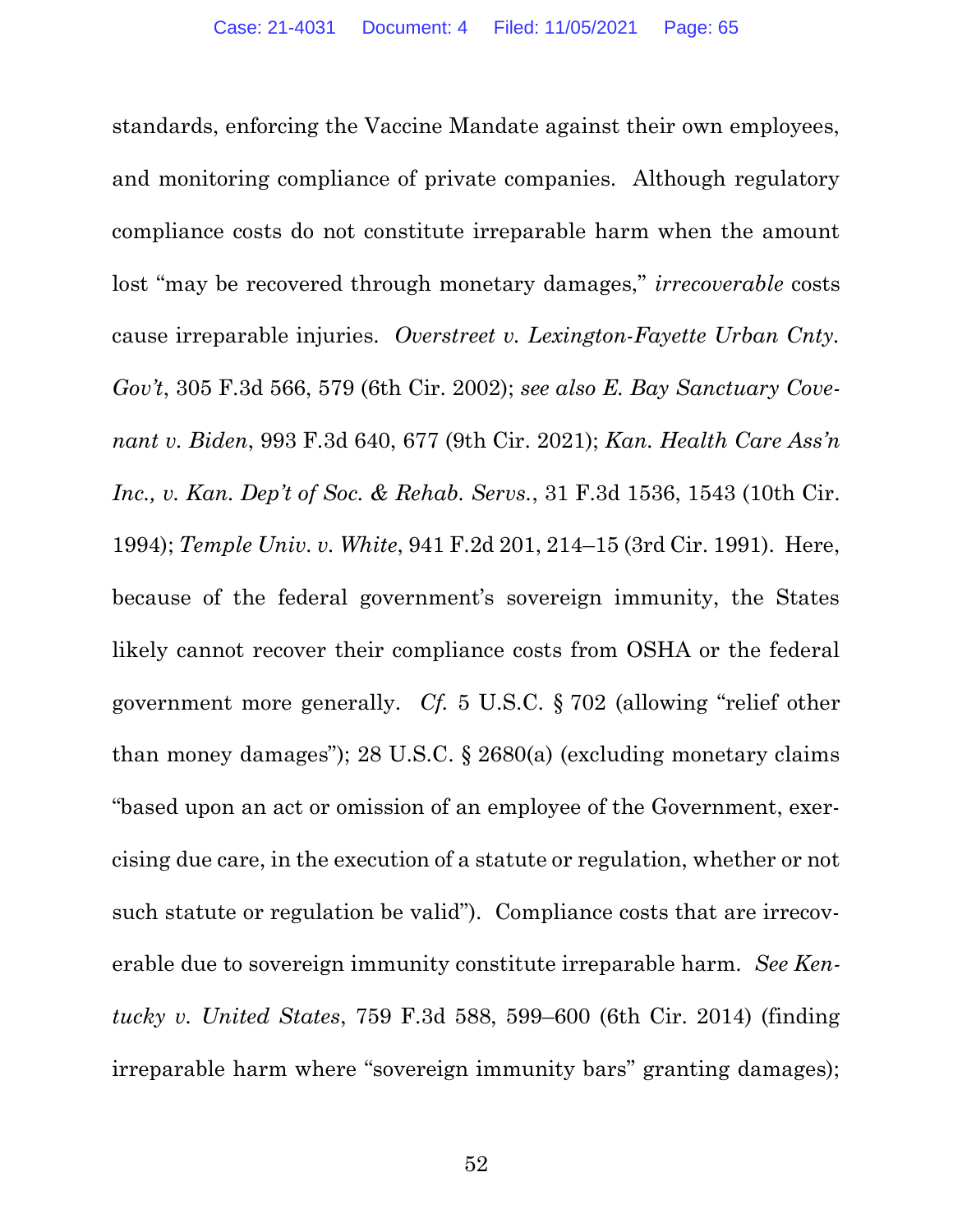see also Idaho v. Coeur d'Alene Tribe, 794 F.3d 1039, 1046 (9th Cir. 2015) (determining that a State's economic harm was irreparable due to the Tribe's sovereign immunity barring recovery); Chamber of Com. of the U.S. v. Edmondson, 594 F.3d 742, 770–71 (10th Cir. 2010) ("Imposition of monetary damages that cannot later be recovered for reasons such as sovereign immunity constitutes irreparable injury."). Accordingly, the States' irrecoverable compliance costs constitute yet another irreparable harm they will suffer if this Court does not stay the Vaccine Mandate.

## III. Staying the unlawful Vaccine Mandate will promote the public interest and will not substantially harm others.

If the Vaccine Mandate is illegal, staying it necessarily promotes the public interest. Coal. to Defend Affirmative Action v. Granholm, 473 F.3d 237, 252 (6th Cir. 2006); Martin-Marietta Corp. v. Bendix Corp., 690 F.2d 558, 568 (6th Cir. 1982).

In any event, a stay promotes the public interest both by protecting the authority of the States to respond to COVID-19 pandemic conditions particular to their own jurisdictions and by preventing the nationwide confusion and economic upheaval that the emergency temporary standard threatens.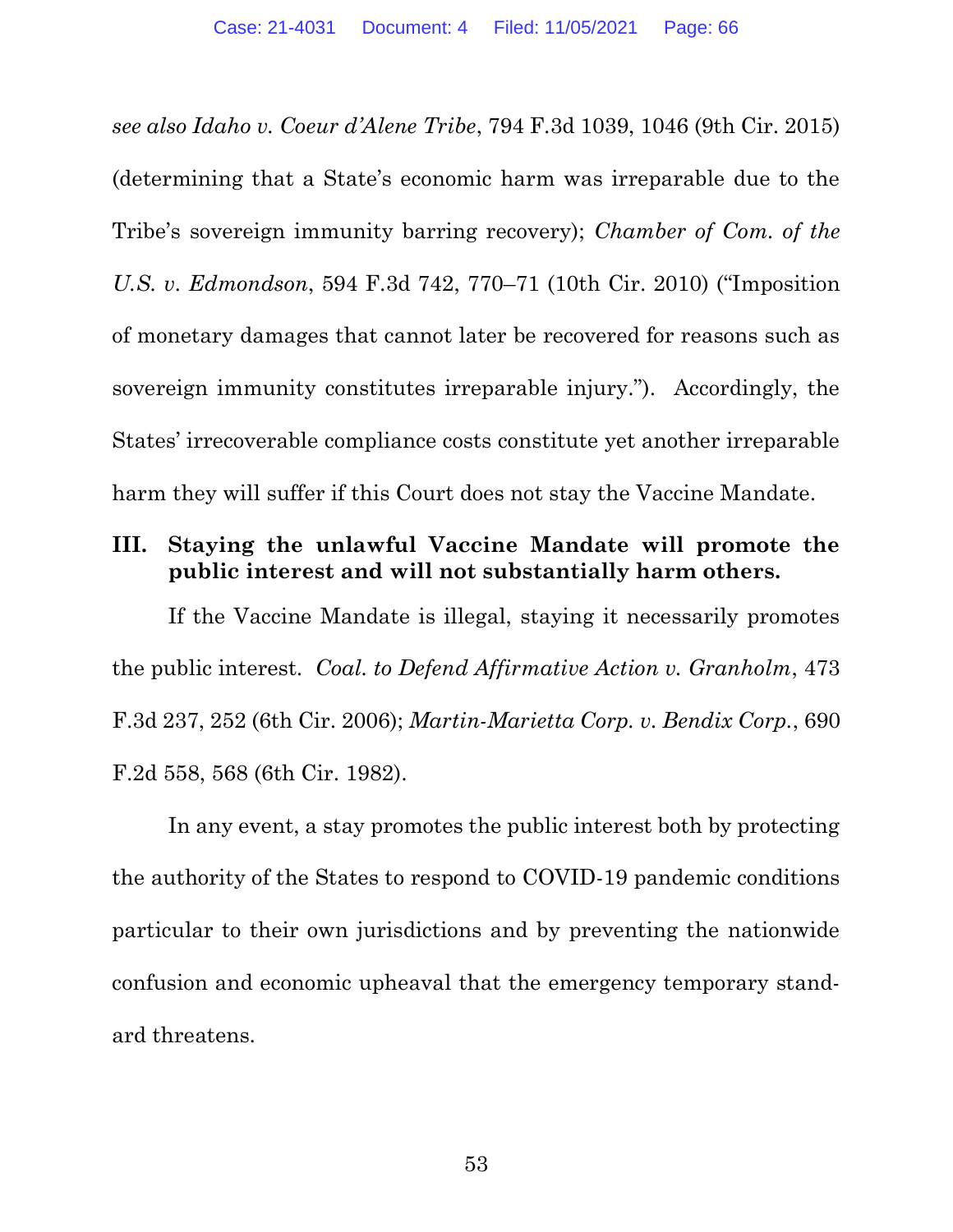Unless in conflict with individual citizens' constitutional rights, each State has the authority to respond to the COVID-19 pandemic as its elected officials deem proper. It is "in the public interest" that courts "give effect to the will of the people by enforcing the laws they and their representatives enact." Thompson, 976 F.3d at 619. This interest is "particularly" strong when "considerable disagreement exists about how best to accomplish" a challenge confronting the nation. Lopez, 514 U.S. at 581 (Kennedy, J., concurring). "In this circumstance, the theory and utility of our federalism are revealed, for the States may perform their role as laboratories for experimentation to devise various solutions." Id.; see also New State Ice Co. v. Liebmann, 285 U.S. 262, 310–11 (1932) (Brandeis, J., dissenting).

Since the beginning of the COVID-19 pandemic, the States have fulfilled their function as laboratories of democracy. Each State has responded to the ebbs and flows of the pandemic. What was necessary at times in one State might not have been necessary, or may have become unnecessary, in others. And each State has encouraged its eligible citizens to get vaccinated. Millions have done so voluntarily. True, the COVID-19 pandemic has been a problem nationwide. "But it's a problem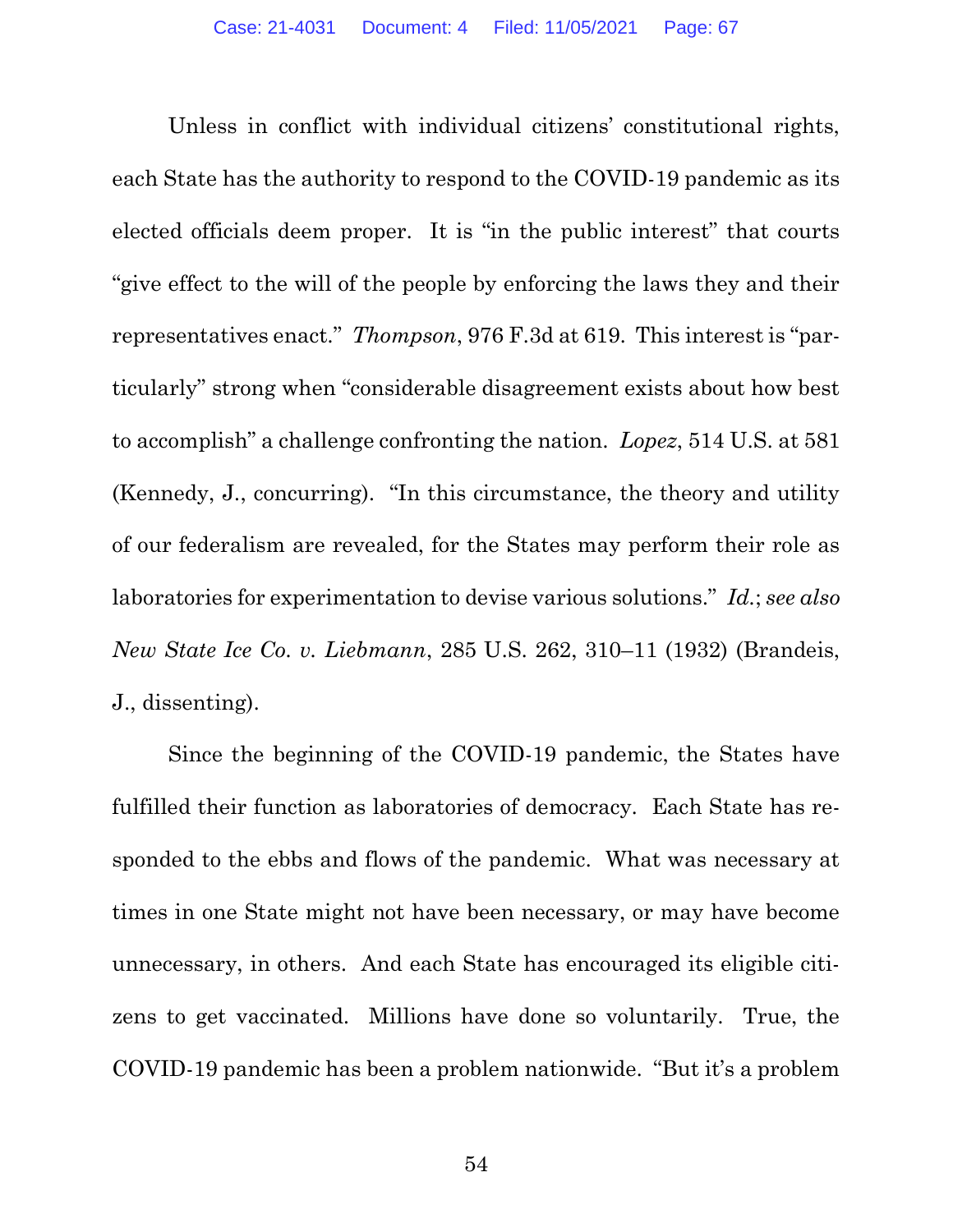in which [state] borders add tools and flexibility for fixing the problem." Jeffrey S. Sutton, Who Decides? States as Laboratories of Constitutional Experimentation 5 (2021). The Vaccine Mandate threatens to scrap this federalist solution to the pandemic's challenges by turning the entire country into one "single laboratory of experimentation." Jeffrey S. Sutton, 51 Imperfect Solutions: States & the Making of American Constitutional Law 216 (2018); see, e.g., 86 Fed. Reg. 61406. Only a stay of OSHA's one-size-fits-all Mandate will restore the constitutionally-guaranteed flexibility of the States to respond to the pandemic.

Additionally, by imposing the Vaccine Mandate nationwide, OSHA recklessly forces upon the entire country a "novel social and economic experiment[]" that "risk[s]" tearing our social and economic fabric. New State Ice Co., 285 U.S. at 311 (Brandeis, J., dissenting). Employers are already facing enormous challenges as they respond to the COVID-19 pandemic while continuing to provide employment, goods, and services to our local and national economy. Record-breaking numbers of cargo container ships idle off the coasts due to a lack of longshoremen and truck drivers. See, e.g., Jack Goodman & Micah Luxen, Shipping disruption: Why are so many queuing to get to the US?, BBC (Oct. 16, 2021), https://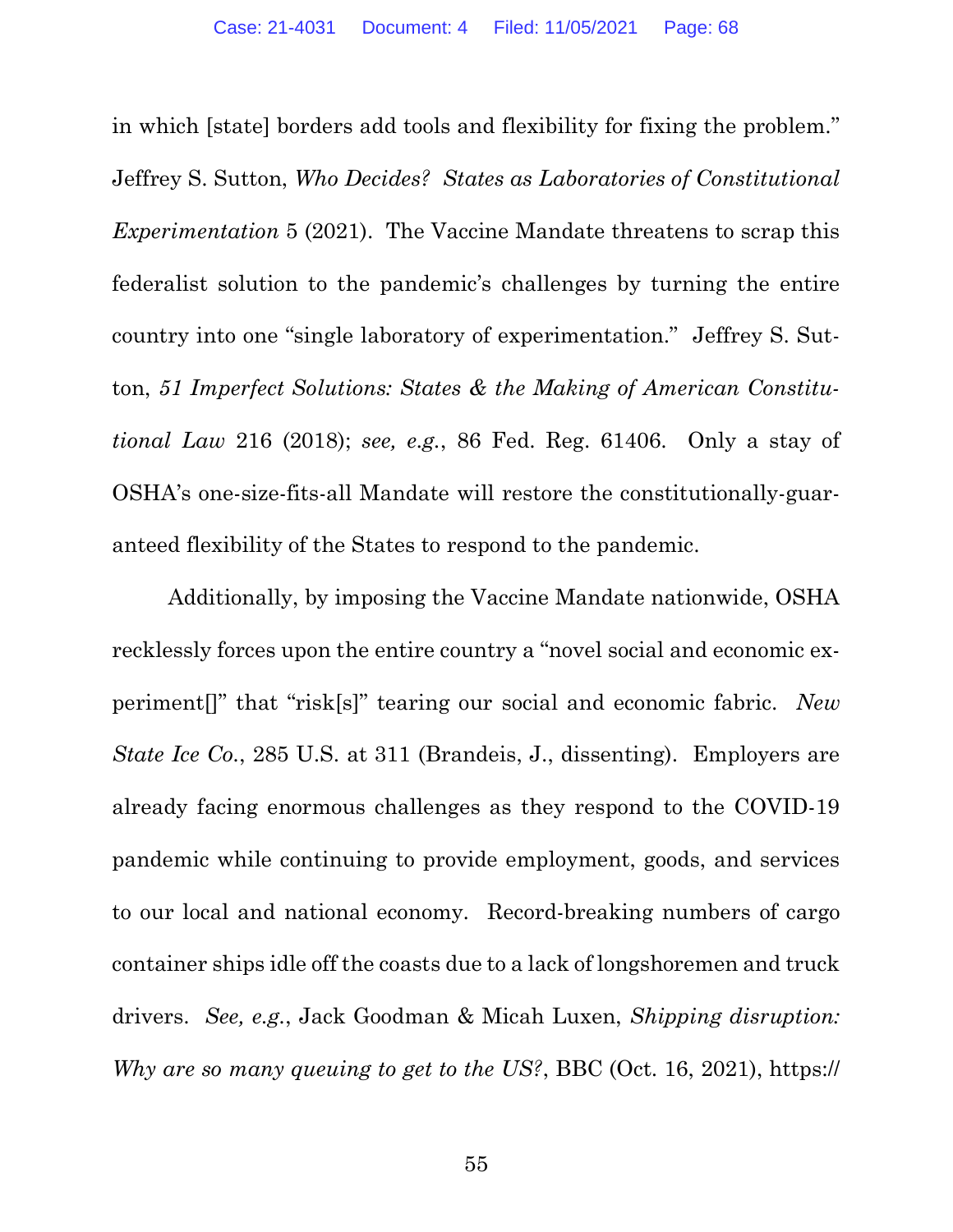perma.cc/228Q-C3DJ. And many employees' finances are already stretched thin from lost wages during COVID-19 shutdowns. Now, the federal government has threatened them with the loss of their livelihoods if they do not comply with the emergency temporary standard. A stay will preserve the status quo for employers and employees and give them more time to adapt to this shifting regulatory environment or to provide feedback to OSHA.

Such caution is in the public interest. Vaccine mandates in other States have already exacerbated worker shortages. See, e.g., Maria Caspani & Nathan Layne, New York Hospitals Fire, Suspend Staff Who Refuse COVID Vaccine, Reuters (Sept. 28, 2021), https://perma.cc/7633- E4ES ("[R]esulting staff shortages prompted some hospitals to postpone elective surgeries or curtail services."). And, absent a stay, employers with unvaccinated employees will be left in the lurch if demand for COVID-19 tests exceed available supply.

Respondents, meanwhile, will suffer no harm if this Court grants the stay. Because the emergency temporary standard is procedurally and substantively unlawful, Respondents have no valid interest in enforcing it. Deja Vu of Nashville, Inc. v. Metro. Gov't, 274 F.3d 377, 400 (6th Cir.

56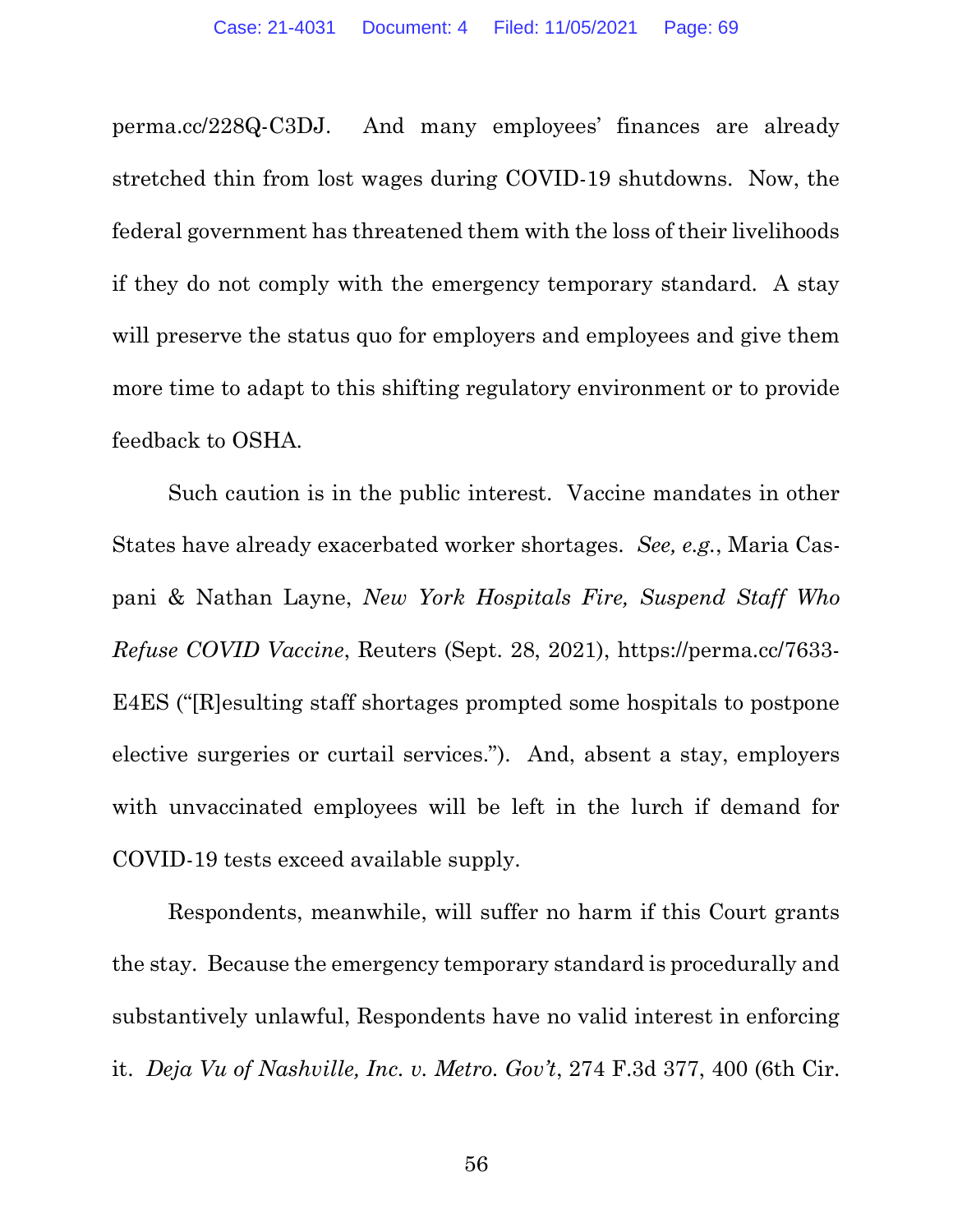2001) ("[I]f the plaintiff shows a substantial likelihood that the challenged law is unconstitutional, no substantial harm to others can be said to inhere in its enjoinment[.]"). And the Delta variant—President Biden's stated rationale for ordering OSHA almost two months ago to issue the emergency temporary standard—has already receded from many States. See The White House, Remarks by President Biden on Fighting the COVID-19 Pandemic (Sept. 9, 2021), https://perma.cc/6D44-UBAK; see also John Cheves, Kentucky's COVID numbers continue their plunge to lowest in 11 weeks as surge recedes, Lexington Herald-Leader (Oct. 25, 2021), https://bit.ly/314JtnC; CDC, COVID Data Tracker Weekly Review (last visited Oct. 29, 2021), https://bit.ly/3Bn7wdT. A stay will not harm the public interest when the federal government itself delayed in issuing the Vaccine Mandate until after COVID-19 cases had declined.

Finally, a stay will not substantially harm others. That follows for many of the reasons already discussed in connection with the public interest. But in addition, it is worth emphasizing that those who want a vaccine can obtain one without regard to the stay.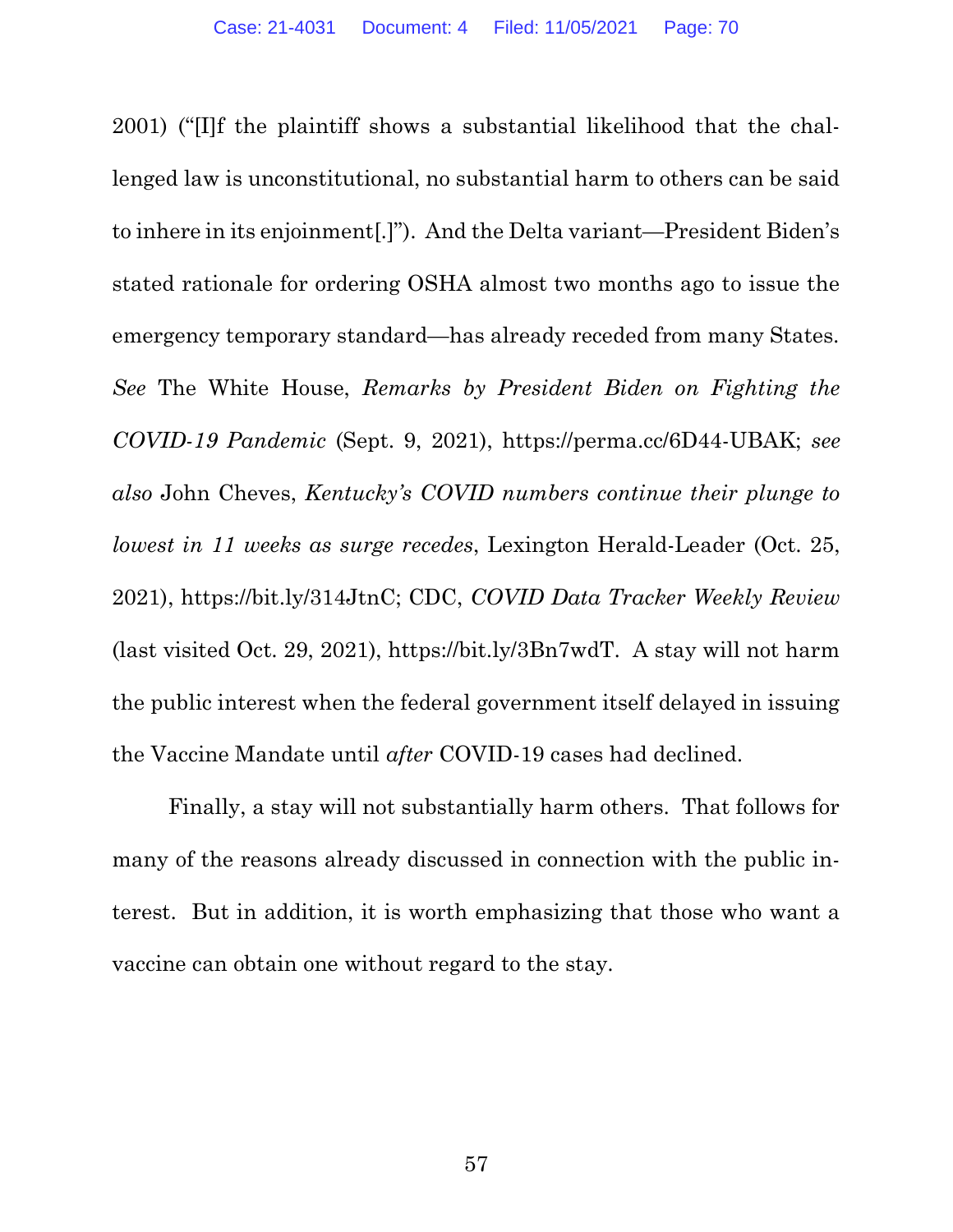# **CONCLUSION**

This Court should stay enforcement of the emergency temporary standard pending the resolution of this case.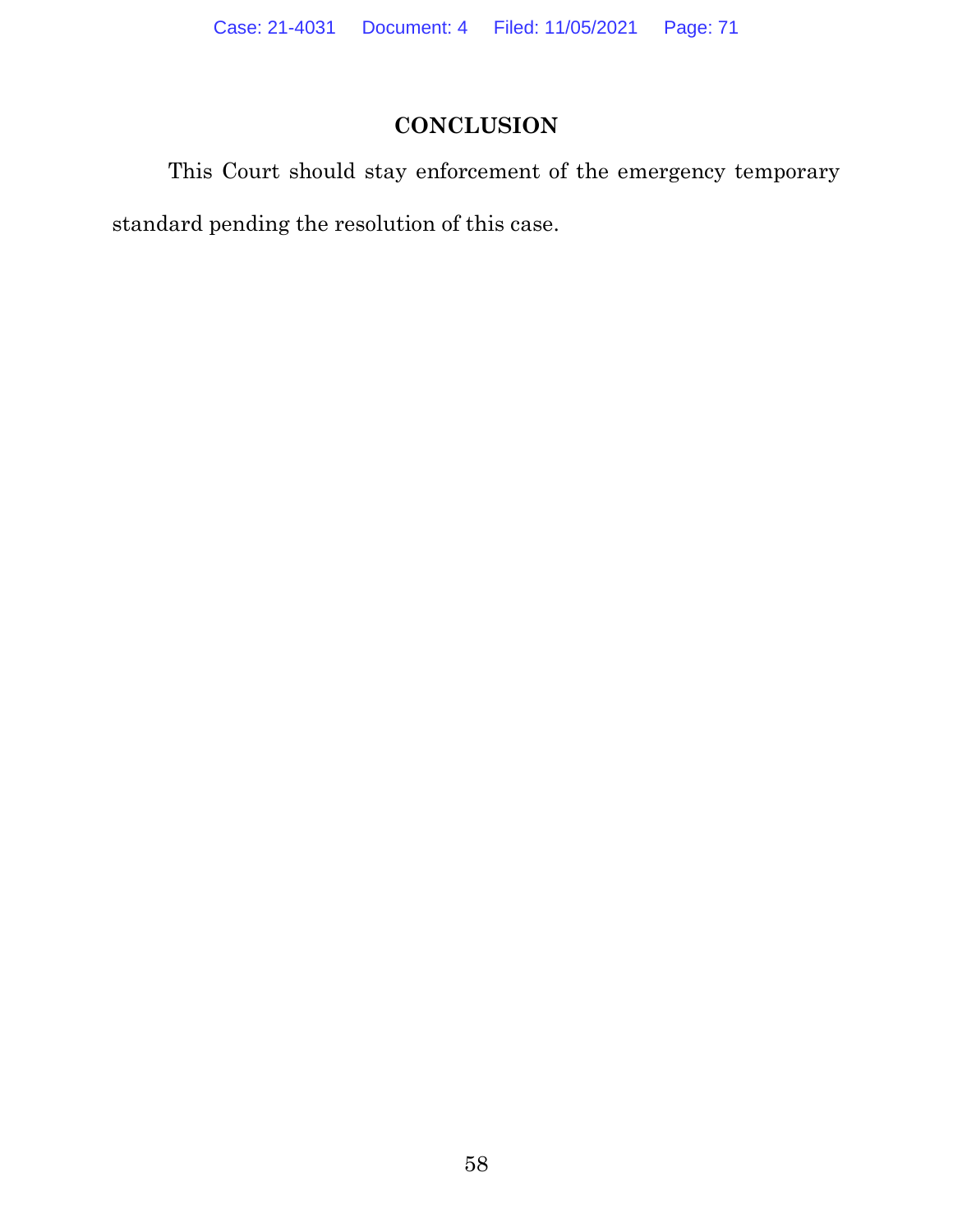Dated: November 5, 2021 Respectfully Submitted,

### LAWRENCE G. WASDEN Attorney General of Idaho

Brian Kane Chief Deputy Attorney General Leslie M. Hayes Megan A. Larrondo Deputy Attorneys General 700 W. Jefferson Street, Ste. 210 P.O. Box 83720 Boise, Idaho 83720-0010 Phone: (208) 334-2400 brian.kane@ag.idaho.gov

Counsel for State of Idaho

## DEREK SCHMIDT Attorney General of Kansas

Jeffrey A. Chanay Chief Deputy Attorney General 120 SW 10th Avenue, 2nd Floor Topeka, Kansas 66612 Phone: (785) 296-2215 jeff.chanay@ag.ks.gov

Counsel for State of Kansas

DANIEL CAMERON Attorney General of Kentucky

### /s/ Christopher L. Thacker

Victor B. Maddox Christopher L. Thacker Alexander Y. Magera Jeremy J. Sylvester Lindsey R. Keiser Office of the Attorney General 700 Capital Avenue, Suite 118 Frankfort, Kentucky 40601 Phone: (502) 696-5300 Victor.Maddox@ky.gov Christopher.Thacker@ky.gov Alexander.Magera@ky.gov Jeremy.Sylvester@ky.gov Lindsey.Keiser@ky.gov

Counsel for the Commonwealth of Kentucky

DAVE YOST Attorney General of Ohio

Benjamin M. Flowers Ohio Solicitor General May Davis Deputy Solicitor General 30 E. Broad St., 17th Floor Columbus, OH 43215 Phone: (614) 466-8980 bflowers@OhioAGO.gov

Counsel for State of Ohio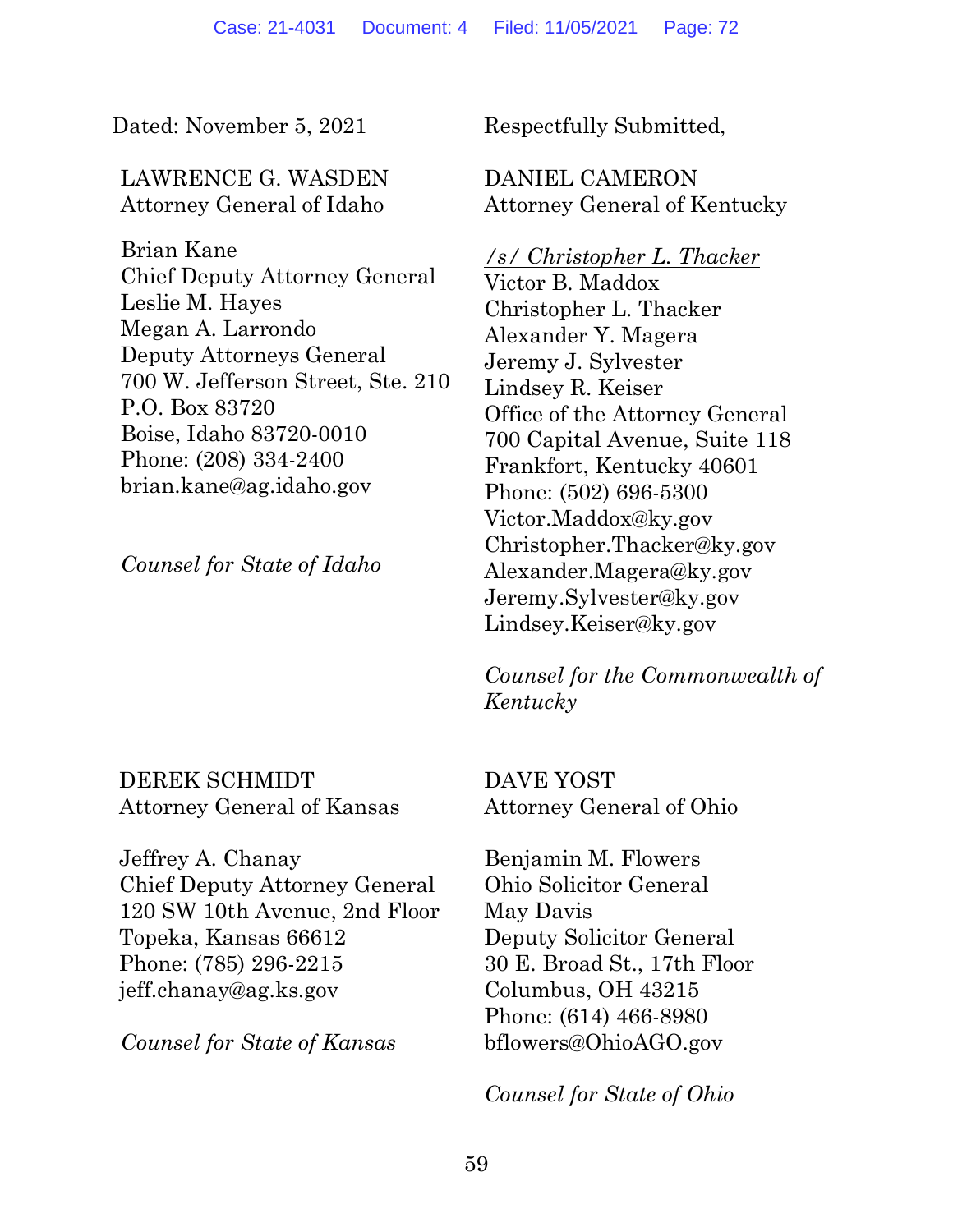JOHN M. O'CONNOR Attorney General of Oklahoma

Mithun Mansinghani Oklahoma Solicitor General 313 N.E. 21st St. Oklahoma City, OK Phone: (405) 521-3921 Mithun.Mansinghani@oag.ok.gov

Counsel for State of Oklahoma

HERBERT H. SLATERY III Attorney General of Tennessee

Clark L. Hildabrand Brandon J. Smith Office of the Attorney General and Reporter P.O. Box. 20207 Nashville, Tennessee 37202-0207 Phone: (615) 532-4081 clark.hildabrand@ag.tn.gov brandon.smith@ag.tn.gov

Counsel for State of Tennessee

## PATRICK MORRISEY Attorney General of West Virginia

Lindsay S. See Solicitor General Michael Williams (admitted in Michigan; practicing under supervision of West Virginia attorneys) Office of the Attorney General State Capitol Complex Bldg. 1, Room E-26 Charleston, West Virginia 25305 Phone: (304) 558-2021 Lindsay.S.See@wvago.gov

Counsel for the State of West Virginia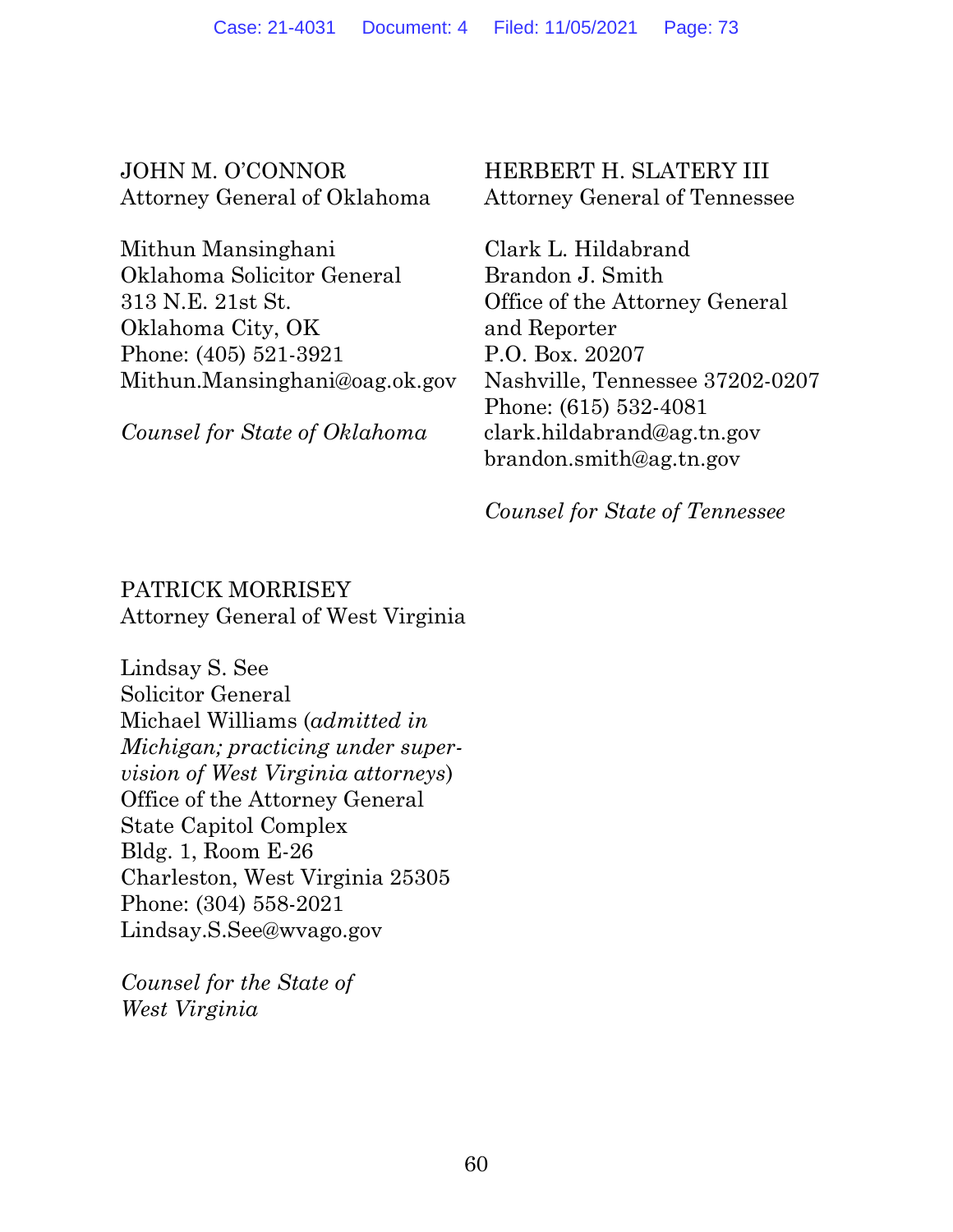## CERTIFICATE OF SERVICE

 I certify that on November 5, 2021, in accordance with 28 U.S.C. 2112(a), I served a copy of this Petition to Review the Occupational Safety and Health Administration's COVID-19 Vaccination and Testing; Emergency Temporary Standard on Respondent by delivering a copy via electronic mail to the agency designee:

 Edmund C. Baird Associate Solicitor of Labor for Occupational Safety and Health Office of the Solicitor U.S. Department of Labor 200 Constitution Avenue, N.W., Rooms S-4004 Washington, D.C. 20210 Electronic Mail: zzSOL-Covid19-ETS@dol.gov

Doug Parker Assistant Secretary of Labor for Occupational Safety and Health Occupational Safety and Health Administration 200 Constitution Avenue, N.W. Washington, DC 20210

Doug Parker Deputy Assistant Secretary of Labor for Occupational Safety and Health Occupational Safety and Health Administration 200 Constitution Avenue, N.W. Washington, DC 20210

Martin J. Walsh Secretary of Labor Department of Labor 200 Constitution Avenue, N.W. Washington, DC 20210